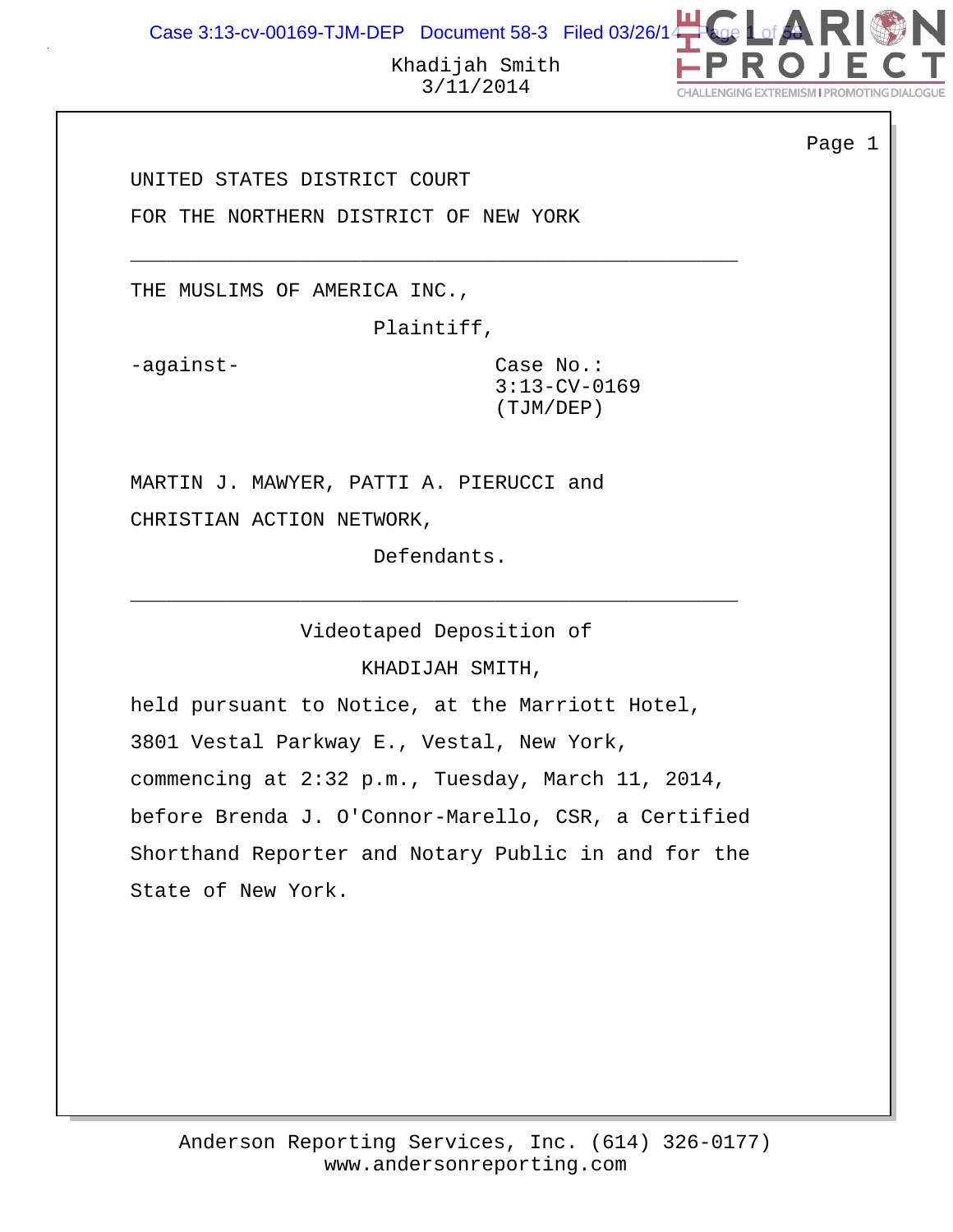Case 3:13-cv-00169-TJM-DEP Document 58-3 Filed 03/26/14  $\bullet$ 



 $\overline{2}$ 

|                |                                                              |                                                                                  | Page |  |  |
|----------------|--------------------------------------------------------------|----------------------------------------------------------------------------------|------|--|--|
| $\mathbf{1}$   |                                                              | A P P E A R A N C E S                                                            |      |  |  |
| $\overline{2}$ | APPEARING FOR THE PLAINTIFF(S):                              |                                                                                  |      |  |  |
| $\mathfrak{Z}$ | TAHIRAH AMATUL-WADUD, ESQ.<br>10 Center Street, Number 306   |                                                                                  |      |  |  |
| 4              | $e$ :                                                        | Chicopee, Massachusetts 01013<br>tahirah@attorneytahirah.com                     |      |  |  |
| 5              |                                                              | $p: 413-474-6038$                                                                |      |  |  |
| 6              |                                                              |                                                                                  |      |  |  |
| 7              |                                                              | TAHIRAH H. CLARK, ESQ.<br>P.O. Box 223<br>Deposit, New York 13754                |      |  |  |
| 8              |                                                              | Attorneys for Plaintiffs<br>e: tahirah.clarkesq@gmail.com                        |      |  |  |
| 9              |                                                              | $p: 607-205-8825$                                                                |      |  |  |
| 10             |                                                              |                                                                                  |      |  |  |
| 11             |                                                              |                                                                                  |      |  |  |
| 12             |                                                              | APPEARING FOR THE DEFENDANT(S):                                                  |      |  |  |
| 13<br>14       | CARROLL, UCKER & HEMMER, LLC<br>71 N. High Street, Suite 301 |                                                                                  |      |  |  |
| 15             | BY:                                                          | Worthington, Ohio 43085<br>DAVID W. T. CARROLL, ESQ.<br>Attorneys for Defendants |      |  |  |
| 16             | p:                                                           | e: dcarroll@cuhlaw.com<br>614-547-0350                                           |      |  |  |
| 17             |                                                              |                                                                                  |      |  |  |
| 18             |                                                              |                                                                                  |      |  |  |
| 19             |                                                              | ALSO PRESENT:                                                                    |      |  |  |
| 20             |                                                              |                                                                                  |      |  |  |
| 21             |                                                              | Cory Lange and Colton Ott - Videographers<br>Martin Mawyer, Defendant            |      |  |  |
| 22             |                                                              |                                                                                  |      |  |  |
| 23             |                                                              |                                                                                  |      |  |  |
| 24             |                                                              |                                                                                  |      |  |  |
| 25             |                                                              |                                                                                  |      |  |  |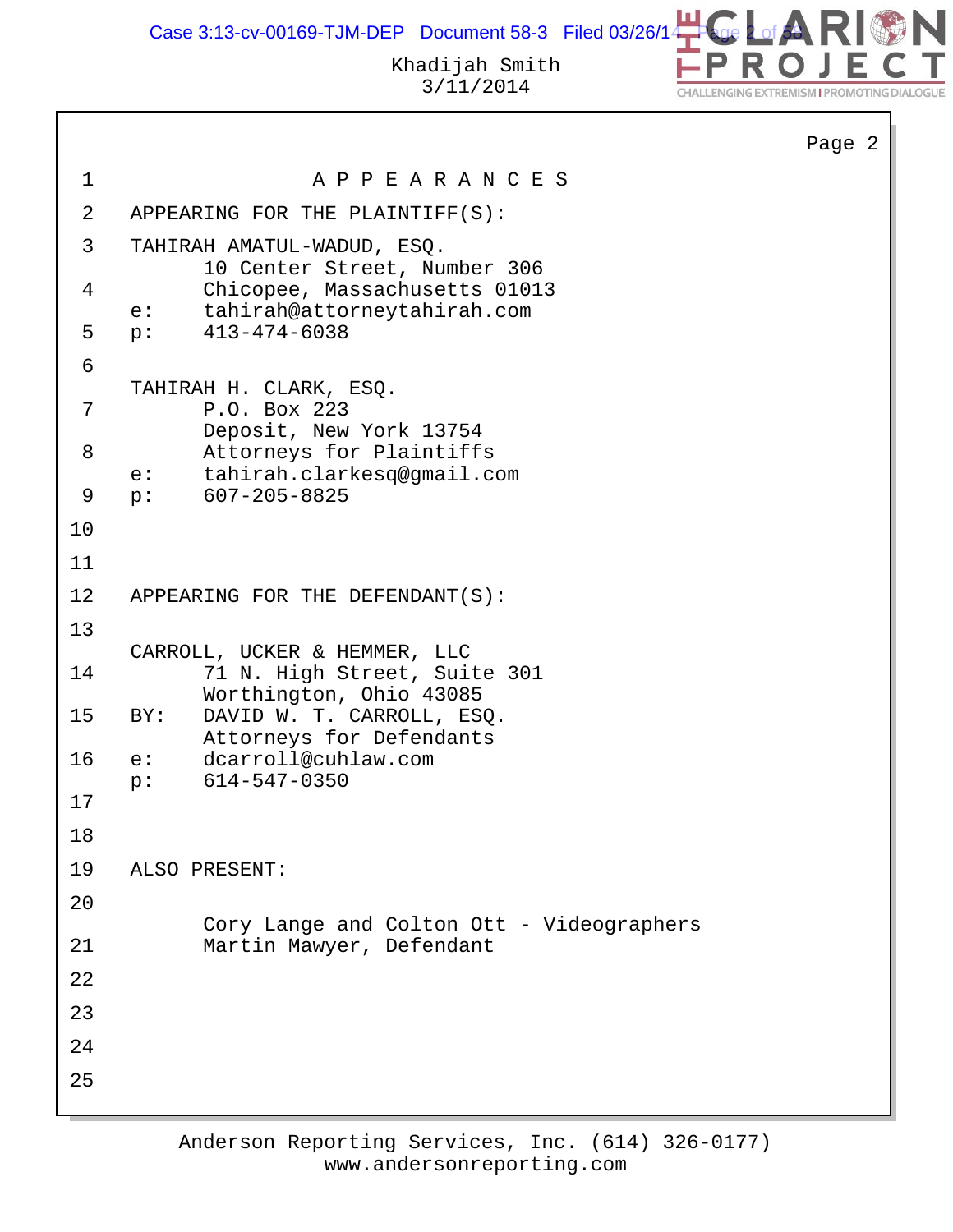Case 3:13-cv-00169-TJM-DEP Document 58-3 Filed 03/26/1 $\begin{array}{|c|c|c|c|c|}\hline \textbf{a} & \textbf{c} & \textbf{c} & \textbf{c} & \textbf{c} & \textbf{c} & \textbf{c} & \textbf{c} & \textbf{c} & \textbf{c} & \textbf{c} & \textbf{c} & \textbf{c} & \textbf{c} & \textbf{c} & \textbf{c} & \textbf{c} & \textbf{c} & \textbf{c} & \textbf{c} & \textbf{c} &$ 



|                |                                                    | Page 3 |
|----------------|----------------------------------------------------|--------|
| $\mathbf{1}$   | FEDERAL STIPULATIONS                               |        |
| $\overline{2}$ |                                                    |        |
| 3              |                                                    |        |
| $\overline{4}$ | IS HEREBY STIPULATED AND AGREED by and<br>IT       |        |
| 5              | between the attorneys for the respective parties   |        |
| 6              | hereto, that filing, sealing, and certifications   |        |
| 7              | are hereby waived;                                 |        |
| 8              |                                                    |        |
| 9              | IT IS FURTHER STIPULATED AND AGREED that all       |        |
| 10             | objections, except as to the form of the question, |        |
| 11             | shall be reserved to the time of the trial;        |        |
| 12             |                                                    |        |
| 13             | IT IS FURTHER STIPULATED AND AGREED that the       |        |
| 14             | within Deposition may be signed before any Notary  |        |
| 15             | Public with the same force and effect as though    |        |
| 16             | subscribed and sworn to before this Court.         |        |
| 17             |                                                    |        |
| 18             |                                                    |        |
| 19             |                                                    |        |
| 20             |                                                    |        |
| 21             |                                                    |        |
| 22             |                                                    |        |
| 23             |                                                    |        |
| 24             |                                                    |        |
| 25             |                                                    |        |
|                |                                                    |        |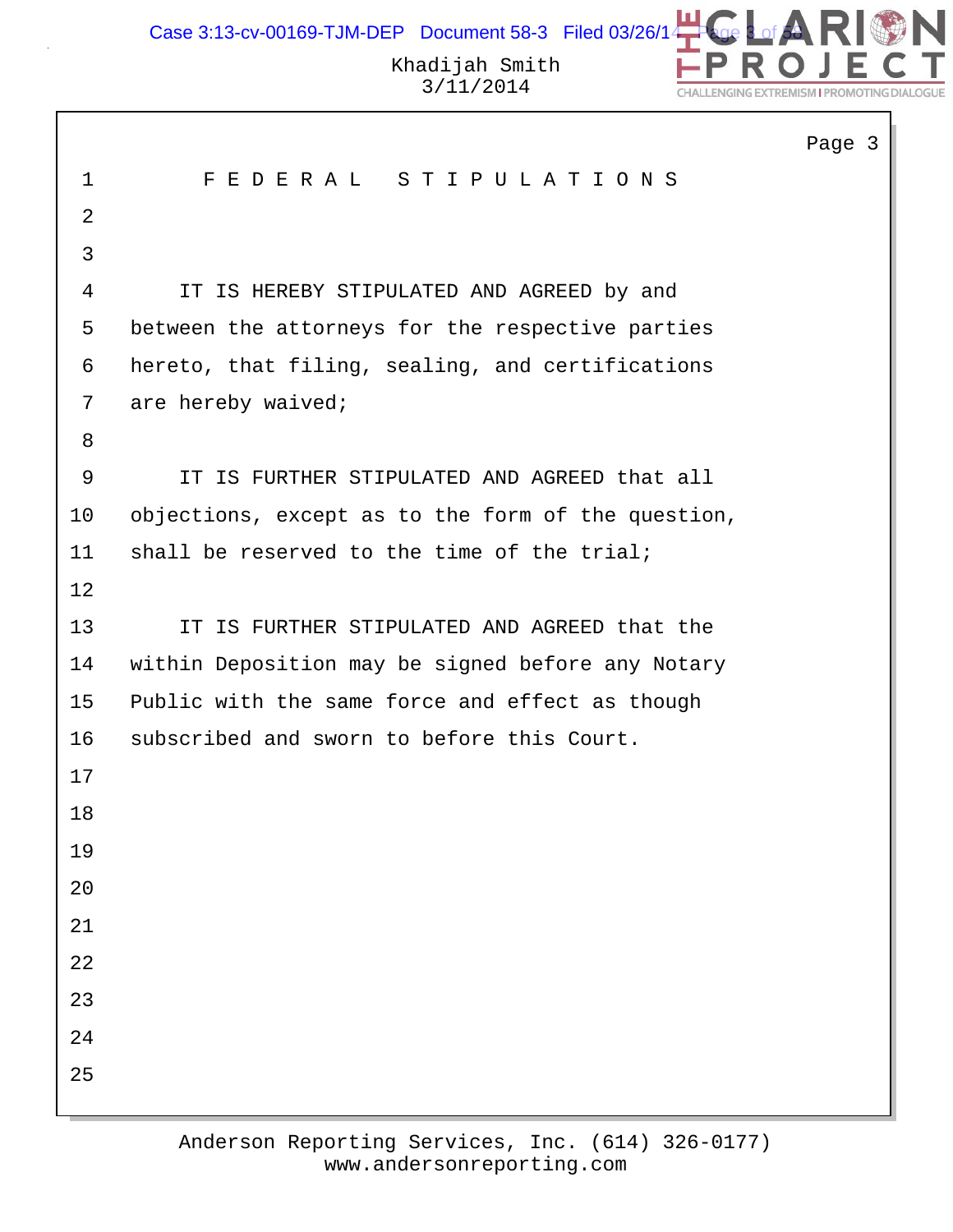Case 3:13-cv-00169-TJM-DEP Document 58-3 Filed 03/26/14

ALLENGING EXTREMISM I PROMOTING D

#### Khadijah Smith 3/11/2014

Page 4 1 MR. CARROLL: We had some exhibits 2 that were missing after yesterday, so we've 3 come to an agreement on how to handle that. 4 The court reporter has marked 5 Exhibit 1, which is the same as yesterday. 6 She's marked -- what we identified 7 today as Exhibit 5, she's marked it with an 8 additional exhibit marker for Exhibit 2, 9 because it was Exhibit 2 yesterday. 10 And what we identified as Exhibit 4 11 today has been marked with an additional 12 exhibit marker, Exhibit 3, which it was 13 Exhibit 3 yesterday. 14 And we've come to an agreement on 15 that that's the way we'll handle that; is 16 that right, Ms. Amatul-Wadud? 17 MS. AMATUL-WADUD: Yes, it is. 18 KHADIJAH SMITH, 19 called as the witness, hereinbefore named, being 20 first duly cautioned and sworn or affirmed by 21 BRENDA J. O'CONNOR-MARELLO, a Certified Court 22 Reporter and Notary Public in and for the State of 23 New York, Qualified in Saratoga County, herein to 24 tell the truth, the whole truth, and nothing but 25 the truth, was examined and testified as follows: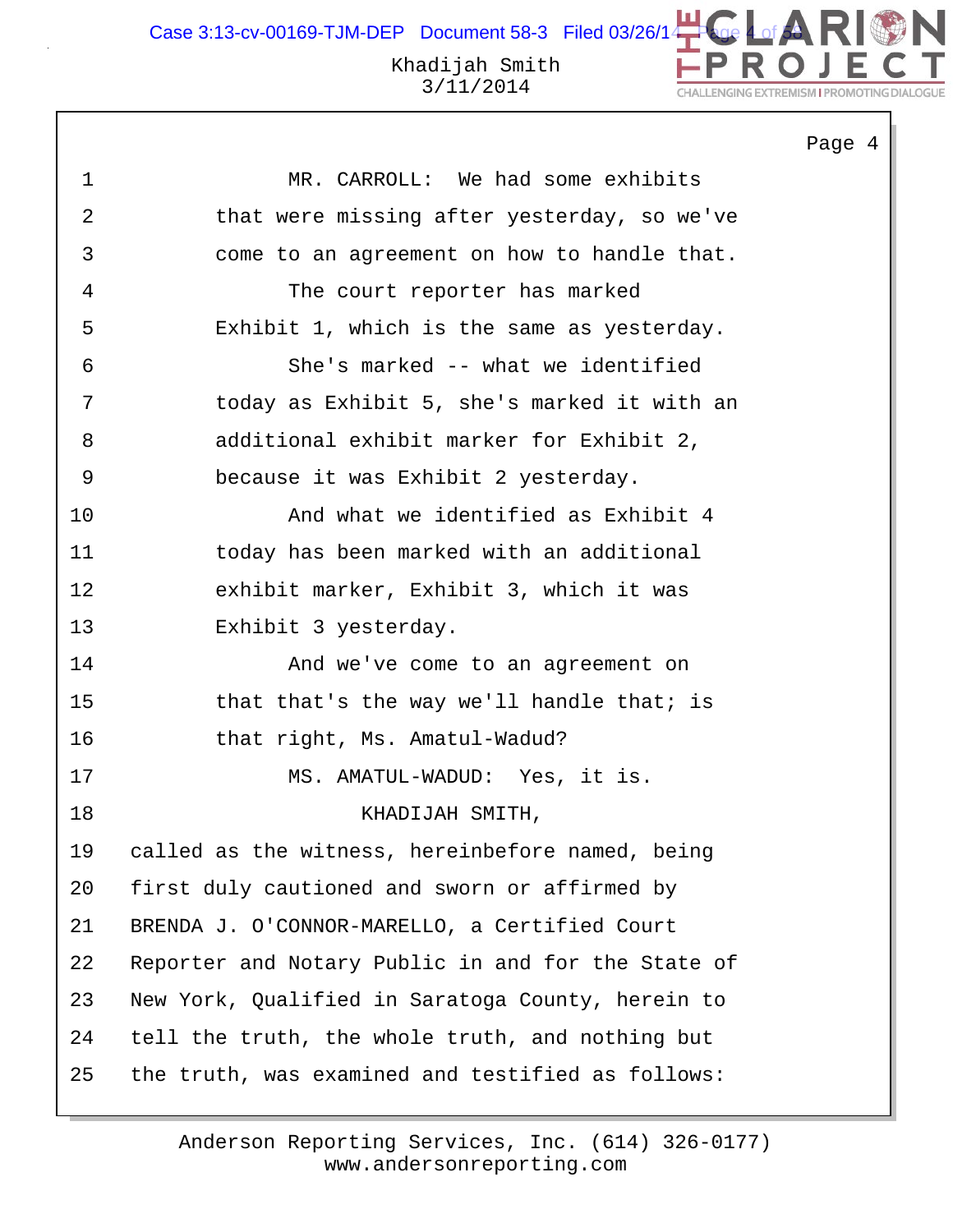Case 3:13-cv-00169-TJM-DEP Document 58-3 Filed 03/26/14  $\bullet$ 



Khadijah Smith 3/11/2014

|             |   |                                                    | Page 5 |  |
|-------------|---|----------------------------------------------------|--------|--|
| $\mathbf 1$ |   | EXAMINATION                                        |        |  |
| 2           |   | BY MR. CARROLL:                                    |        |  |
| 3           | Q | Would you state your name and address for the      |        |  |
| 4           |   | record, please?                                    |        |  |
| 5           | Α | Khadija Smith, 2732 Roods Creek Road, Box          |        |  |
| 6           |   | Number 6, Hancock, New York 13783.                 |        |  |
| 7           | Q | And what is the --                                 |        |  |
| 8           |   | You sat here through the depositions of            |        |  |
| $\mathsf 9$ |   | Mr. Adams and Mr. Abdul-Haqq; is that right?       |        |  |
| 10          | Α | Um-hum.<br>Yes.                                    |        |  |
| 11          | Q | And that was what I was going to mention to you,   |        |  |
| 12          |   | that when -- there are certain things that you     |        |  |
| 13          |   | need to do during a deposition.                    |        |  |
| 14          |   | Yes or no is necessary rather than uh-uh           |        |  |
| 15          |   | and um-hum that we do in normal conversation and   |        |  |
| 16          |   | it's important that the answers be audible.        |        |  |
| 17          |   | Also, as you understand, that the purpose          |        |  |
| 18          |   | of a deposition is, among other things, so we can  |        |  |
| 19          |   | find out what your testimony would be at the trial |        |  |
| 20          |   | of this case.                                      |        |  |
| 21          | Α | Um-hum.<br>Yes.                                    |        |  |
| 22          | Q | And to that end, it's important that you           |        |  |
| 23          |   | understand the questions that I ask you. If I ask  |        |  |
| 24          |   | a question that you do not understand, will you    |        |  |
| 25          |   | stop me so that I can explain it?                  |        |  |
|             |   |                                                    |        |  |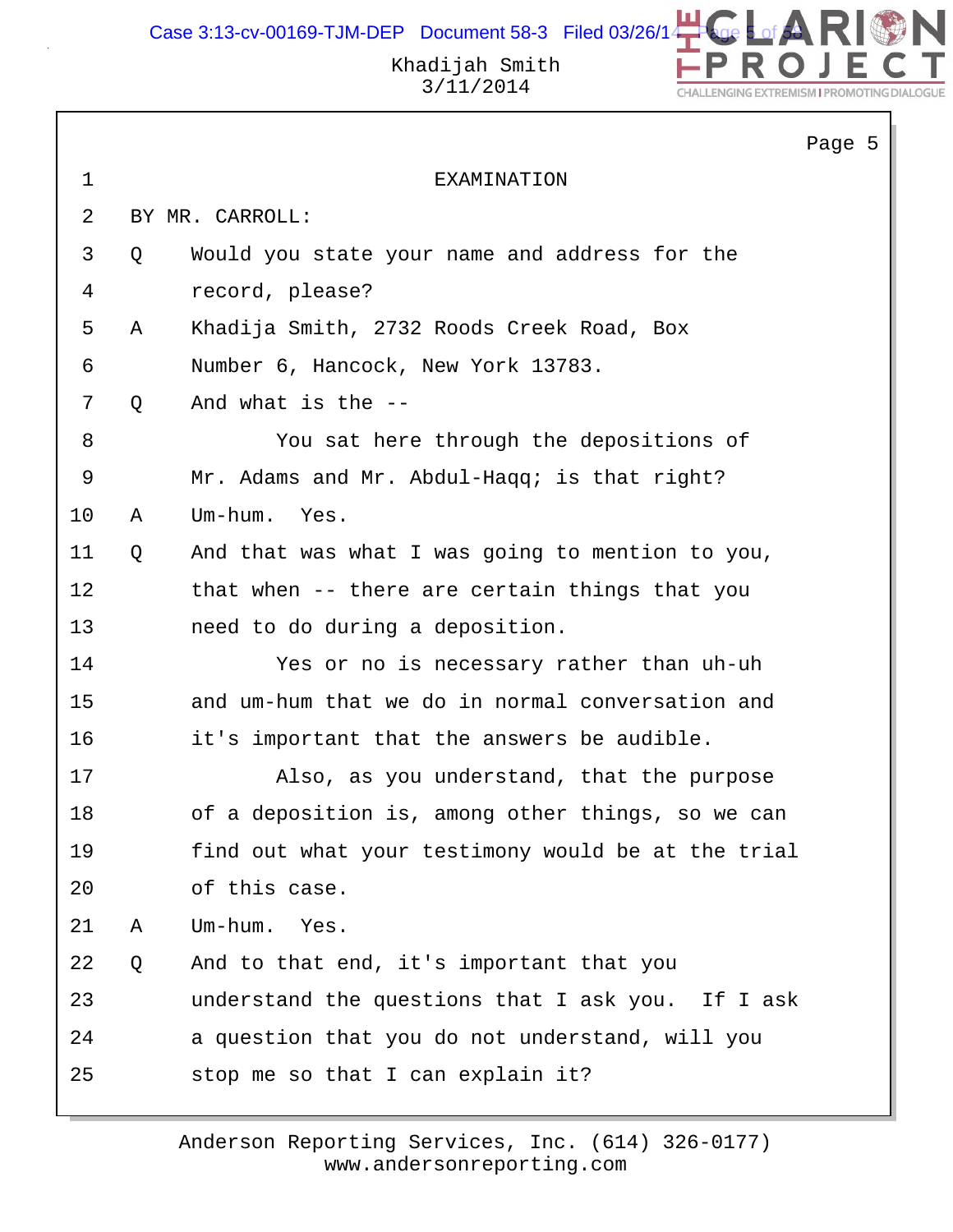

|                |   |                                                  | Page 6 |  |
|----------------|---|--------------------------------------------------|--------|--|
| $\mathbf{1}$   | Α | Yes.                                             |        |  |
| $\overline{2}$ | Q | I'll ask you to speak up a little more --        |        |  |
| 3              | Α | Yes.                                             |        |  |
| 4              | Q | -- because --                                    |        |  |
| 5              |   | I also want to be fair with you. If I ask        |        |  |
| 6              |   | you any question that you feel is unfair, would  |        |  |
| 7              |   | you stop me so I can rephrase it?                |        |  |
| 8              | Α | Yes.                                             |        |  |
| 9              | Q | Now, what is your date of birth, please?         |        |  |
| 10             | Α |                                                  |        |  |
| 11             | Q | Where were you born?                             |        |  |
| 12             | Α | Philadelphia.                                    |        |  |
| 13             | Q | What was your birth name?                        |        |  |
| 14             | Α | Khadija Smith.                                   |        |  |
| 15             |   | Khadija Wormley, W-O-R-M-L-E-Y.<br>No.           |        |  |
| 16             | Q | Ms. Smith, what is your education?               |        |  |
| 17             | Α | High school graduate and some college credits. I |        |  |
| 18             |   | didn't complete college. And that's pretty much  |        |  |
| 19             |   | it.                                              |        |  |
| 20             | Q | Where did you go to high school?                 |        |  |
| 21             | Α | Where did I go to high school? New York City.    |        |  |
| 22             | Q | And where did you go to college?                 |        |  |
| 23             | Α | Springfield Technical Community College.         |        |  |
| 24             | Q | What were you studying there?                    |        |  |
| 25             | Α | Computer data processing.                        |        |  |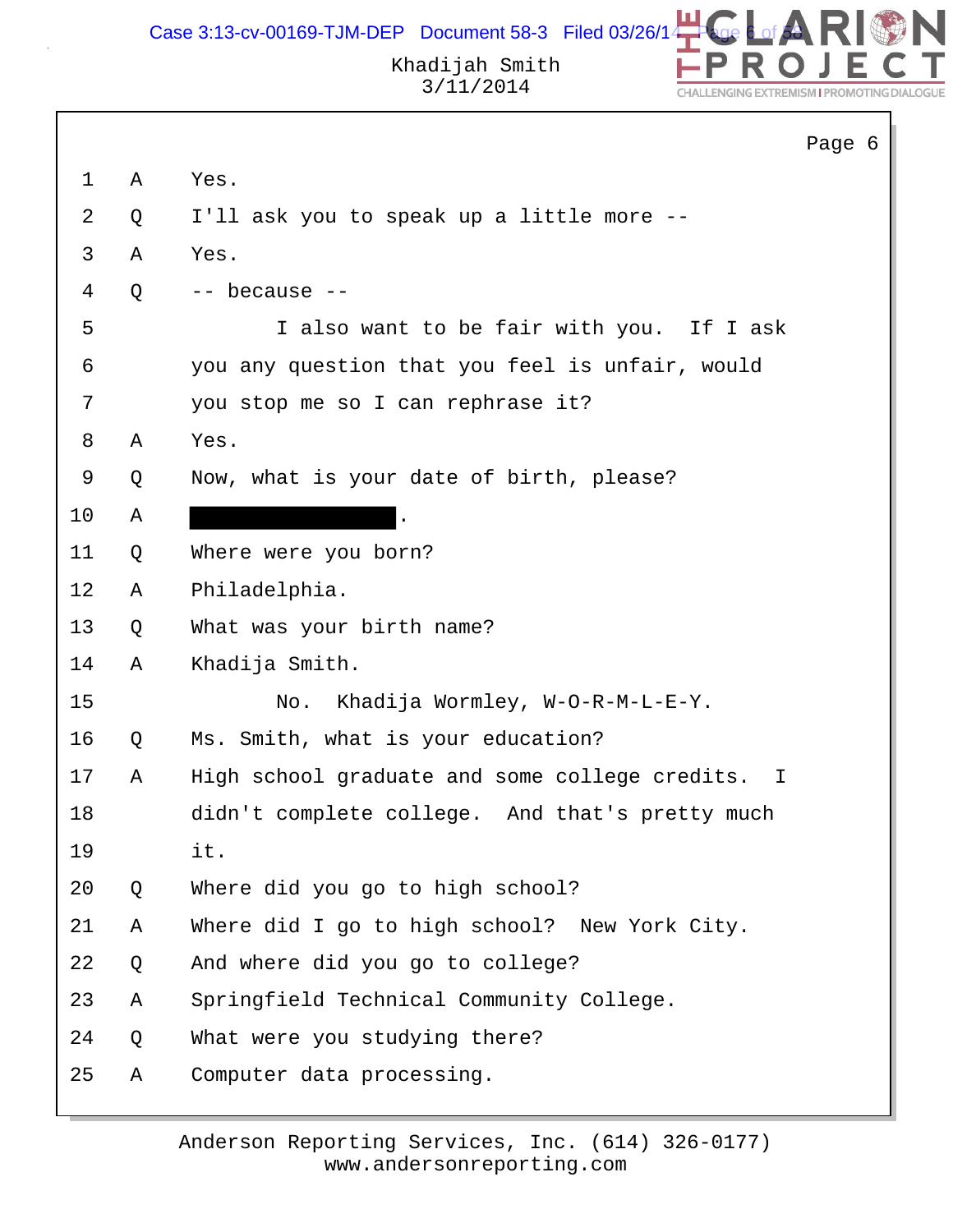Case 3:13-cv-00169-TJM-DEP Document 58-3 Filed 03/26/14  $\begin{array}{|c|c|c|c|c|}\hline \textbf{1} & \textbf{0} & \textbf{0} & \textbf{0} & \textbf{0} & \textbf{0} & \textbf{0} & \textbf{0} & \textbf{0} & \textbf{0} & \textbf{0} & \textbf{0} & \textbf{0} & \textbf{0} & \textbf{0} & \textbf{0} & \textbf{0} & \textbf{0} & \textbf{0} & \textbf{0} & \textbf{0$ 



DN

L

CHALLENGING EXTREMISM I PROMOTING DIALOGUE

|                |   |                                                    | Page 7 |  |
|----------------|---|----------------------------------------------------|--------|--|
| $\mathbf 1$    | Q | And you were born in                               |        |  |
| $\overline{2}$ |   | When did you graduate from high school?            |        |  |
| $\mathsf{3}$   | Α | 1986, '87. I was. Eighty-six.                      |        |  |
| 4              | Q | Tell me about your employment history since then.  |        |  |
| 5              | Α | When I was younger, like teenage, I used to work   |        |  |
| 6              |   | as a personal-care assistant.                      |        |  |
| 7              |   | And then I taught school, kindergarten, for        |        |  |
| 8              |   | a few years.                                       |        |  |
| 9              |   | And then I worked for an insurance company,        |        |  |
| 10             |   | AIG Insurance agent.                               |        |  |
| 11             |   | That's just pretty much it. I volunteer a          |        |  |
| 12             |   | lot.                                               |        |  |
| 13             | Q | Did you have any kind of certification to teach in |        |  |
| 14             |   | kindergarten?                                      |        |  |
| 15             | Α | No, not -- no. I didn't go and get a teacher       |        |  |
| 16             |   | certificate, no. I started home-schooling my own   |        |  |
| 17             |   | kindergarten child, so I had some other kids.      |        |  |
| 18             | Q | Now, do you live in Islamberg in Hancock, New      |        |  |
| 19             |   | York?                                              |        |  |
| 20             | A | Yes, I do.                                         |        |  |
| 21             | Q | When did you move there?                           |        |  |
| 22             | Α | 1990. Yup. In 1990.                                |        |  |
| 23             | Q | What caused you to move there?                     |        |  |
| 24             | A | I wanted to. I wanted to leave the city. The       |        |  |
| 25             |   | city was very wild. There was a lot of shootings.  |        |  |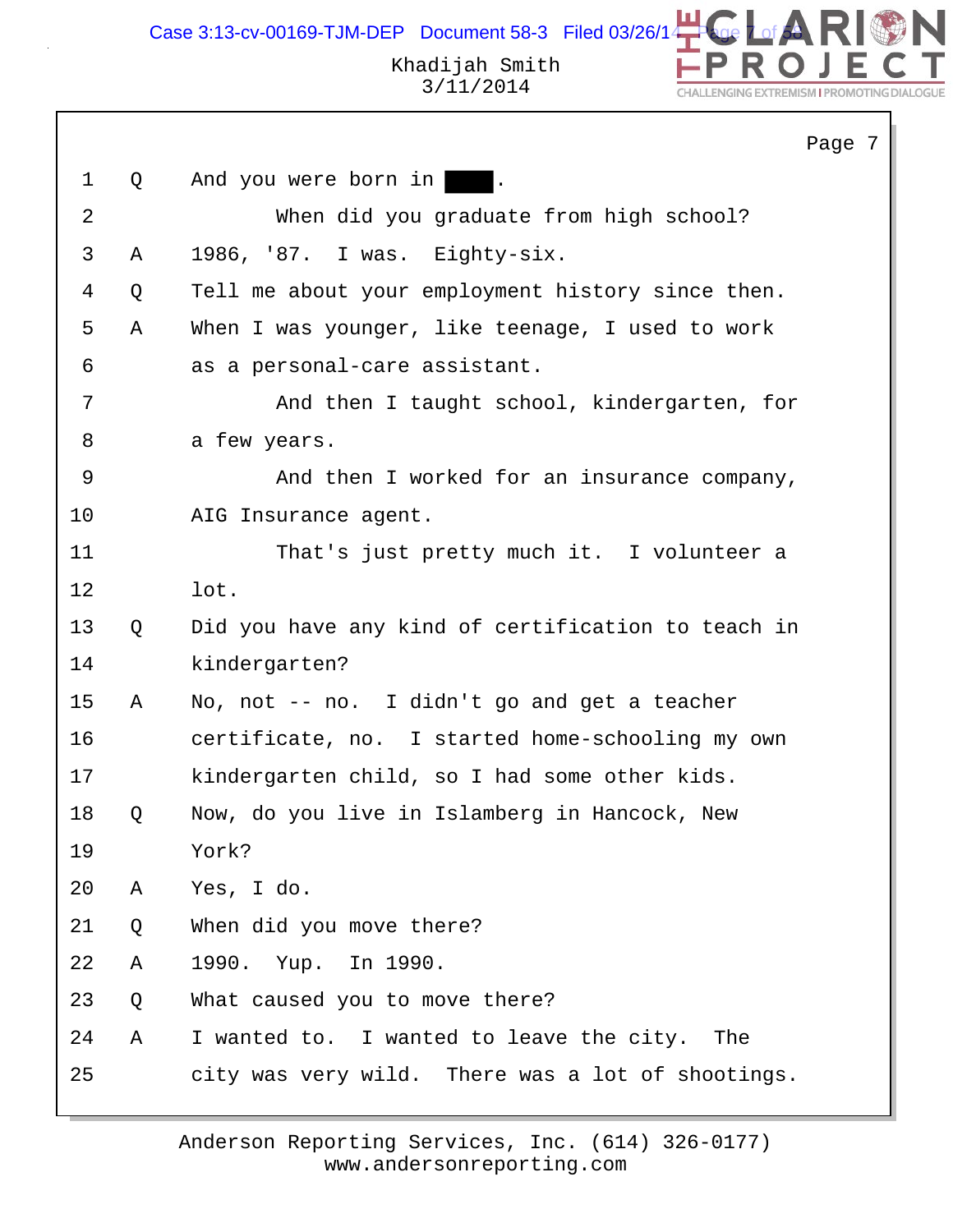Khadijah Smith Case 3:13-cv-00169-TJM-DEP Document 58-3 Filed 03/26/1

3/11/2014

```
Page 8
1 And I lived in a good neighborhood, but in the
2 surrounding areas, it was very bad as far as a
3 place to raise your children. So I moved from
4 there and moved Upstate New York for a more
5 peaceful environment to raise my children.
6 Q I understand that you became --
7 Well, let's see. You were there from 1990
8 until 1997.
9 Did you know Jamil Haqq?
10 A Yes, I did.
11 Q You've heard the testimony about Jamil Haqq today
12 and yesterday from Mr. Abdul-Haqq and from
13 Mr. Adams.
14 Do you disagree with any of the testimony
15 that they gave about Mr. Jamil Haqq?
16 A Meaning?
17 Q Anything that they said.
18 Did anything strike you as wrong when they
19 were testifying?
20 A No.
21 Q There was a discussion about Mr. Haqq and bringing
22 in people involved in criminal activities.
23 Do you remember that testimony?
24 A Yes.
25 Q Do you know anything about that?
```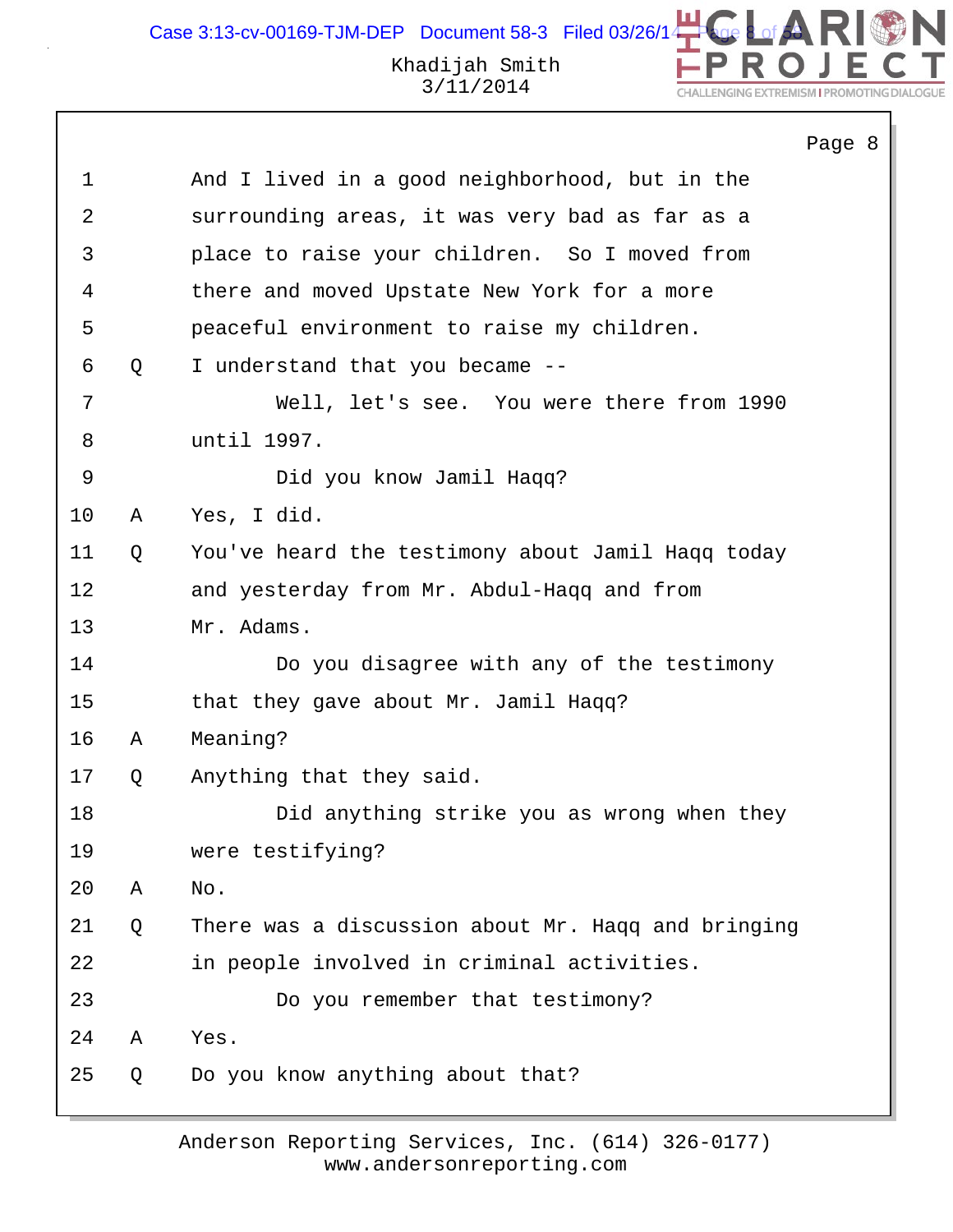Page 9

| 1  | Α | I can't say, per se, because you would have to     |
|----|---|----------------------------------------------------|
| 2  |   | know him to even understand. But basically, he --  |
| 3  |   | he lives -- he was more of a recluse. He lived a   |
| 4  |   | reclusive life there in Islamberg.                 |
| 5  |   | Even though he was an administrator in our         |
| 6  |   | area, it was almost as if he lived a double life.  |
| 7  |   | He would put on one face for the people, but you   |
| 8  |   | never even saw him, really.                        |
| 9  |   | He's $-$ I can tell you in the time that I         |
| 10 |   | lived there up until him passing, I might have     |
| 11 |   | seen him outside, like, sitting on his porch maybe |
| 12 |   | five times. He basically stayed hidden, stayed     |
| 13 |   | away from the people. And so that's basically how  |
| 14 |   | he lived his life.                                 |
| 15 |   | So you can understand that about him, you          |
| 16 |   | can understand everything else, because even when  |
| 17 |   | he -- you know, how they mentioned the visitors?   |
| 18 |   | Yes, he did have visitors come up, but I never met |
| 19 |   | any of those visitors. I would see sometimes       |
| 20 |   | people come up and visit him, but they didn't      |
| 21 |   | interact with the general community ever. They     |
| 22 |   | never interacted with the community. They would    |
| 23 |   | go see him, and then they would leave. They        |
| 24 |   | weren't -- I can't even say, well, they were part  |
| 25 |   | of our community.                                  |
|    |   |                                                    |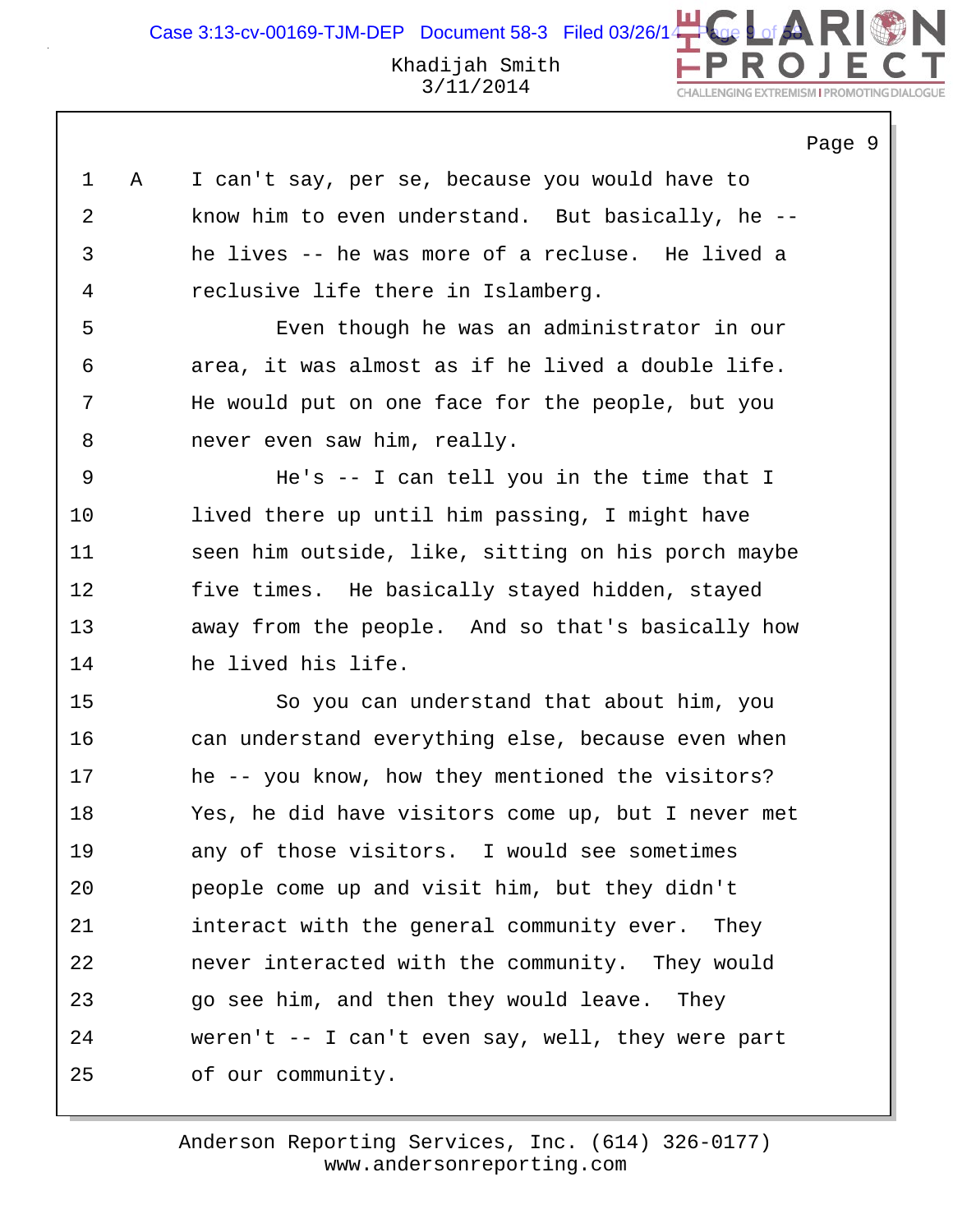Khadijah Smith 3/11/2014

Page 10

CHALLENGING EXTREMISM I PROMOTING DIALOGUE

DN

| 1  |   | I never seen him at prayers. I never seen          |
|----|---|----------------------------------------------------|
| 2  |   | him at jumu'ah, which is our -- I guess Christians |
| 3  |   | would say Sunday is their day of sabbath. It's     |
| 4  |   | not our sabbath, but it's the day of our -- you    |
| 5  |   | know, for us, it's a big thing, going to the       |
| 6  |   | masjid, having our prayers and our functions there |
| 7  |   | and jumu'ah on Fridays. They never participated.   |
| 8  |   | I didn't see them at any of our eids, none of our  |
| 9  |   | functions. So it was essentially very separate,    |
| 10 |   | the way those people that would come. I couldn't   |
| 11 |   | even tell you their names. If I see some of them,  |
| 12 |   | I could say, oh, you know, I recognize that face,  |
| 13 |   | or whatever, but they didn't interact generally in |
| 14 |   | the community.                                     |
| 15 | Q | Did you ever see the -- the -- what has been       |
| 16 |   | described by Sheikh Gilani as him taking deep      |
| 17 |   | breaths, closing his eyes, and going through       |
| 18 |   | physical changes before speaking to people as if   |
| 19 |   | he were Sheikh Gilani?                             |
| 20 | Α | Not me. I wasn't around -- I didn't -- I didn't    |
| 21 |   | visit his home. I didn't go see him.<br>So, no.    |
| 22 | Q | You weren't in the administrative group at that    |
| 23 |   | point?                                             |
| 24 | Α | No.                                                |
| 25 | Q | Now, what do you know of the investigation of      |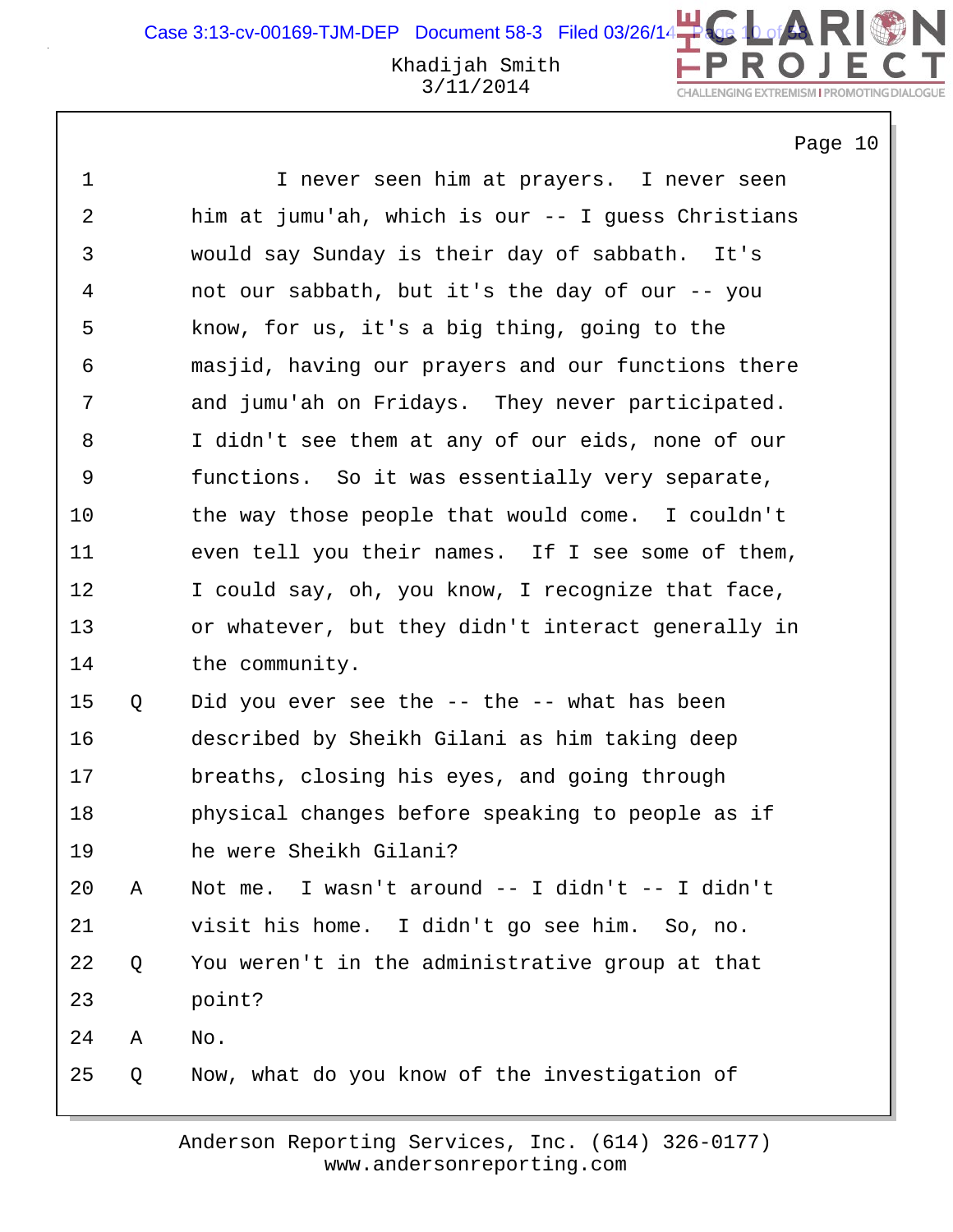Case 3:13-cv-00169-TJM-DEP Document 58-3 Filed 03/26/14



Khadijah Smith 3/11/2014

|             |   |                                                    | Page 11 |
|-------------|---|----------------------------------------------------|---------|
| $\mathbf 1$ |   | Jamil Haqq?                                        |         |
| 2           | Α | Can you say that again?                            |         |
| 3           | Q | Well, apparently, there was an investigation of    |         |
| 4           |   | Jamil Haqq and his activities and his bringing     |         |
| 5           |   | Ikhwanul Muslimun into the village and into --     |         |
| 6           |   | into MOA.                                          |         |
| 7           |   | Do you know anything about the                     |         |
| 8           |   | investigation?                                     |         |
| 9           | Α | Honestly, prior to the investigation, I never even |         |
| 10          |   | realized that's what that was. I never even        |         |
| 11          |   | realized that's like -- those people, like what    |         |
| 12          |   | they were. I never even realized that those or     |         |
| 13          |   | anything, because like I said, they never interact |         |
| 14          |   | with the general community at all.                 |         |
| 15          |   | So what I know of the investigation, a lot         |         |
| 16          |   | of it is hearsay, but then a lot of it is some     |         |
| 17          |   | things that people used -- that you say, okay, I   |         |
| 18          |   | trust that person's opinion, or whatever, is that  |         |
| 19          |   | I could understand -- I could see him living that  |         |
| 20          |   | type of life because how there was really a        |         |
| 21          |   | standoffish as far as our -- I say our community.  |         |
| 22          |   | There was just no interaction as far as how we did |         |
| 23          |   | things or whatever. So when you would hear -- I    |         |
| 24          |   | would see some things that I felt was strange.     |         |
| 25          |   | And also, as a community member, hey, you know,    |         |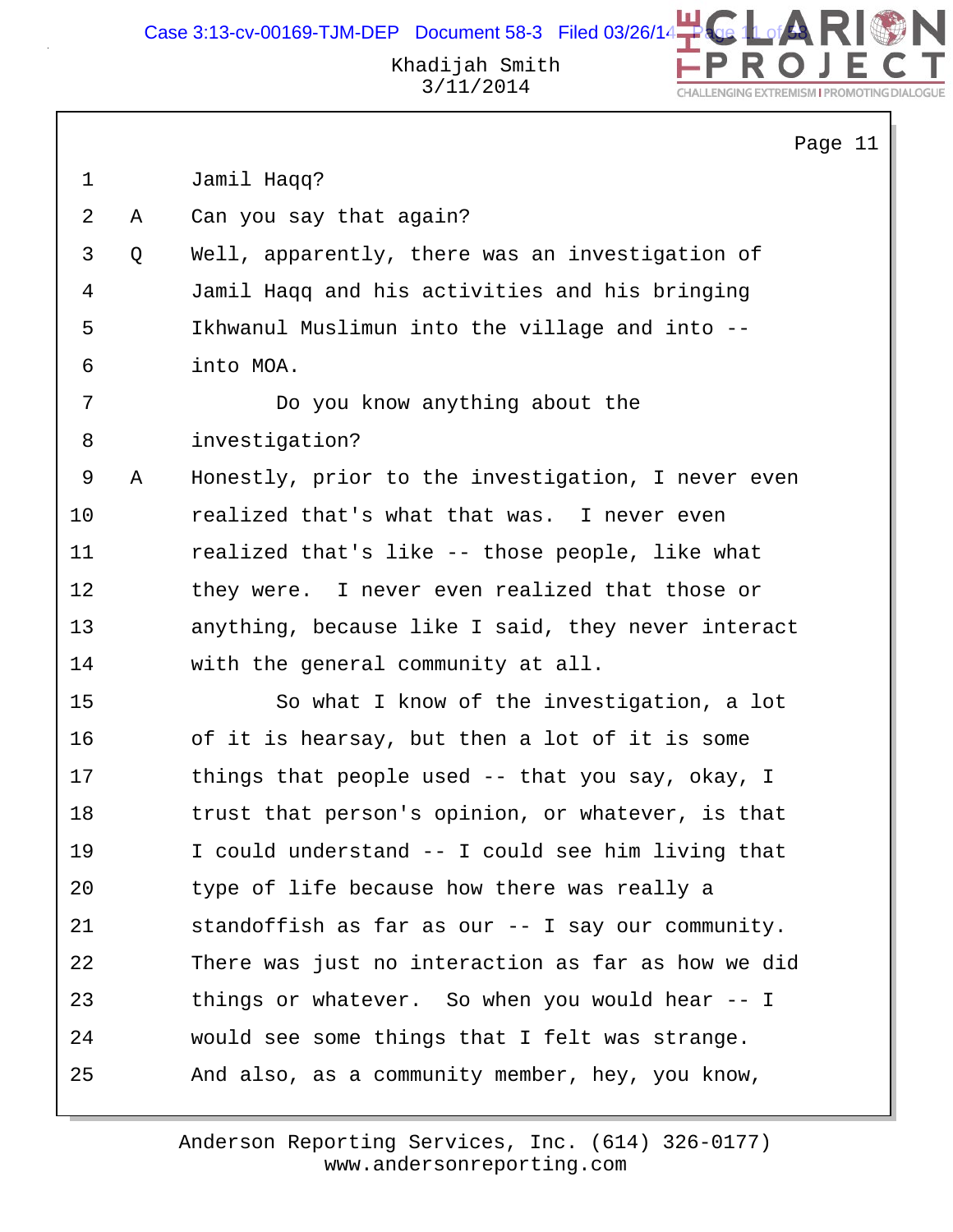Page 12

|                   | you're an administrator, but you don't really |  |  |
|-------------------|-----------------------------------------------|--|--|
| interact with us. |                                               |  |  |

3 So I do know there was an investigation 4 launched into his activities. And I know that as 5 community members, as we had -- we had a general 6 consensus that no one could speak to him after it 7 was all found out or whatever. No one interacted 8 with him, spoke with him.

9 He was allowed to stay there as an act of 10 mercy. Of course, he was a para -- he was 11 paralyzed. Where would he go? He had been in the 12 village for some years, but he wasn't allowed, 13 even up to his death bed, for anyone to interact 14 with him because no one wanted to be a part of 15 him, nor his activities.

16 Q Who conducted the investigation?

17 A I'm not exactly sure of all who because I wasn't 18 involved, but I do know that one of the major 19 administrators, which was Atiq Shahid, was 20 involved in dealing with that. 21 Q Was he the lead in doing that, or do you know? 22 A I don't know.

23 Q By the way, you were born a Muslim; right?

24 A Yes.

25 Q I assume by the name --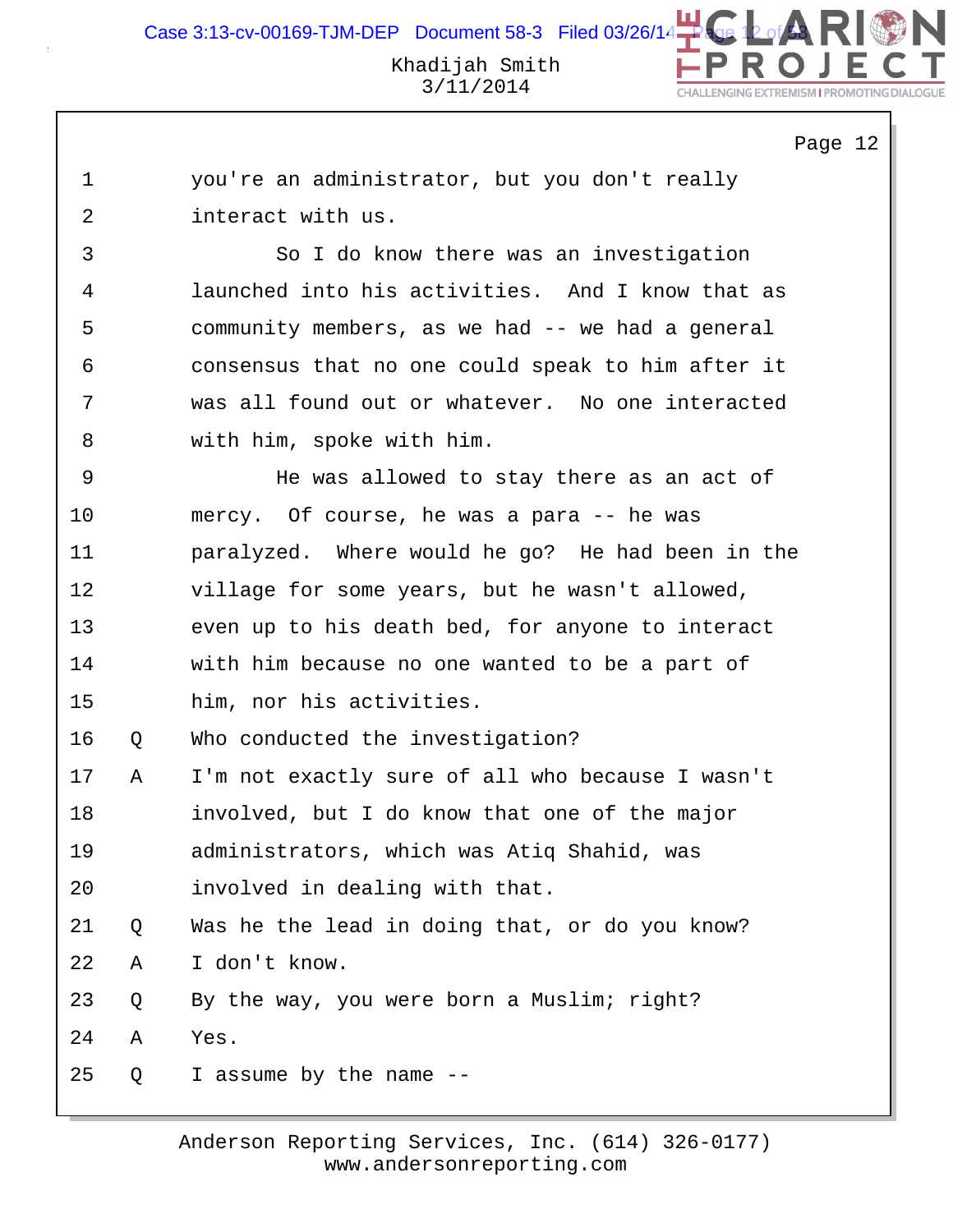

N

CHALLENGING EXTREMISM I PROMOTING DIALOGUE

|             |   | Page 13                                            |
|-------------|---|----------------------------------------------------|
| $\mathbf 1$ | Α | Yes.                                               |
| 2           | Q | Were you born into the Sufi?                       |
| 3           |   | Were your parents Sufi?                            |
| 4           | Α | Sufi is a discipline, but Sunni is what we all are |
| 5           |   | and what we still are. And Sufi is just a          |
| 6           |   | discipline, but we're Sunni Muslim because Sunni   |
| 7           |   | is you follow the way of the Holy Man Be, Holy     |
| 8           |   | Prophet, so may peace and blessings be upon him.   |
| 9           |   | Yes, I was.                                        |
| $10 \,$     | Q | I'm learning something new then.                   |
| 11          |   | Sufiism is a -- a way that's a part of             |
| 12          |   | Sunni Islam?                                       |
| 13          | Α | It is. With Sunni, that's the way of Islam,        |
| 14          |   | period, true Islam. That's the way of true Islam.  |
| 15          |   | And Sufiism is your discipline as far as           |
| 16          |   | your spirituality, what you do for spiritual       |
| 17          |   | growth. It could be more -- as easy -- easy way    |
| 18          |   | to explain it to you is your prayers, how many     |
| 19          |   | prayers you make, do you increase it, do you --    |
| 20          |   | your study, your discipline in the way that you're |
| 21          |   | living. We're more disciplined than most Sunni     |
| 22          |   | Muslims.                                           |
| 23          | Q | The Wahhabis are Sunni?                            |
| 24          | Α | No.                                                |
| 25          |   | How can they be Sunni when, like I                 |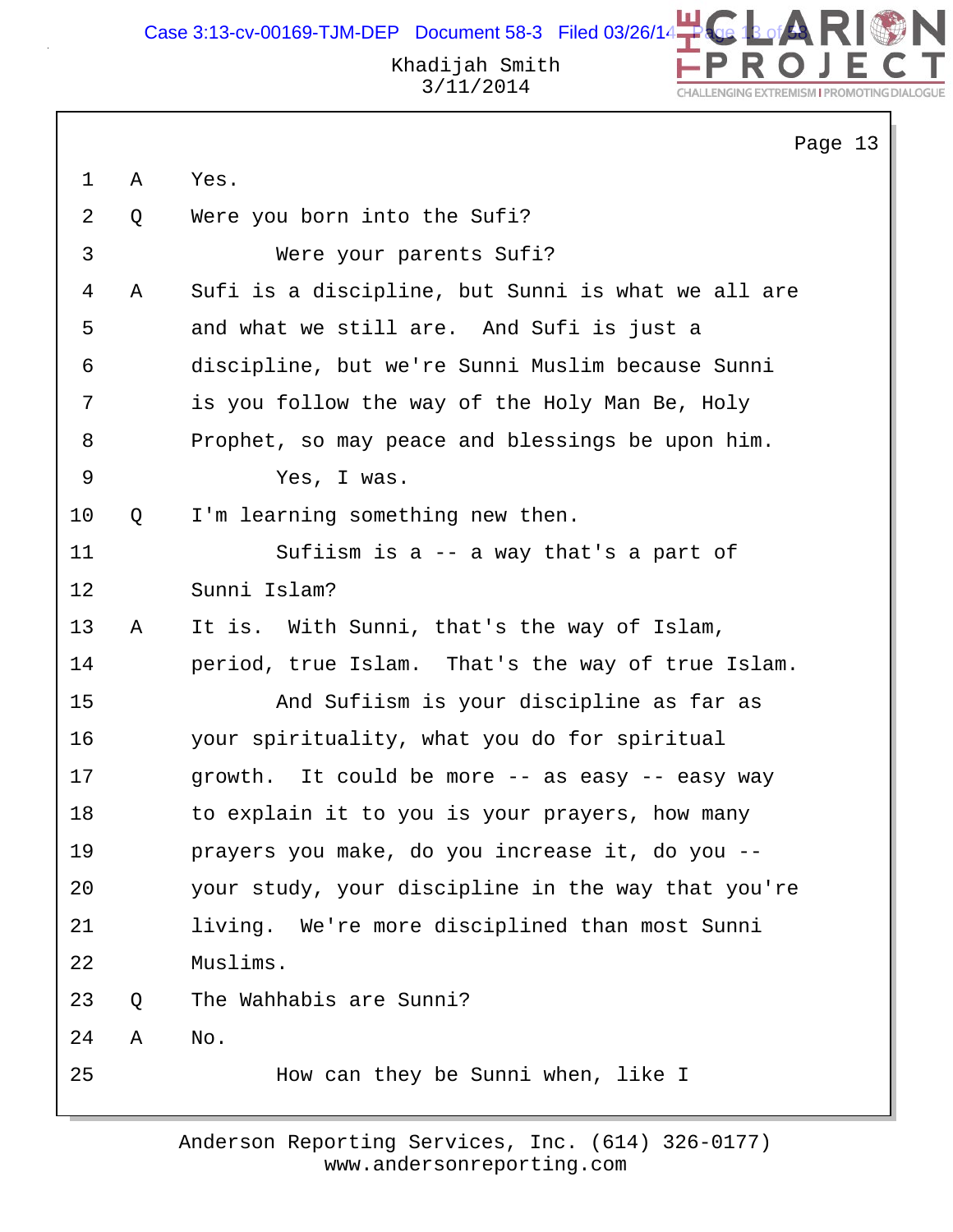DN Case 3:13-cv-00169-TJM-DEP Document 58-3 Filed 03/26/14 $\rightarrow$ Khadijah Smith

3/11/2014

CHALLENGING EXTREMISM I PROMOTING DIAL

|             |   | Page 14                                             |
|-------------|---|-----------------------------------------------------|
| $\mathbf 1$ |   | explained to you, Sunni is a way of the Holy Man    |
| 2           |   | They hate him. They hate his family. So<br>Be.      |
| 3           |   | they can't be Sunni.                                |
| 4           |   | They may say they're Sunni, but that's not          |
| 5           |   | their practice.                                     |
| 6           | Q | I see. They claim to be Sunni?                      |
| 7           | Α | Yes.                                                |
| 8           | Q | When did you learn about the Wahhabis?              |
| 9           | Α | Over the years. I mean, you read books about them   |
| 10          |   | online. Different things over the years, I've       |
| 11          |   | come across. Studying, any time we're writing       |
| 12          |   | articles, I might look up some things on them for   |
| 13          |   | the newspaper, but                                  |
| 14          | Q | Did you come to learn that Jamil Haqq was secretly  |
| 15          |   | a Wahhabi?                                          |
| 16          | Α | Yeah.                                               |
| 17          | Q | How did you learn that?                             |
| 18          | Α | I really can't recall because it was so long ago.   |
| 19          |   | I can't recall how I came about knowing that, but   |
| 20          |   | I do remember reading it in the Islamic Post.       |
| 21          |   | I don't know if it was the late '90s, early         |
| 22          |   | I wasn't working on the Islamic Post then,<br>2000. |
| 23          |   | but it was mentioned in there about his activities  |
| 24          |   | and some of the things he was involved in.          |
| 25          | Q | Now, when Mr. Adams came to Islamberg, at that      |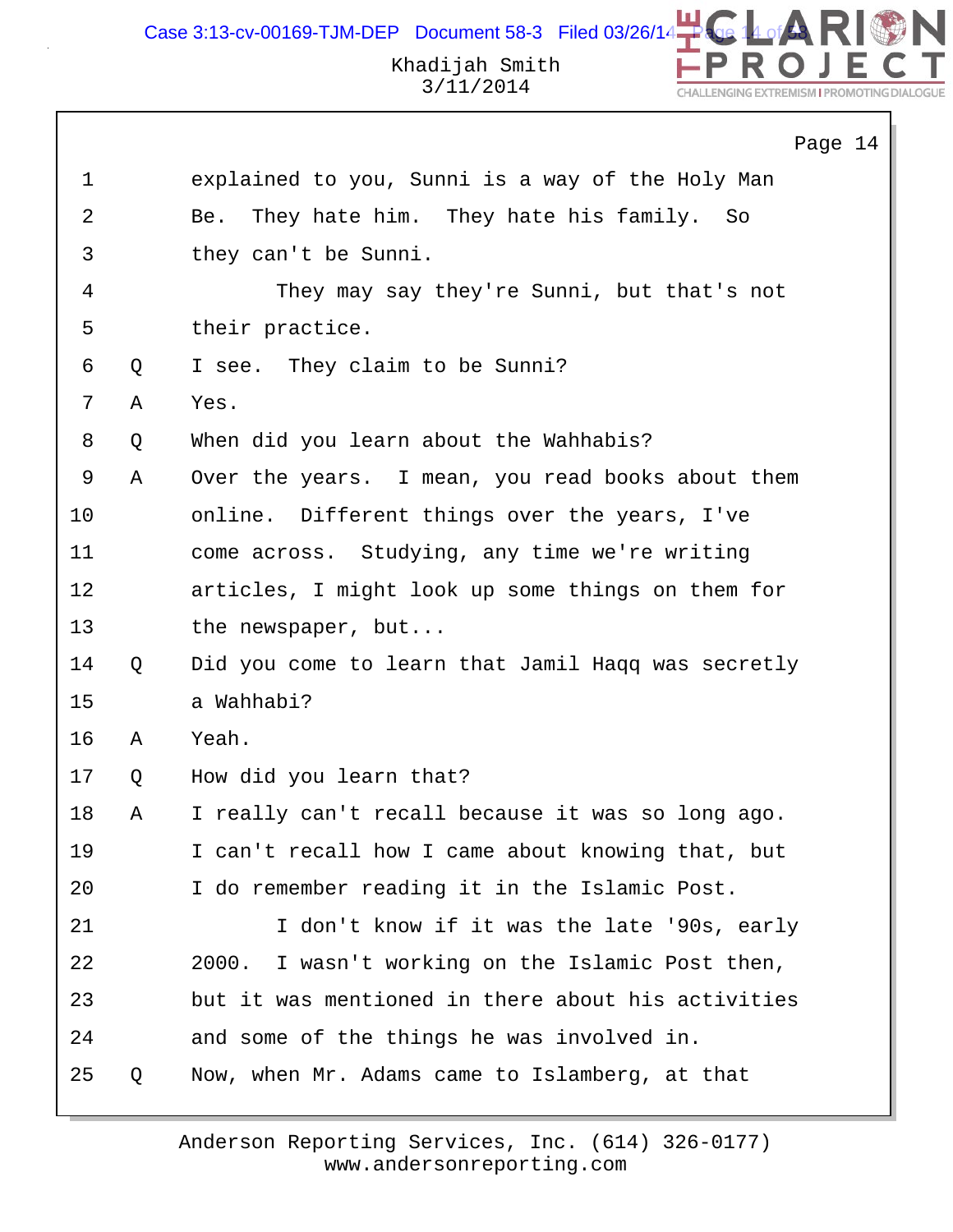|             |   |                                                    | Page 15 |  |
|-------------|---|----------------------------------------------------|---------|--|
| $\mathbf 1$ |   | point in time, did you have a position of any kind |         |  |
| 2           |   | of administrative authority?                       |         |  |
| 3           | Α | No.                                                |         |  |
| 4           |   | I was always actively involved in the              |         |  |
| 5           |   | community and our functions. And I'm a very good   |         |  |
| 6           |   | cook, so on our holidays, major holidays, that's   |         |  |
| 7           |   | what I did. That's how I participated, in those    |         |  |
| 8           |   | types of things. Any type of events we were        |         |  |
| 9           |   | having, I was very much involved in events         |         |  |
| 10          |   | planning, things of that nature, but no            |         |  |
| 11          |   | administrative capacity, no.                       |         |  |
| 12          | Q | At some point you became a co-trustee of Muslims   |         |  |
| 13          |   | of the Americas, Inc.                              |         |  |
| 14          | Α | Um-hum.                                            |         |  |
| 15          | Q | How did that come about?                           |         |  |
| 16          | Α | That happened about six years ago.                 |         |  |
| 17          |   | Prior to that time, I was assisting in             |         |  |
| 18          |   | running the young ladies' camps and young men's    |         |  |
| 19          |   | camps, but at that time, I was heavily involved in |         |  |
| 20          |   | helping out with those camps, the planning, the    |         |  |
| 21          |   | teaching.                                          |         |  |
| 22          |   | I taught cooking as well as I ran the              |         |  |
| 23          |   | kitchen for the camp for the 30 days. So I was     |         |  |
| 24          |   | heavily involved in doing those things. And then   |         |  |
| 25          |   | just different work.                               |         |  |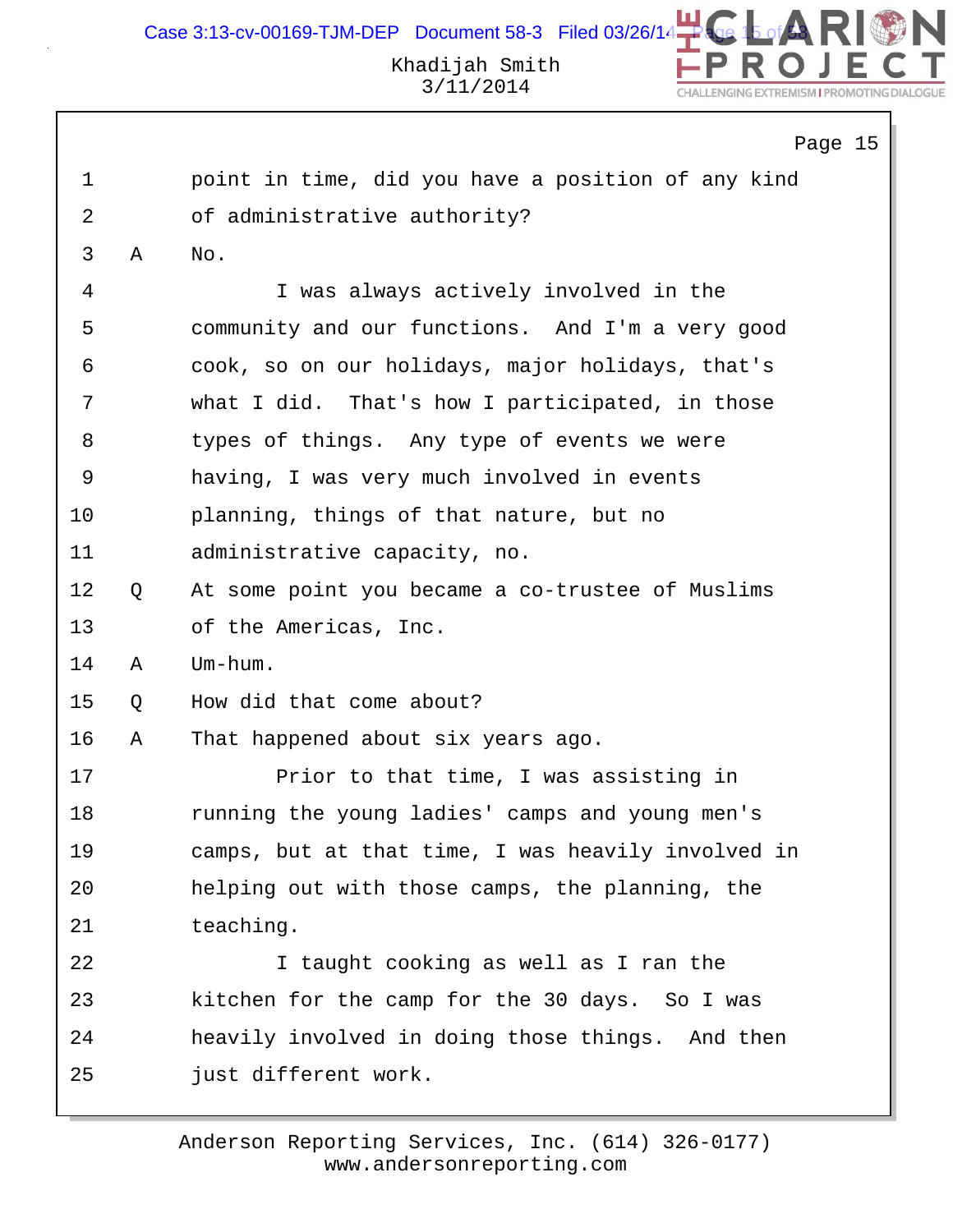Case 3:13-cv-00169-TJM-DEP Document 58-3 Filed 03/26/14

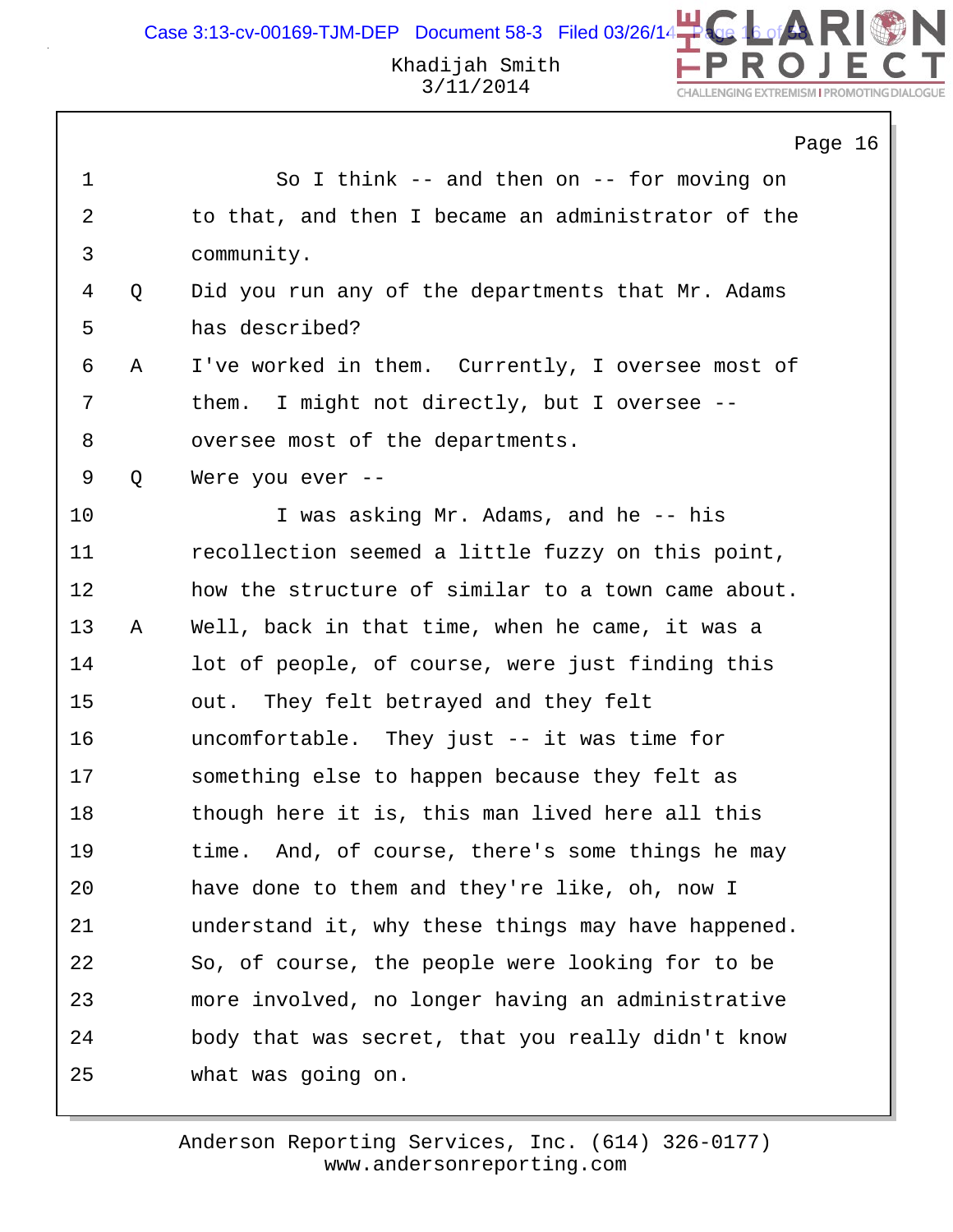Page 17

1 And so around that time, we -- that's when 2 they began to meet with the community and have the 3 community become more involved.

4 Since that time, we've tried to get it more 5 structured. It's not 100 percent because it is a 6 work in progress, but just a lot of communities 7 have way more involvement in everything and have a 8 say. And because, yes, you may have your private 9 home there and you live there and you have your 10 home and, you know, you have your daily personal 11 activities, but as far as the community structure, 12 everyone, of course, wanted to have more say and 13 be more involved. So we could be transparent. 14 Everything is transparent. You know what your 15 administrators are doing. You know what -- 16 basically, we're a close-knit community. You 17 know, you can't say you know what's going on in 18 your neighbor's home, but more comfortable about 19 whom you are living around. 20 Q And when did elections start?

21 A I can't recall exactly, because at first, I don't 22 think it was more of elections. It was just more 23 of a who do we discuss -- well, who do you think 24 would be good to do this or who wants to volunteer 25 for that?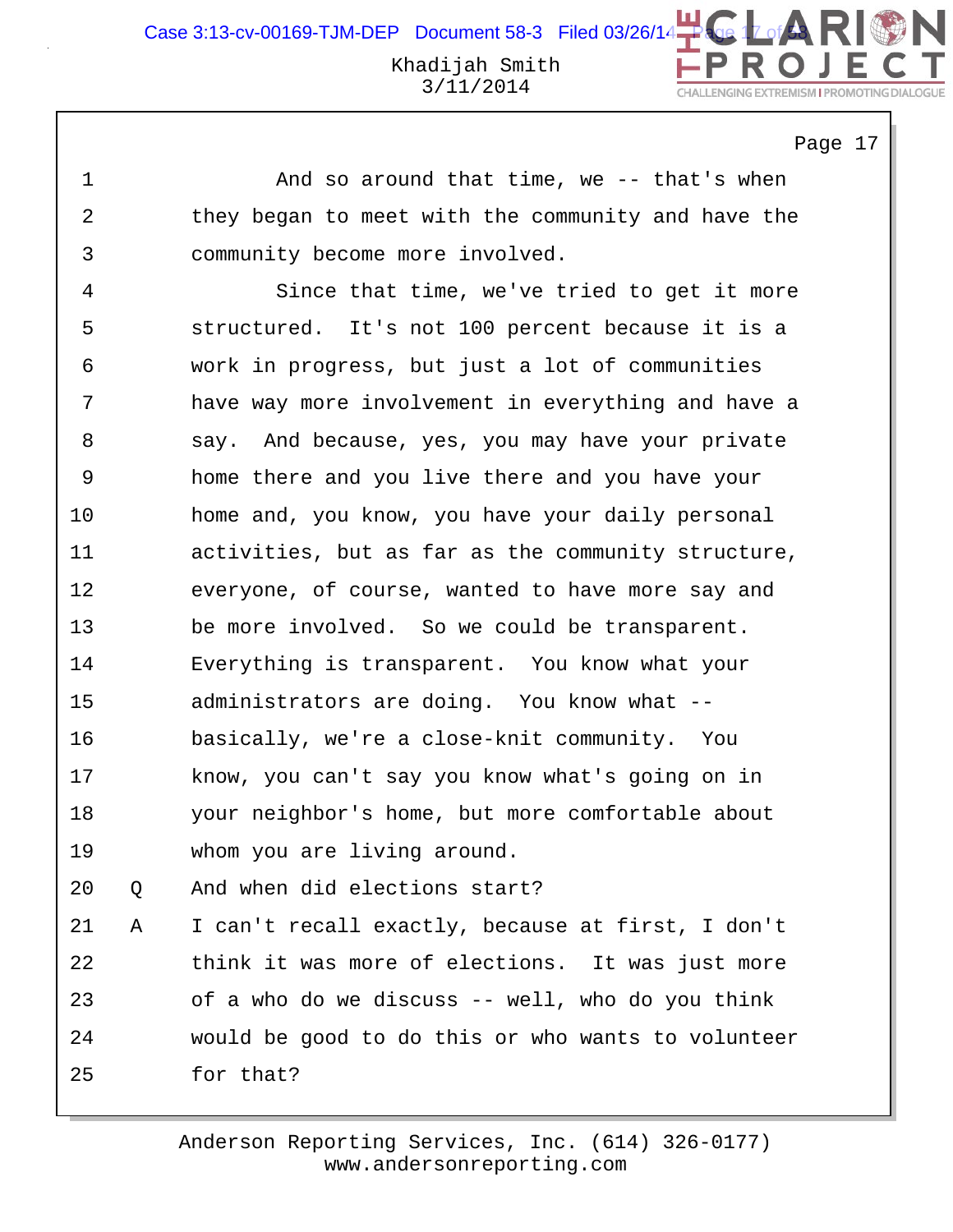Khadijah Smith 3/11/2014

Page 18

CHALLENGING EXTREMISM I PROMOTING DIAL

DN

| 1  |   | All of our work is basically a volunteer           |
|----|---|----------------------------------------------------|
| 2  |   | basis, but I can't recall the exact date when we   |
| 3  |   | started that more of a structural setup where we   |
| 4  |   | elected the people. It was more of a conversation  |
| 5  |   | in a community meeting: Hey, you know, we want to  |
| 6  |   | do this or that, so who do you think would be the  |
| 7  |   | best choice to do this or that thing, but not the  |
| 8  |   | actual putting in a vote or whatever.              |
| 9  | Q | I was struck by the fact that all of the           |
| 10 |   | communities kind of adopted this sort of structure |
| 11 |   | at about the same time, which suggests to me, was  |
| 12 |   | Sheikh Gilani involved in that decision of         |
| 13 |   | structure?                                         |
| 14 | Α | Well, if you look at it, we're all one community.  |
| 15 |   | We may live in different areas, like we have our   |
| 16 |   | major properties, but then you have people that    |
| 17 |   | live on the outskirts.                             |
| 18 |   | And if the people -- because he wasn't just        |
| 19 |   | the administrator of Islamberg, administrative of  |
| 20 |   | the entire community. So, yes, the communities     |
| 21 |   | lived the way they lived, but the structure of the |
| 22 |   | community, the people, then if you're changing it  |
| 23 |   | in one place, it should change -- you know, it     |
| 24 |   | changes everywhere.                                |
| 25 |   | And you have the administrative body of the        |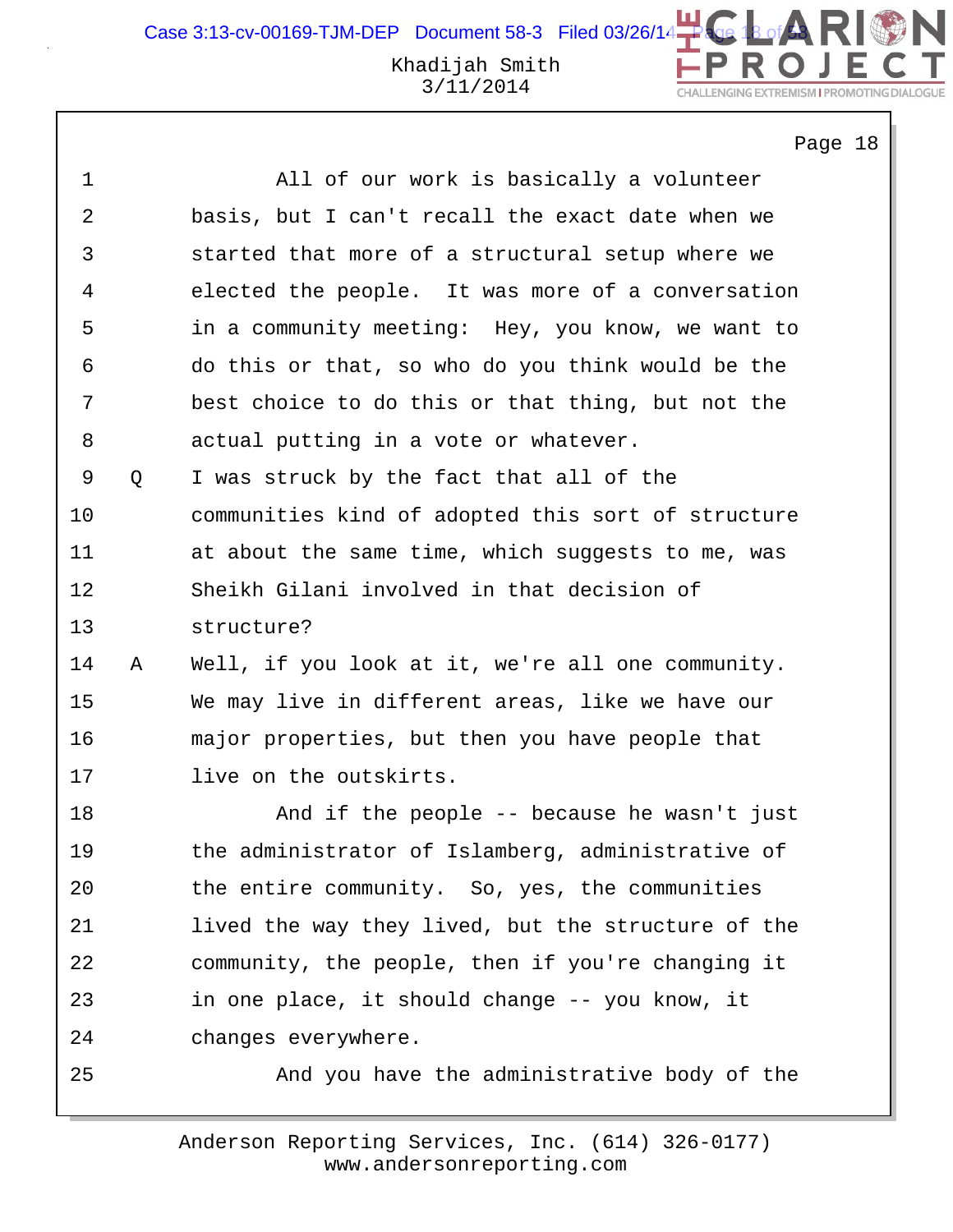CHALLENGING EXTREMISM I PROMOTING DIAL

# 3/11/2014

|    |   | Page 19                                              |
|----|---|------------------------------------------------------|
| 1  |   | entire community sit and say, you know, hey, and     |
| 2  |   | everyone has meetings and come up with an idea and   |
| 3  |   | a plan to formulate to help and run our              |
| 4  |   | communities better to function.                      |
| 5  | Q | And so as I understand it from the previous          |
| 6  |   | testimony, and I'm hoping you can confirm I've got   |
| 7  |   | my understanding correct, that you have your         |
| 8  |   | national board, of which you're a part, that         |
| 9  |   | oversees the entire community, and each              |
| 10 |   | geographic -- small geographic area part of the      |
| 11 |   | community would have its town structure for their    |
| 12 |   | individual governance.                               |
| 13 |   | Is that fair?                                        |
| 14 | Α | Pretty much, so that no one person has the -- has    |
| 15 |   | the say. It's a group effort and not leaving or      |
| 16 |   | depending upon one person or two people.             |
| 17 |   | The best decision is decisions that's made           |
| 18 |   | when you sit down together and come to an            |
| 19 |   | agreement. So that was the idea behind setting it    |
| 20 |   | up in a more, you know, a more convenient and        |
| 21 |   | working structure.                                   |
| 22 | Q | Was Sheikh Gilani involved in that decision?         |
| 23 | Α | He's not involved --                                 |
| 24 |   | The thing about Sheikh Gilani is that he's           |
| 25 |   | our spiritual guider, our spiritual leader.<br>So he |
|    |   |                                                      |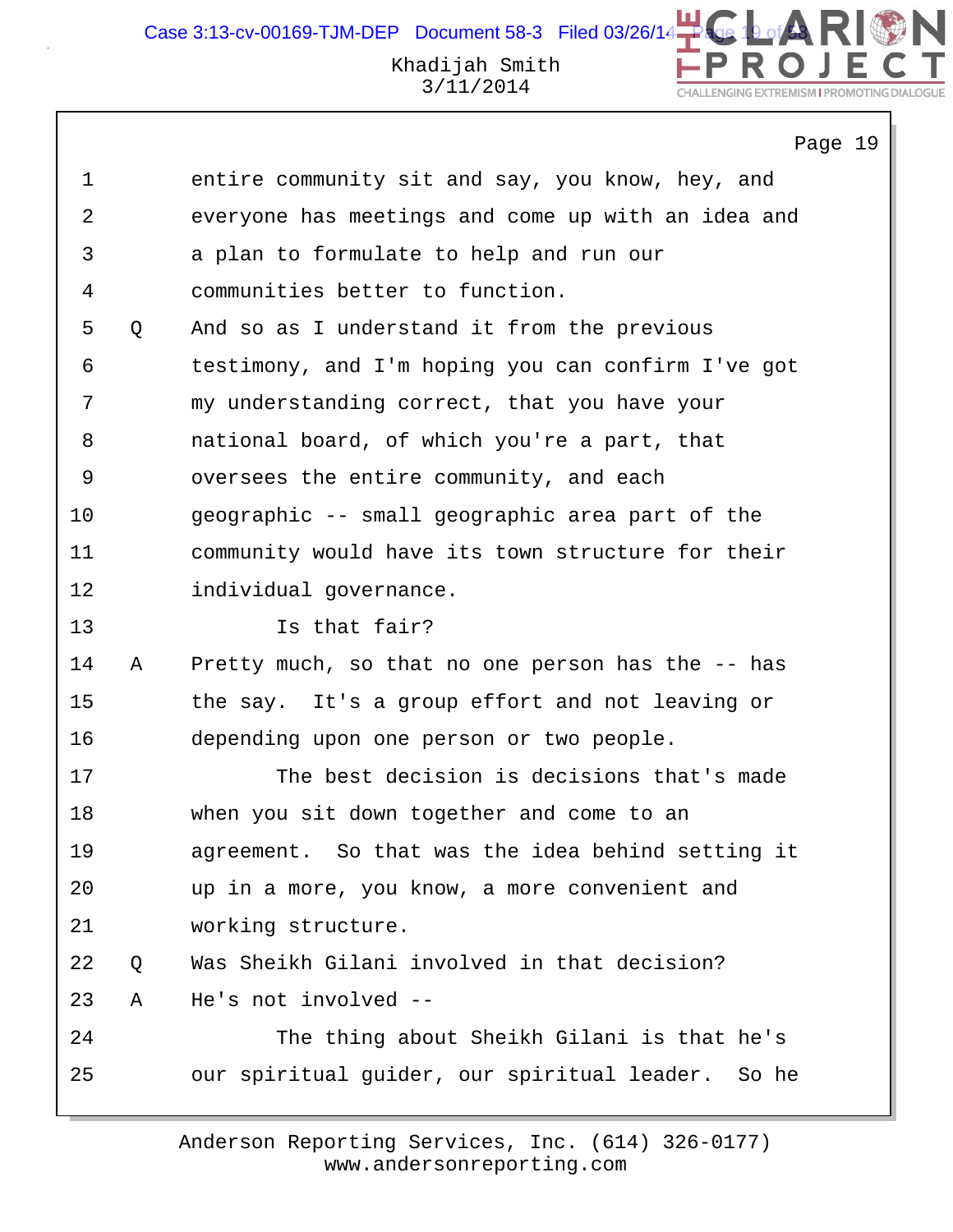Page 20

1 doesn't deal with the day-to-day how you run the 2 communities unless it's something of the spiritual 3 aspect of it. But how we should live as a daily 4 community, no. 5 Daily, the way we live, we have an 6 agricultural department, we have a social services 7 department. We have a way to -- we have a ladies 8 auxiliary. We have the summer camps for the men 9 and the boys and the girls. There's winter camps. 10 Those are, like, daily ways to run the community. 11 It's not like he's personally involved in the 12 daily structure of that. But he can be 13 involved -- he is involved in the education of the 14 community, the spiritual education. Of course, I 15 wouldn't find myself qualified. I don't think 16 anyone here would find themself qualified to teach 17 spiritual education without knowing yourself and 18 being taught. 19 Q I asked Mr. Adams, and he seemed to me a little 20 unclear on the chronology of the events that led 21 to the dissolution of Muslims of the Americas, 22 Inc. 23 Do you know when the search began to find 24 out what the corporate paperwork was? 25 A Well, I could remember being in the community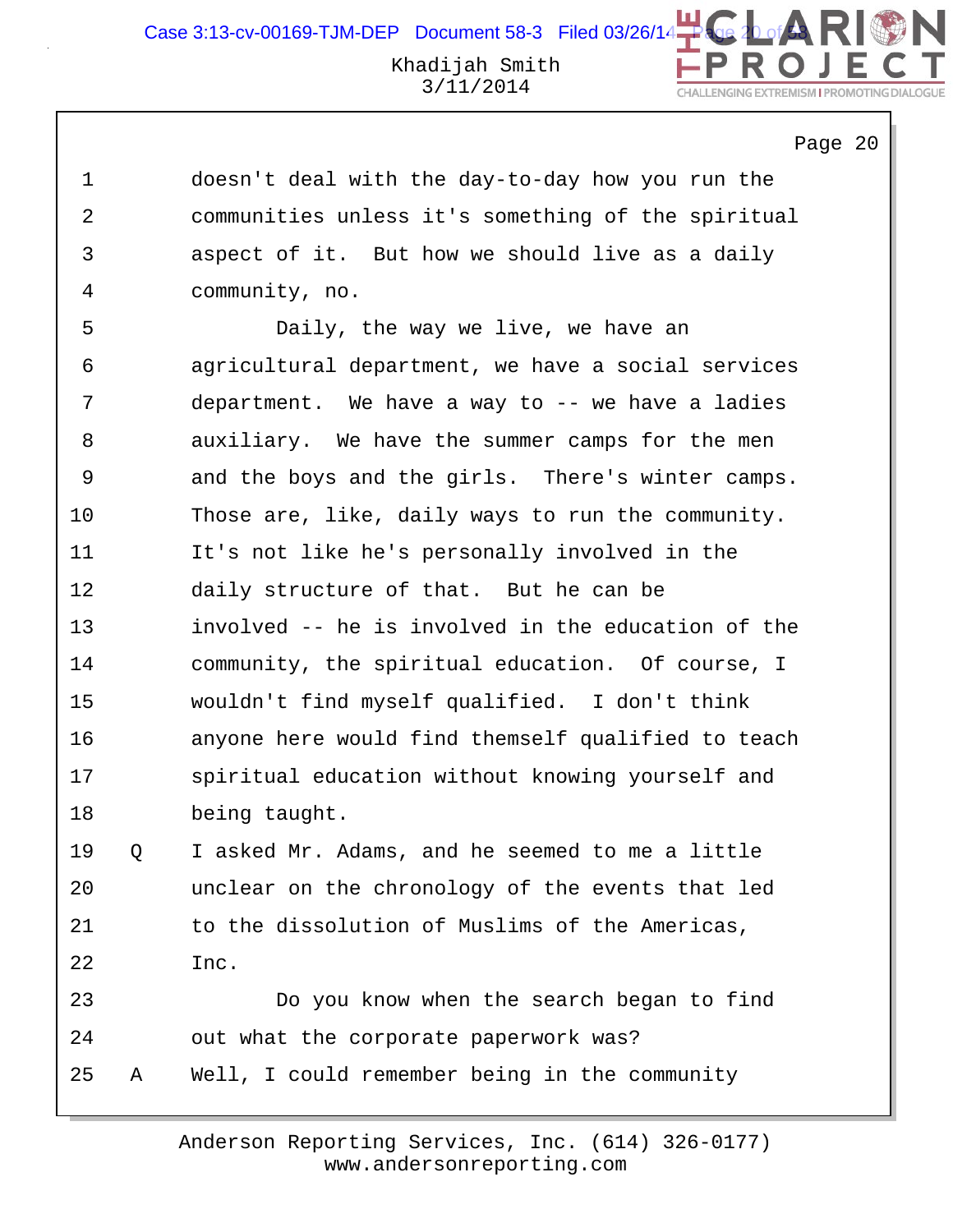Page 21

1 meeting of sorts, and I can't recall the exact 2 word to word of the conversation, but the gist of 3 the conversation was we were speaking about our 4 just different parts of becoming more organized or 5 better organized community.

6 1f we have  $501(c)(3)$ , how does it work for 7 us? We have it, but why isn't it ever used? Is 8 it possible that some of our -- some of our 9 buildings on my street or particularly -- someone 10 I remember -- I can't remember exactly who, but 11 someone said in the community meeting, Well, our 12 place of worship should at least be a writeoff in 13 taxes. Are we paying taxes for it?

14 So that's where it began, trying to find 15 out, okay, if we have  $501(c)(3)$ , where is it? How 16 can it be used? What are the laws on using this 17 501(c)(3)?

18 So that's where at that time, we asked a 19 few of the elders in the community about it. And 20 I remember them saying we do have it. And I think 21 we asked them at that time can they get -- do we 22 have a copy of the paperwork? And if I recall 23 correctly, they said they didn't have it, but will 24 work on getting a copy of the paperwork at that 25 time.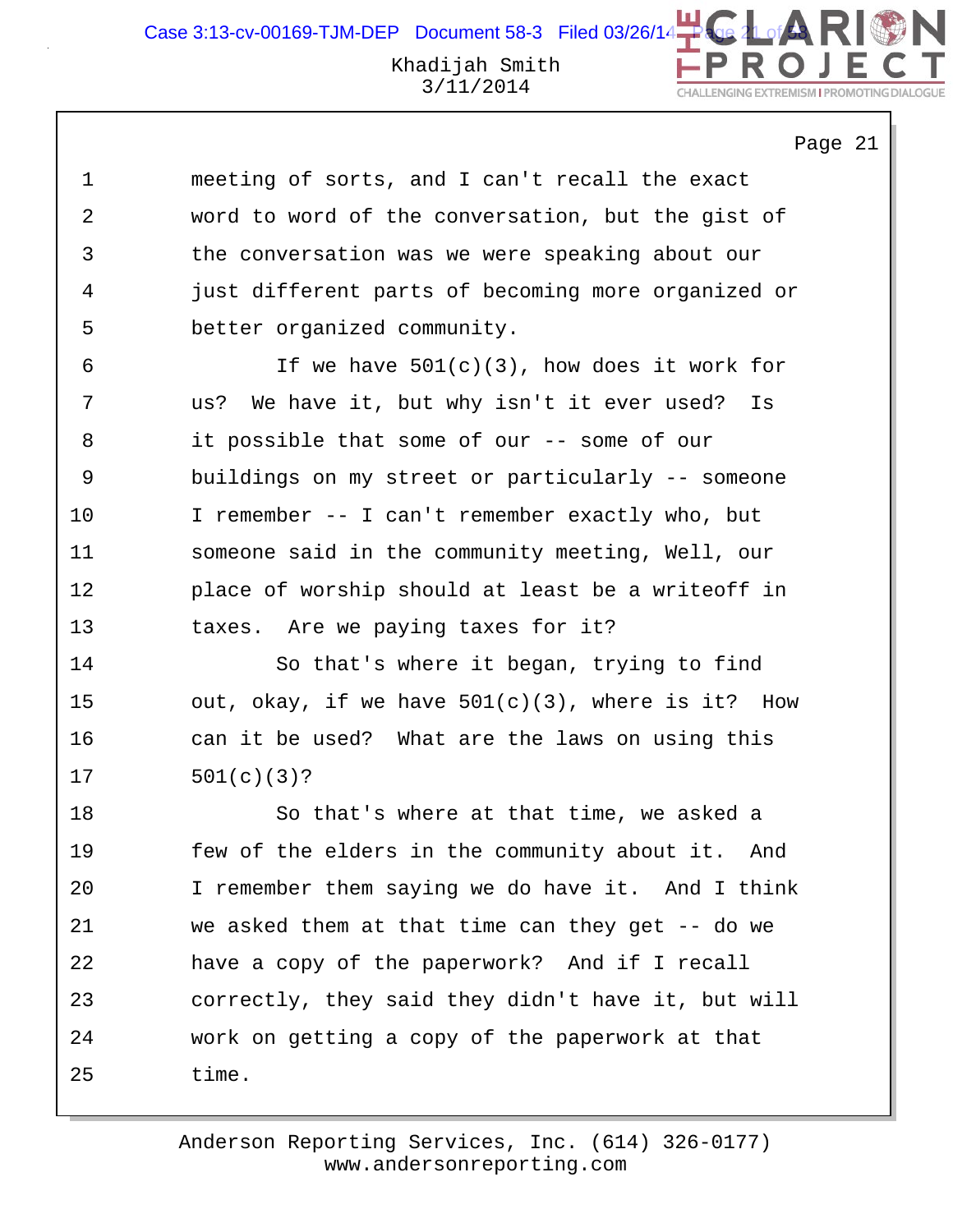# Khadijah Smith 3/11/2014

DN

CHALLENGING EXTREMISM I PROMOTING DIALOGUE

|    |   | Page 22                                            |
|----|---|----------------------------------------------------|
| 1  |   | I can't say exactly when. I know it wasn't         |
| 2  |   | last year. Quite possibly, it could have been the  |
| 3  |   | year before as far as time frame.                  |
| 4  | Q | To me, Exhibit 2 suggests that it was probably     |
| 5  |   | around 2011, because that's when there's -- that's |
| 6  |   | the date of the certification.                     |
| 7  |   | Would that be consistent with your                 |
| 8  |   | recollection?                                      |
| 9  | Α | That could definitely be accurate because just     |
| 10 |   | thinking back from that community meeting and just |
| 11 |   | last year, I can pretty much remember last year, I |
| 12 |   | don't think at that meeting, in particular, that   |
| 13 |   | was mentioned or even begun was at that last       |
| 14 |   | meeting, was at that particular meeting in last    |
| 15 |   | year.                                              |
| 16 | Q | Have you met Sheikh Gilani?                        |
| 17 | Α | Yes.                                               |
| 18 | Q | When and where?                                    |
| 19 | Α | I met him when he first came here years ago. I     |
| 20 |   | was about nine years old.                          |
| 21 |   | And then from, like, 1997 up until now,            |
| 22 |   | I've met him -- I can't really say how many times. |
| 23 |   | At least over five, six times.                     |
| 24 | Q | I was interested in a Islamic Post article.        |
| 25 |   | MS. AMATUL-WADUD: Thank you.                       |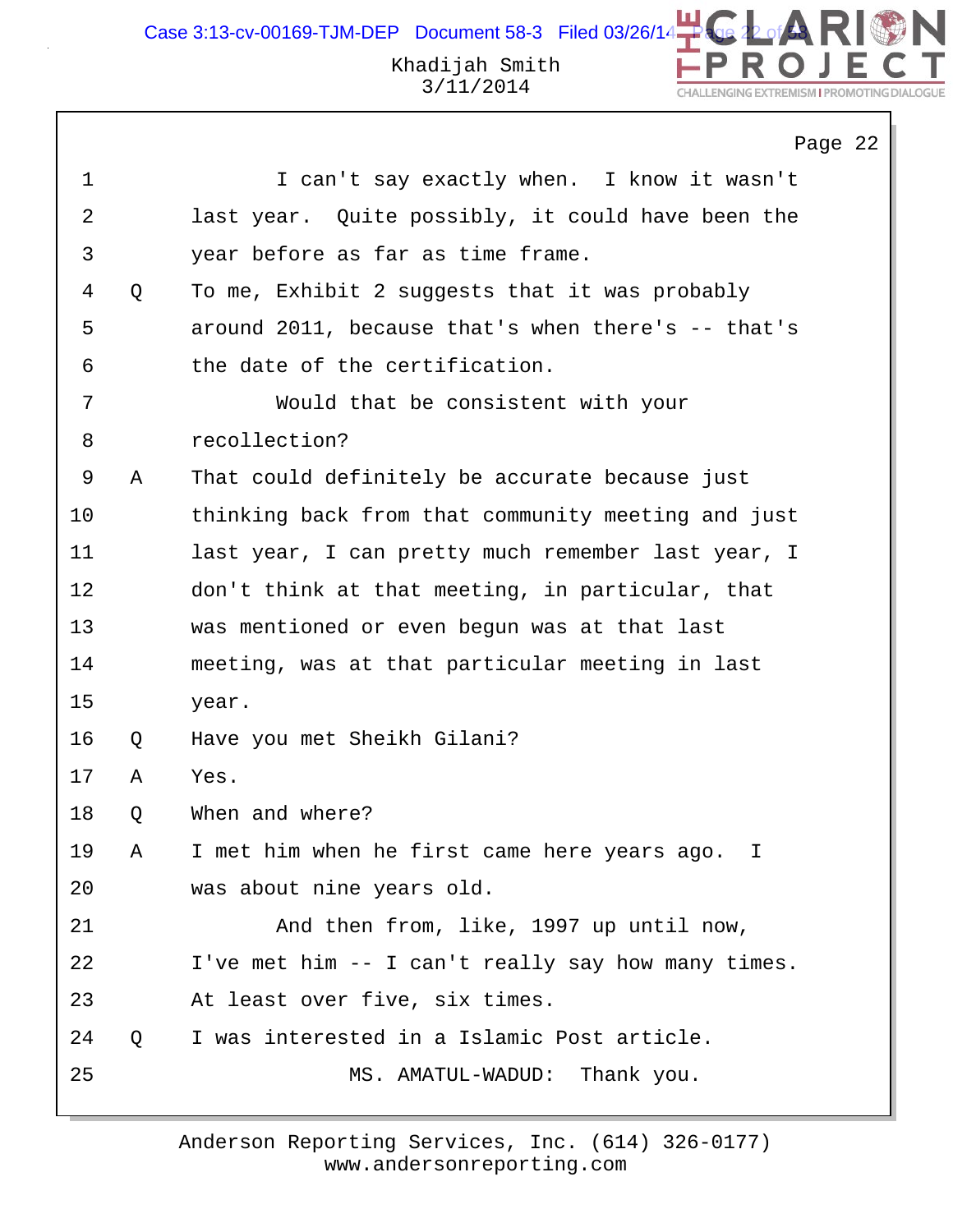N Case 3:13-cv-00169-TJM-DEP Document 58-3 Filed 03/26/14 Khadijah Smith 3/11/2014 CHALLENGING EXTREMISM I PROMOTING DIAL

# Page 23

| $\mathbf 1$    | Q | I'm not going to mark this as an exhibit because I |
|----------------|---|----------------------------------------------------|
| $\overline{a}$ |   | don't think it really warrants that unless your    |
| 3              |   | counsel says, but it refers to the "Greatest       |
| 4              |   | miracle still shining in an American Muslim        |
| 5              |   | village."                                          |
| 6              |   | What is that?                                      |
| 7              | Α | Could you rephrase that again?                     |
| 8              | Q | What is this "Greatest miracle that's still        |
| 9              |   | shining in the village"?                           |
| 10             | Α | It's Allah's name. It's Allah's name, which is     |
| 11             |   | called Ismillah, the name of Allah.                |
| 12             |   | And it's written clearly to this day, right        |
| 13             |   | this moment, as of this morning, it's written      |
| 14             |   | clearly. It's not written, it's not written like   |
| 15             |   | someone wrote it or whatever. It's just there      |
| 16             |   | inside of the masjid.                              |
| 17             | Q | The article mentions -- does not mention Sheikh    |
| 18             |   | Gilani by name, but refers to -- it says, "The     |
| 19             |   | greatest miracle of all times has appeared as a    |
| 20             |   | support and a karama of our imam of the American   |
| 21             |   | Muslims, who's also known as Abu Father of the     |
| 22             |   | American Muslims."                                 |
| 23             |   | Is that any reference to Sheikh Gilani?            |
| 24             | Α | Abu means father, yes.                             |
| 25             | Q | What is a karama?                                  |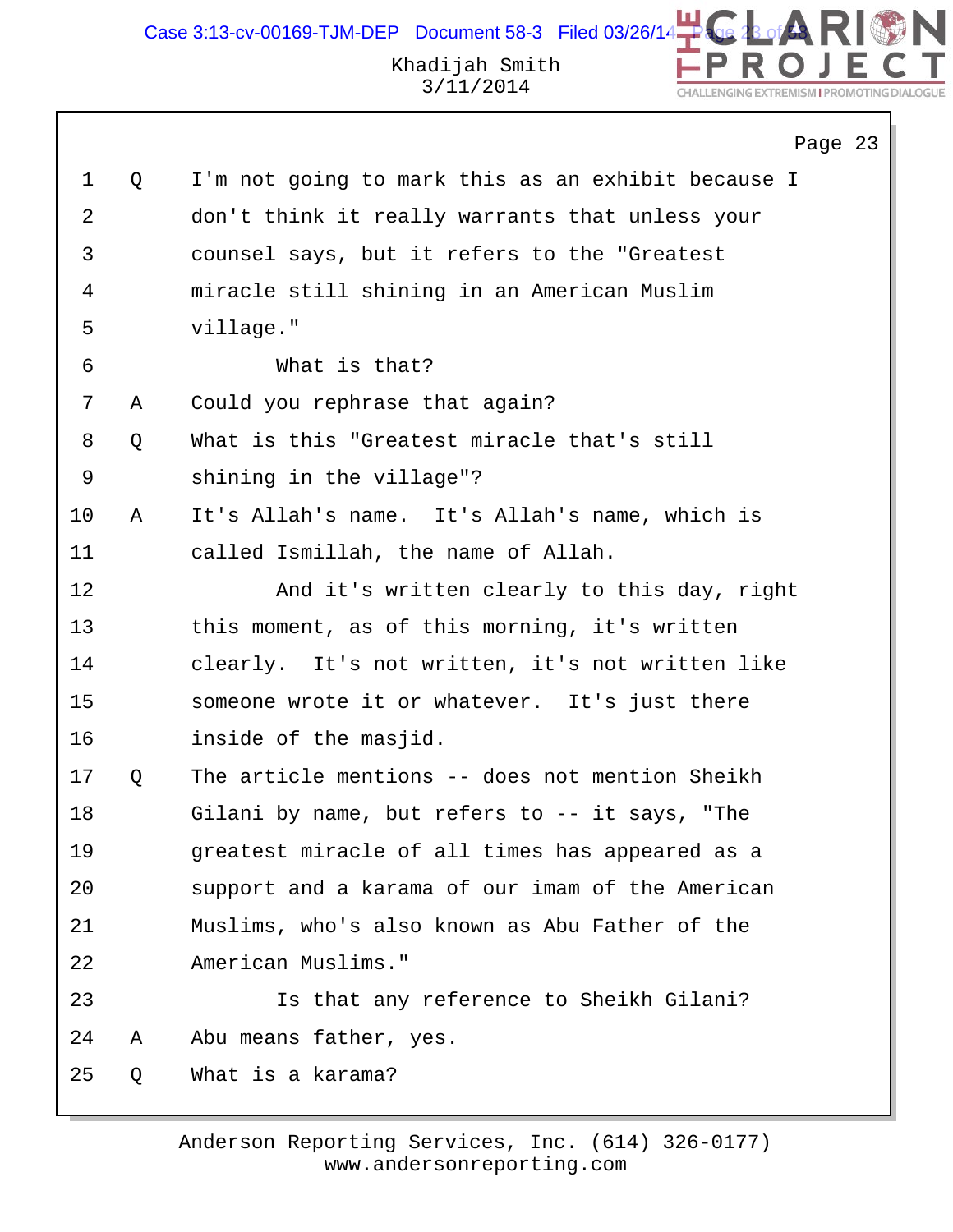Case 3:13-cv-00169-TJM-DEP Document 58-3 Filed 03/26/14



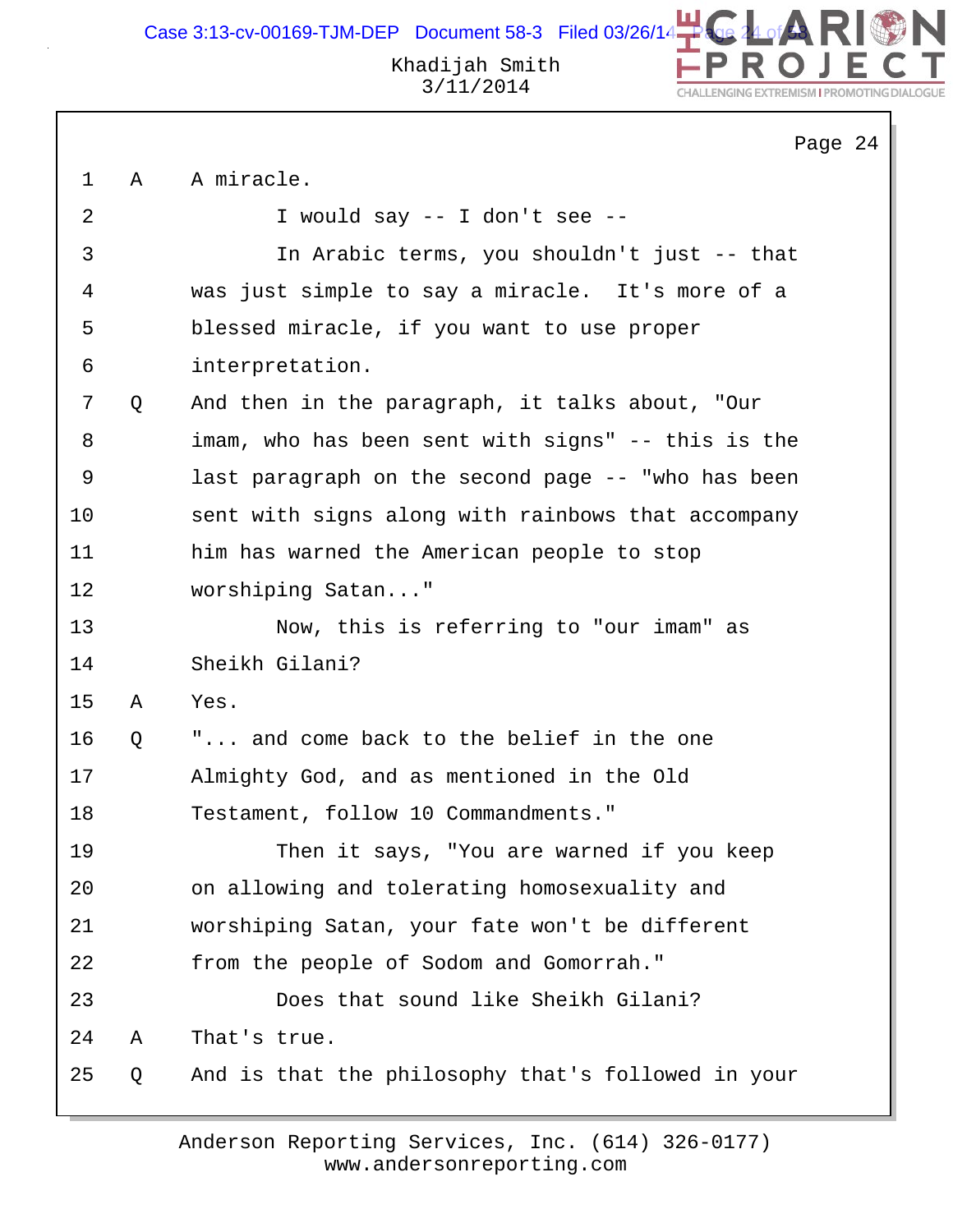|    |   | Page 25                                            |
|----|---|----------------------------------------------------|
| 1  |   | community?                                         |
| 2  | Α | Of course. Of course that's our philosophy.        |
| 3  |   | It's the same philosophy that's followed in        |
| 4  |   | Christianity or any other religion where it speaks |
| 5  |   | of Sodom and Gomorrah.                             |
| 6  |   | And the natural disaster, why they say             |
| 7  |   | natural disasters, what it actually is the wrath   |
| 8  |   | of God because of these things that continue to    |
| 9  |   | happen in Sodom and Gomorrah is wrong.             |
| 10 | Q | And Islam does not approve of homosexual           |
| 11 |   | behavior --                                        |
| 12 | Α | No.                                                |
| 13 | Q | -- correct?                                        |
| 14 | Α | Um-hum.                                            |
| 15 | Q | Is that correct?                                   |
| 16 | Α | I'm sorry.<br>Yes.                                 |
| 17 |   | I don't think any religion approves of it.         |
| 18 |   | I think that people have a need -- and I don't     |
| 19 |   | even think, I know for sure, that people have made |
| 20 |   | it -- people who actually wants to follow -- want  |
| 21 |   | to follow that way have made it to where in their  |
| 22 |   | minds they can live with it.                       |
| 23 |   | My aunt is a Christian. And one day, I             |
| 24 |   | went to visit with her. She does, you know, Bible  |
| 25 |   | study. And there's actually a Bible that she has   |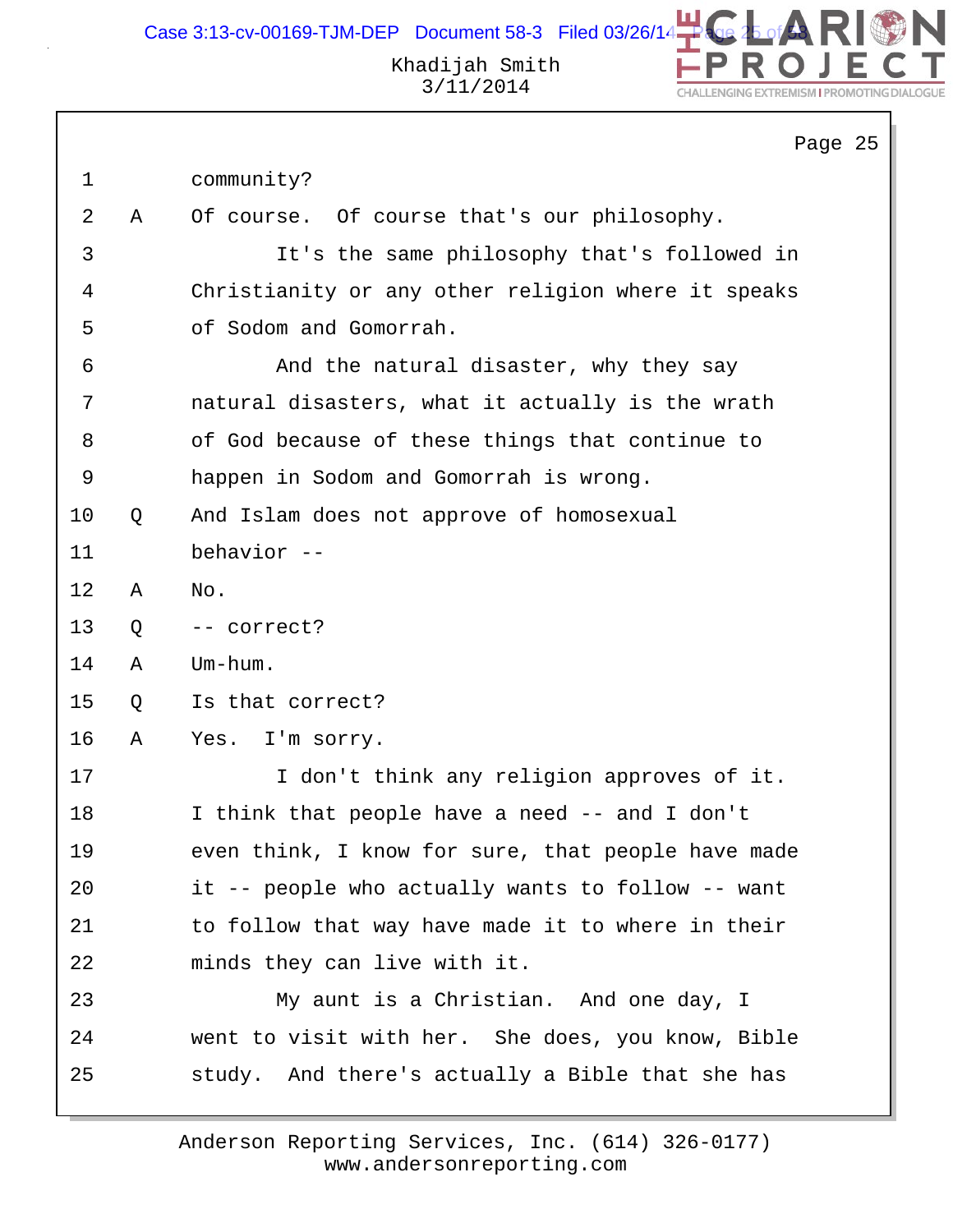Khadijah Smith Case 3:13-cv-00169-TJM-DEP Document 58-3 Filed 03/26/14 $\begin{array}{|l|} \hline \end{array}$ 

3/11/2014

#### CHALLENGING EXTREMISM I PROMOTING DIAL

Page 26

N

| $\mathbf 1$ |   | it e-mailed to her which actually they have       |
|-------------|---|---------------------------------------------------|
| 2           |   | rewritten it and have taken out any reference to  |
| 3           |   | Sodom and Gomorrah. So that's why I say that, you |
| 4           |   | know, that can be done. People will -- the author |
| 5           |   | can change things to their views or their facts.  |
| 6           | Q | I can tell you horror stories about that that you |
| 7           |   | and I would, I'm sure, agree on.                  |
| 8           |   | In the dissolution of Muslims of the              |
| 9           |   | Americas, Inc., there's a reference to certain    |
| 10          |   | real estate that was requested to be transferred  |
| 11          |   | to The Muslims of America, Inc.                   |
| 12          |   | I guess the question is, and I asked              |
| 13          |   | Mr. Adams this, but are there any other documents |
| 14          |   | of any kind or nature, aside from deeds           |
| 15          |   | transferring the real estate, with respect to     |
| 16          |   | transfers of property of any kind from Muslims of |
| 17          |   | the Americas, Inc., to The Muslims of America,    |
| 18          |   | Inc.?                                             |
| 19          | Α | Documents or items?                               |
| 20          | Q | Are there any documents transferring, like,       |
| 21          |   | personal property, anything like computers or     |
| 22          |   | any -- any kind of personal property --           |
| 23          | Α | No.                                               |
| 24          | Q | -- from Muslims of the Americas to The Muslims of |
| 25          |   | America, Inc.?                                    |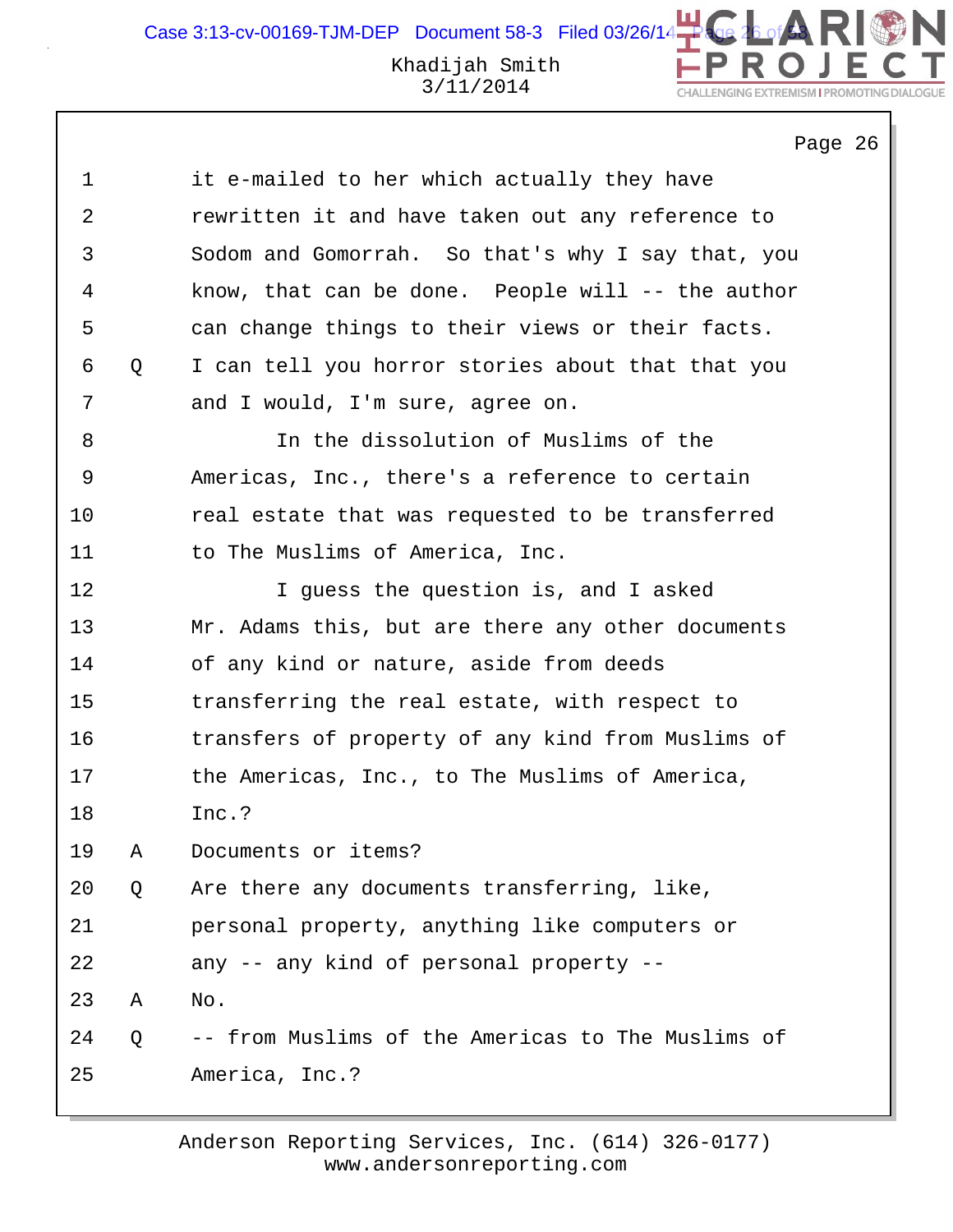DN Case 3:13-cv-00169-TJM-DEP Document 58-3 Filed 03/26/14 $\rightarrow$ Khadijah Smith 3/11/2014 CHALLENGING EXTREMISM I PROMOTING DIAL

|             |   |                                                   | Page 27 |
|-------------|---|---------------------------------------------------|---------|
| $\mathbf 1$ | Α | No.                                               |         |
| 2           | Q | Mr. Adams sounded kind of grim about the issue of |         |
| 3           |   | computers on the camp. And you studied computer   |         |
| 4           |   | technology. I hope you have one to use from time  |         |
| 5           |   | to time.                                          |         |
| 6           |   | Ms. Smith, Mr. Abdul-Haqq recalled the            |         |
| 7           |   | training that some of the women at Islamberg      |         |
| 8           |   | received as depicted in a video on Ryan Morrow's  |         |
| 9           |   | web site.                                         |         |
| 10          |   | Are you familiar with the video I'm talking       |         |
| 11          |   | about?                                            |         |
| 12          | Α | I saw a clip of the video, yes.                   |         |
| 13          | Q | Did you ever see that training taking place?      |         |
| 14          | Α | Self -- we have self-defense classes, yes.        |         |
| 15          | Q | And it looked more like military-style training   |         |
| 16          |   | than self-defense.                                |         |
| 17          | Α | That's in reference -- that's basically personal  |         |
| 18          |   | opinion, but I know that I've actually taken      |         |
| 19          |   | self-defense classes, as well as all the other    |         |
| 20          |   | ladies did.                                       |         |
| 21          | Q | What kind of self-defense?                        |         |
| 22          | Α | I mean, I've taken silat, which is a form of      |         |
| 23          |   | karate. I've learned how -- of course, we just    |         |
| 24          |   | learned how to defend ourselves. Many ladies --   |         |
| 25          |   | ladies do that all the time.                      |         |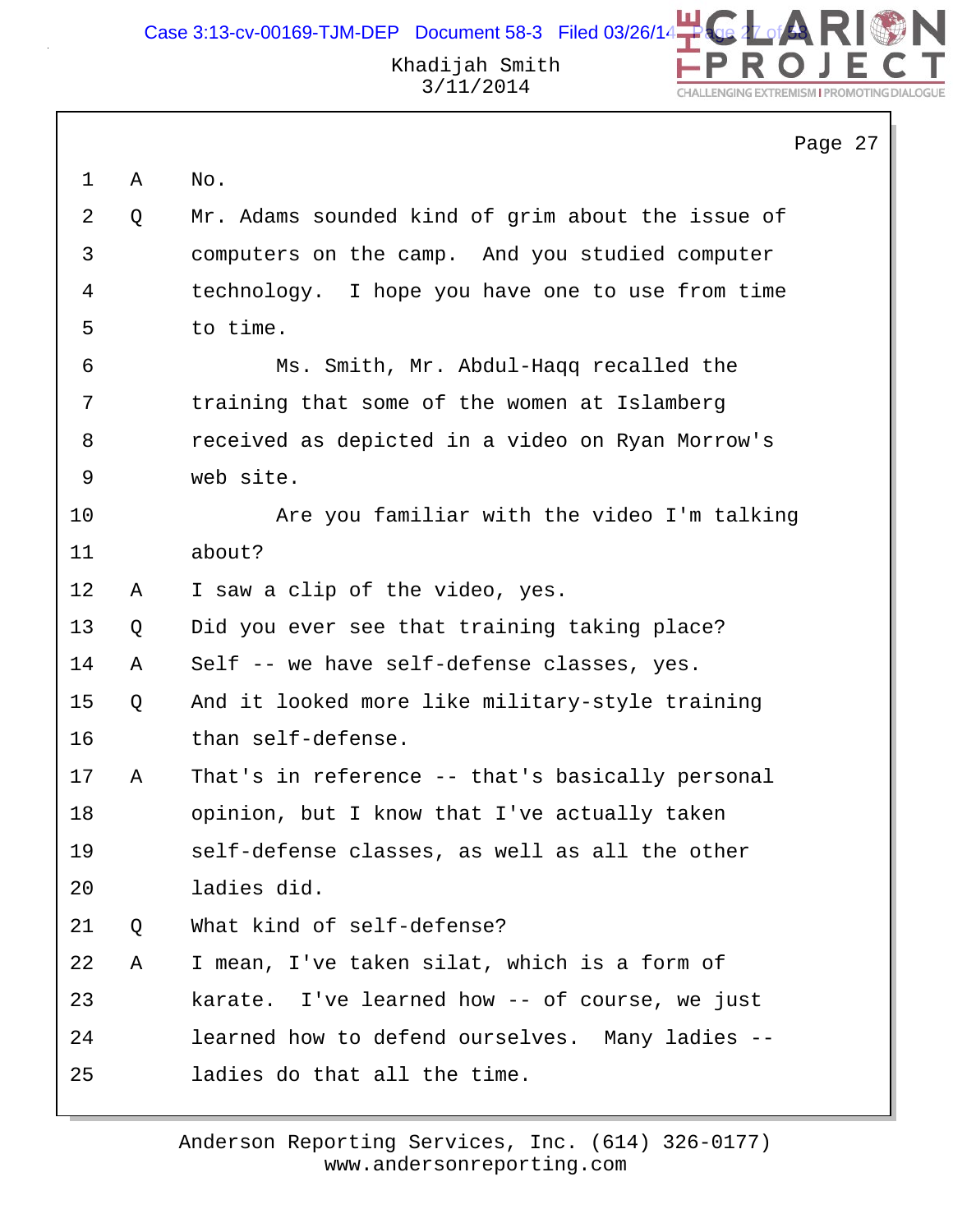# Khadijah Smith 3/11/2014

Page 28

CHALLENGING EXTREMISM I PROMOTING DIAL

| $\mathbf 1$ |   | That's not the only place I've taken               |
|-------------|---|----------------------------------------------------|
| 2           |   | self-defense classes. Maybe about nine or 10       |
| 3           |   | years ago, a form of self-defense class was        |
| 4           |   | offered, I think somewhere in Kirkwood or          |
| 5           |   | something. I took it through my job. About 30      |
| 6           |   | ladies was there, some of my co-workers as well as |
| 7           |   | other ladies. And it was, again, a form of         |
| 8           |   | karate.                                            |
| 9           | Q | Did you get firearms training?                     |
| 10          | Α | Briefly. Not from there, but brief firearms        |
| 11          |   | training, not -- I don't know a whole lot about    |
| 12          |   | guns. I know how to shoot a rifle, not even a      |
| 13          |   | handgun. I know how to shoot a rifle, hunting      |
| 14          |   | rifle, so yes.                                     |
| $15\,$      | Q | Did you get firearms training at Islamberg?        |
| 16          | А | Yes.                                               |
| 17          | Q | Is there a shooting range there?                   |
| 18          | Α | No, there's not.                                   |
| 19          | Q | It's rural. And in rural areas, it's usually       |
| 20          |   | pretty easy to set up a safe way to do that.       |
| 21          | Α | Yeah. My neighbors do it. They have -- they have   |
| 22          |   | rifles. And you hear shooting coming, you know,    |
| 23          |   | from the different neighbors. They hunt. People    |
| 24          |   | hunt. And you have a right to protect yourself.    |
| 25          | Q | Back in the early '90s, are you aware of any       |
|             |   |                                                    |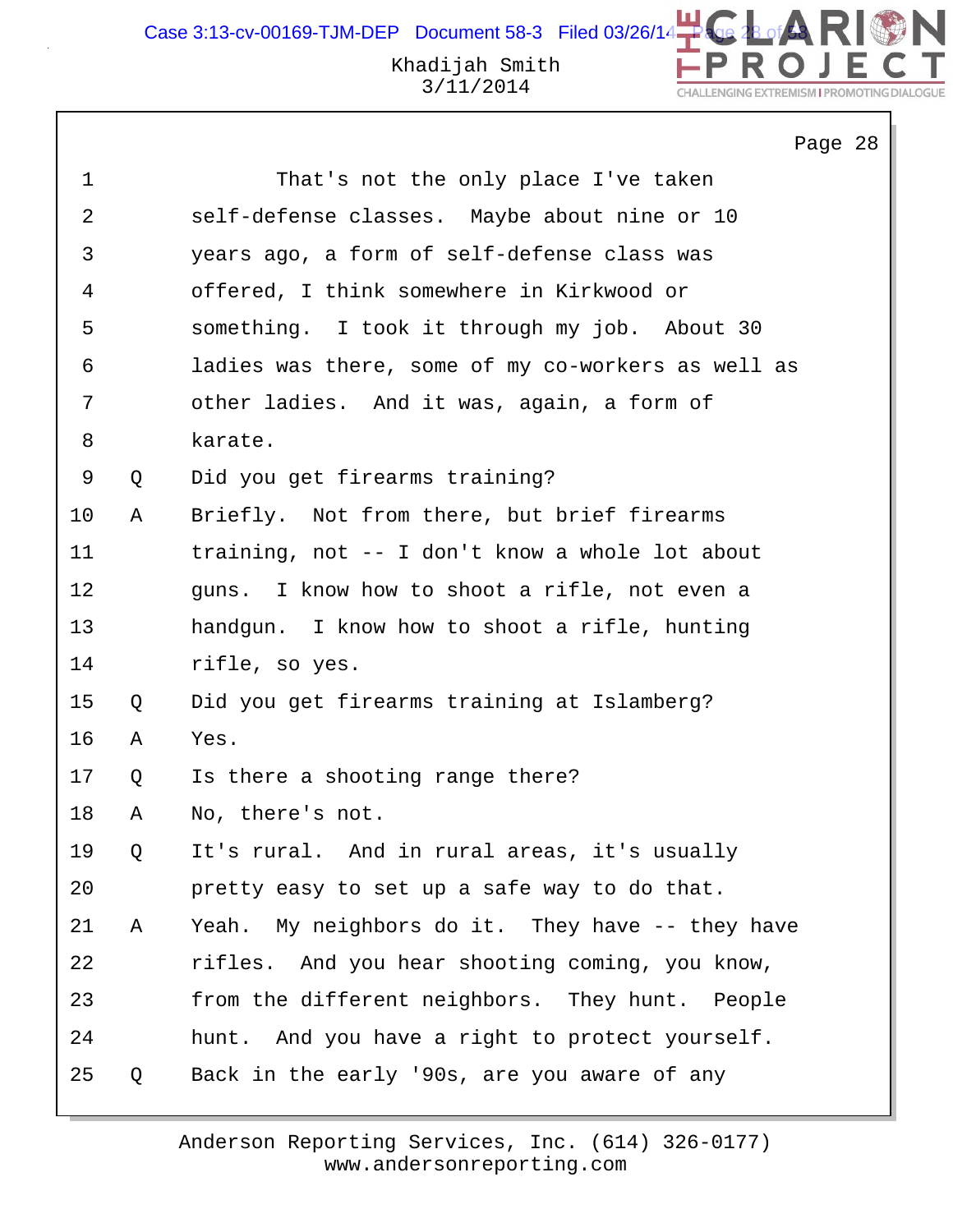

# Khadijah Smith 3/11/2014

|              |   | Page 29                                           |  |
|--------------|---|---------------------------------------------------|--|
| $\mathbf{1}$ |   | training for people to go outside the United      |  |
| 2            |   | States?                                           |  |
| 3            | Α | Absolutely not.                                   |  |
| 4            | Q | Any jihad training?                               |  |
| 5            | Α | It never happened.                                |  |
| 6            |   | Are you speaking of Islamberg?                    |  |
| 7            | Q | In Islamberg.                                     |  |
| 8            | Α | It never happened.                                |  |
| 9            | Q | How many of the other communities have you        |  |
| 10           |   | visited?                                          |  |
| 11           | Α | All except for Odum. I've never been to Odum.     |  |
| 12           |   | Odum, Georgia.                                    |  |
| 13           | Q | Your current duties with TMOA, how -- how do they |  |
| 14           |   | intersect with Mr. Adams?                         |  |
| 15           | Α | I basically do everything that he does. We run    |  |
| 16           |   | the community.                                    |  |
| 17           |   | We actually are in charge of seeing to the        |  |
| 18           |   | well-being of each and every member of our        |  |
| 19           |   | community, their spirituality, the way we live,   |  |
| 20           |   | their -- make sure that they're fed and they are  |  |
| 21           |   | clothed.                                          |  |
| 22           |   | Even the people that live on their own,           |  |
| 23           |   | just like any church or any other religious       |  |
| 24           |   | organization, you look after the people, you look |  |
| 25           |   | after your members of the community. So we set up |  |
|              |   |                                                   |  |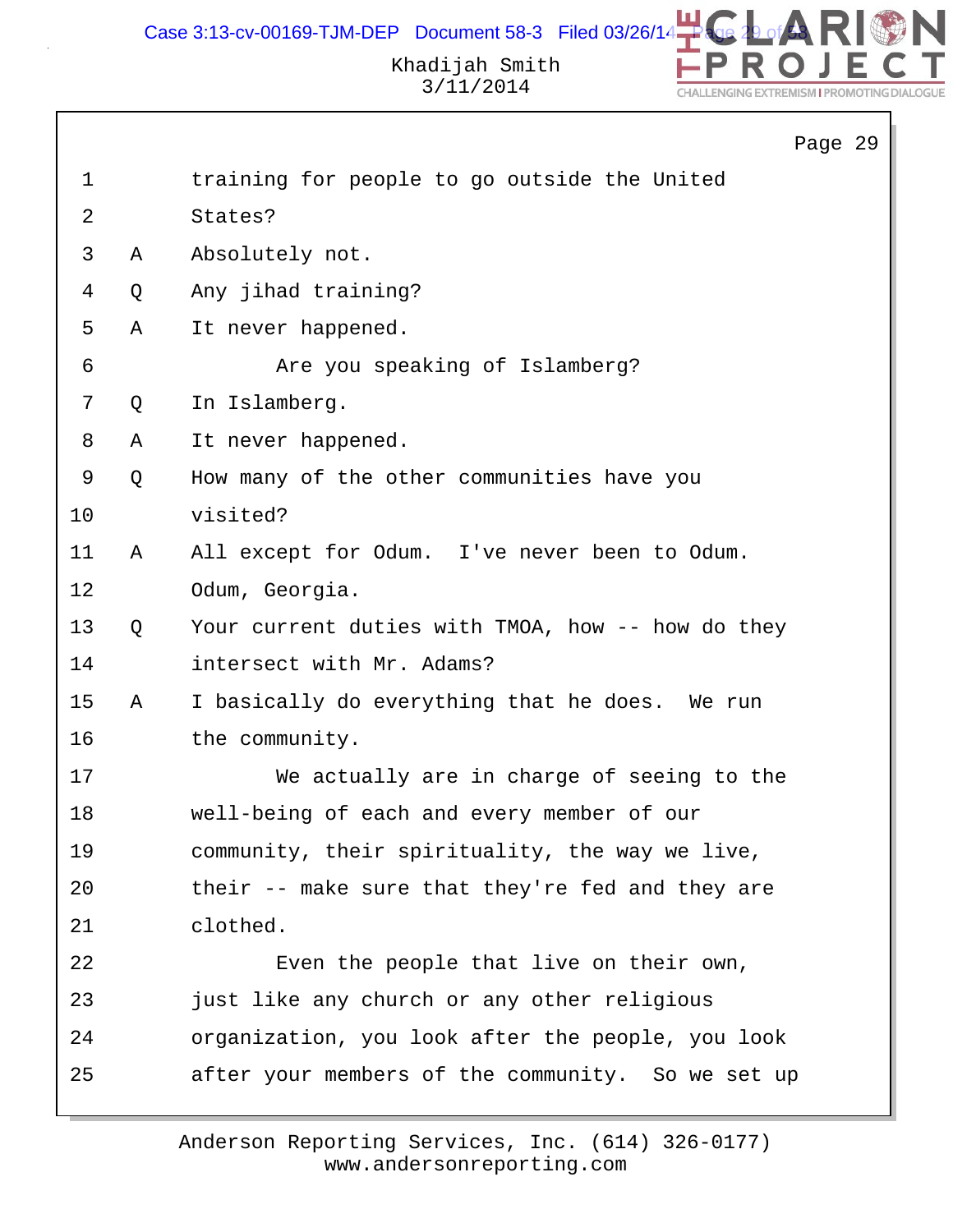DN

CHALLENGING EXTREMISM I PROMOTING DIALOGUE

|             |   | Page 30                                             |
|-------------|---|-----------------------------------------------------|
| $\mathbf 1$ |   | different programs for the education of our         |
| 2           |   | children and our ladies as well as our men.<br>That |
| 3           |   | keeps us busy. We have four programs a year, two    |
| 4           |   | for men, two for ladies, which are our camps.       |
| 5           |   | Just many entire aspects of camp.                   |
| 6           | Q | Did you have any involvement in the investigation   |
| 7           |   | performed with -- by Ms. Amatul Wadud?              |
| 8           | Α | Yes.                                                |
| 9           | Q | What involvement did you have?                      |
| 10          | Α | In regards to?                                      |
| 11          | Q | In regards to the events leading to the decision    |
| 12          |   | to dissolve Muslims of the Americas, Inc.?          |
| 13          | Α | With Muhammad Hasib?                                |
| 14          |   | Are you saying in regards to Muhammad               |
| 15          |   | Hasib?                                              |
| 16          | Q | Well, Ms. Amatul-Wadud had a letter to MOA members  |
| 17          |   | in the Islamic Post in January or February 2013     |
| 18          |   | that said that they commenced an investigation in   |
| 19          |   | the fall of 2012 and concluded it today. I guess    |
| 20          |   | that's whatever day it was written.                 |
| 21          | A | Yes, I was involved.                                |
| 22          | Q | I just want to know what your involvement was in    |
| 23          |   | that investigation.                                 |
| 24          | Α | Well, of course, once we $-$ - I mentioned earlier  |
| 25          |   | how it came up in the community meeting about how   |
|             |   |                                                     |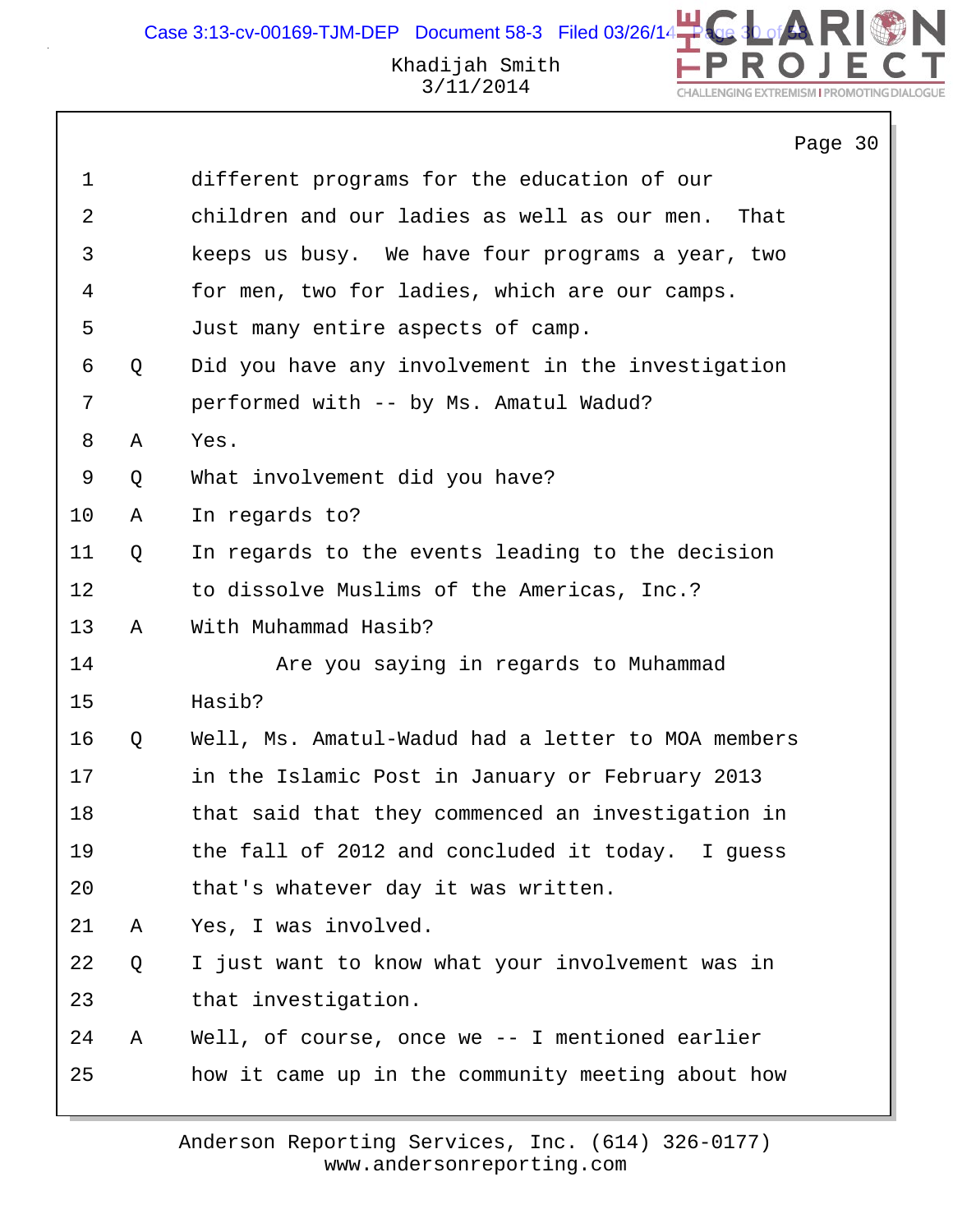DN Case 3:13-cv-00169-TJM-DEP Document 58-3 Filed 03/26/14 $\begin{array}{|l|} \hline \textbf{q} \end{array}$ Khadijah Smith 3/11/2014 CHALLENGING EXTREMISM I PROMOTING DIAL

Page 31

|    | Ρa                                                  |
|----|-----------------------------------------------------|
| 1  | we can become more established and with our         |
| 2  | $501(c)(3)$ . And then we never heard back from him |
| 3  | in particular about it because he had made mention  |
| 4  | that we do have it, we have $501(c)(3)$ .           |
| 5  | And so I can't remember all exactly what            |
| 6  | made us go back to him, but I do remember going     |
| 7  | back to him and asking -- we called him to a        |
| 8  | meeting and asked him, you know, "Do we have the    |
| 9  | $501(c)(3)?$ "                                      |
| 10 | "Yes."                                              |
| 11 | "Oh, we asked you before. Where's the               |
| 12 | paper?" I said, "I personally asked you before,"    |
| 13 | because I remember leaving that community meeting   |
| 14 | and having a conversation with him about it.        |
| 15 | And he said, "Oh, you know, well, I can --          |
| 16 | I can get the information. I can pull it -- I'll    |
| 17 | get it. I have it."                                 |
| 18 | So in asking him that and requesting that           |
| 19 | from him, he was unable to provide us the           |
| 20 | information in the Muslims of America. It didn't    |
| 21 | exist.                                              |
| 22 | And I had actually went online. And I               |
| 23 | can't recall the address at the moment,             |
| 24 | something.gov, and you can actually put in a name   |
| 25 | in an organization to see if that organization      |
|    |                                                     |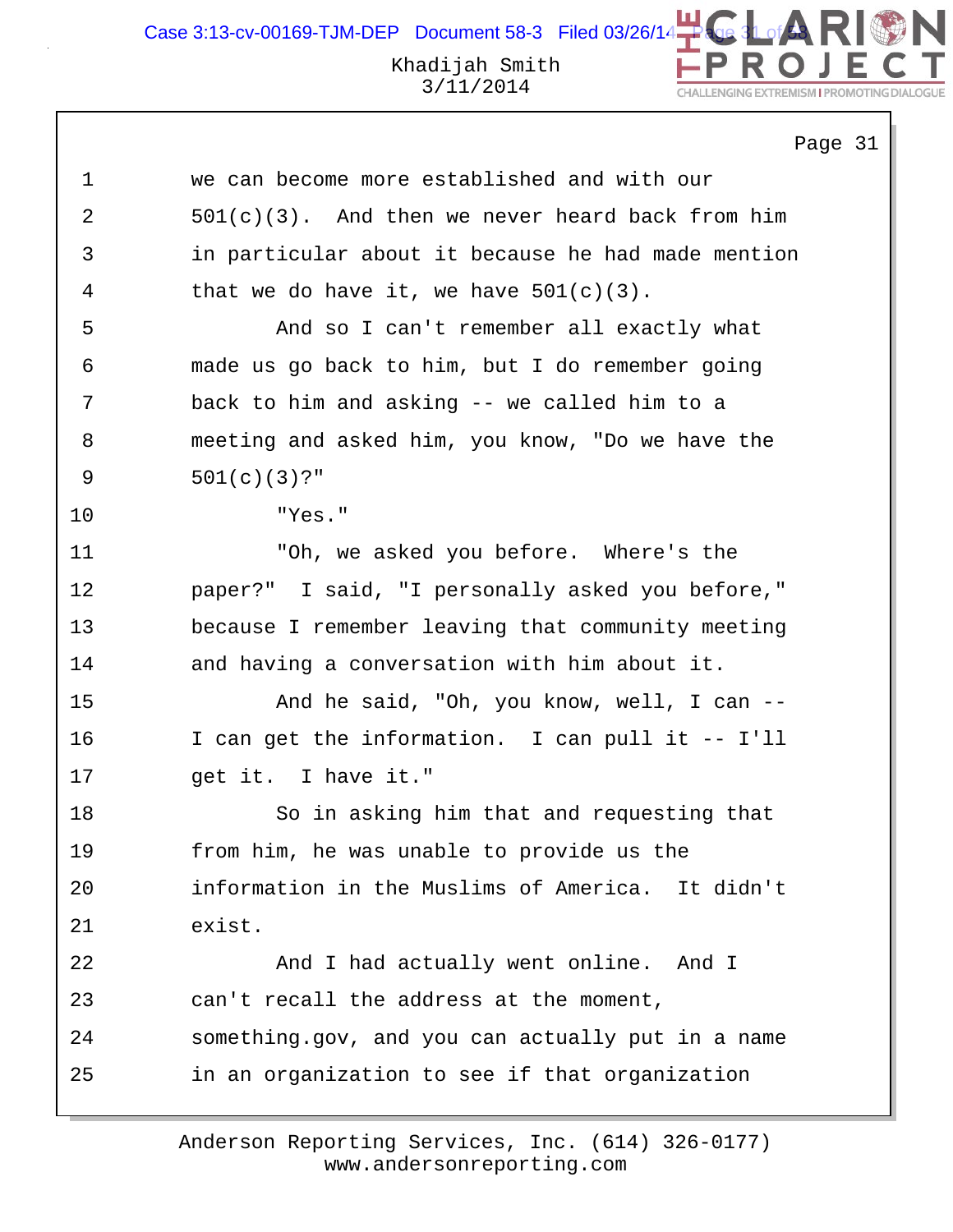Khadijah Smith Case 3:13-cv-00169-TJM-DEP Document 58-3 Filed 03/26/14

LE ENGING EXTREMISM LPPOMOTING P

Page 32 1 actually has -- if it's incorporated as well as if 2 it has 501(c)(3). And it didn't come up, Muslims 3 of America. So I let him know that. And I said 4 to him, you know, "I looked online and didn't see 5 it." And I even showed it to him. 6 So he's like, "Well, you know, actually" -- 7 I think -- I'm not sure how -- I don't 8 think he admitted it. He was very strong opposing 9 admitting to that it was not MOA. 10 So then finally, he said -- he made a 11 reference that, "Well, it's MOA, but at the same 12 time, it's "-- I don't want to misconstrue his 13 words, but the gist of it was I don't remember if 14 he said it was partnered with, like it wasn't 15 totally transferred, it wasn't totally -- because 16 I kept asking, "Well, how is it in both names and 17 different things?" 18 So we didn't seem to have gotten a clear 19 answer from him, and so that's when we began to 20 launch our investigation, asking other elders of 21 the community as well as looking into the 22 paperwork ourselves. 23 Q The letter says that the office reviewed dozens of 24 public and scant internal records spanning 35 25 years.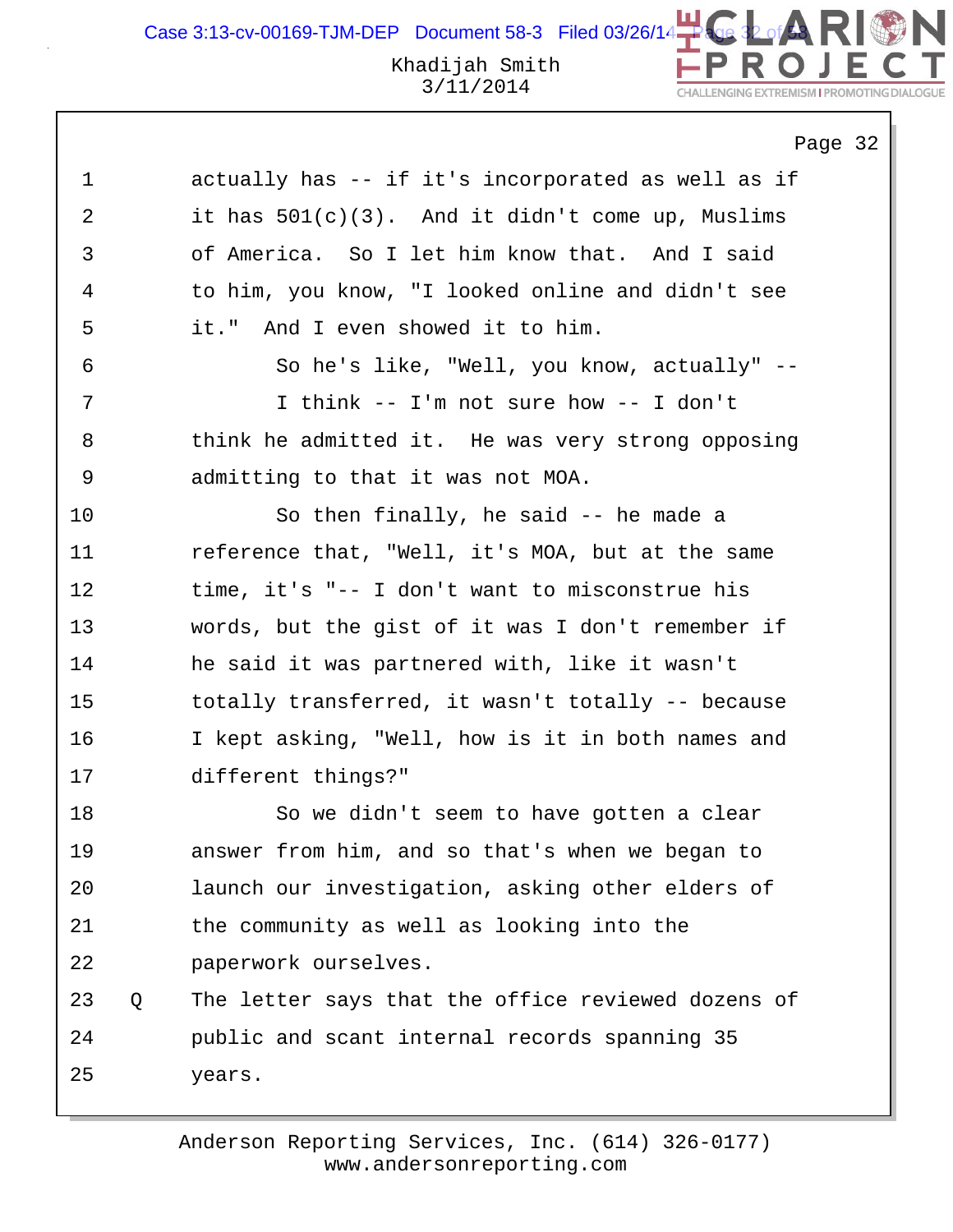

|                |   | Page 33                                              |
|----------------|---|------------------------------------------------------|
| $\mathbf 1$    |   | Can you tell me what records you assisted            |
| $\overline{2}$ |   | in reviewing?                                        |
| 3              | Α | Say that again. I'm sorry.                           |
| 4              | Q | What records did you assist in reviewing?            |
| 5              | Α | Read the --<br>No.                                   |
| 6              | Q | Oh, sure.                                            |
| 7              |   | It's in the first column. It says, "Our              |
| 8              |   | office reviewed scant records spanning 35 years."    |
| $\mathsf 9$    | Α | Which paragraph?                                     |
| 10             |   | MR. CARROLL: And I'm sorry, I have                   |
| 11             |   | another copy of this I can give you.                 |
| 12             | Α | Oh, I see.                                           |
| 13             |   | MR. CARROLL: You've probably seen                    |
| 14             |   | this before.                                         |
| 15             | Α | We spoke to community members who might have a       |
| 16             |   | memory of it. And, you know, some would say, "Oh,    |
| 17             |   | well, you know, I think we do have it because when   |
| 18             |   | we would build things like the masjid or any type    |
| 19             |   | of community structure, our hall, we had exempt      |
| 20             |   | status at I think Lowe's, and it was under MOA."     |
| 21             |   | And I was like, well, how -- I guess it has          |
| 22             |   | to be. And that kind of threw us off in the          |
| 23             |   | investigation, because in order to use a $501(c)(3)$ |
| 24             |   | status, you had to be able to -- they had to be      |
| 25             |   | able to look it up somehow.                          |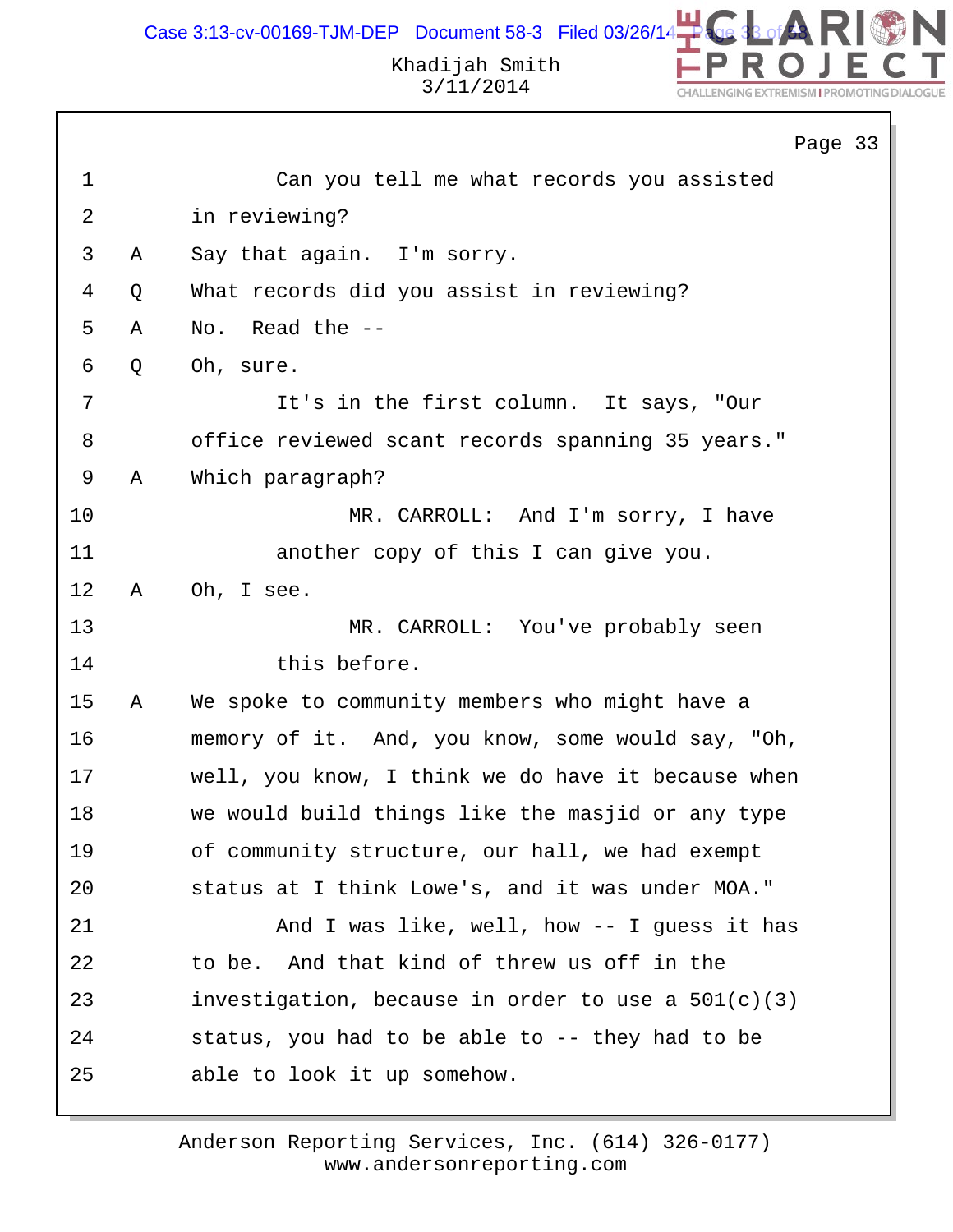Case 3:13-cv-00169-TJM-DEP Document 58-3 Filed 03/26/14

### Khadijah Smith 3/11/2014

Page 34 1 But, of course, we spoke to different 2 community members as well, have they ever seen the 3 paperwork, what was said on it. And then we went 4 back to Muhammad Hasib and we were basically like, 5 you know, provide this information because we need 6 to see it. We need to see proof. And -- 7 Q My question, though, is what documents did you 8 review? 9 A Review as far as? 10 Q Well, did you participate in the review of the 11 scant internal documents? 12 A That's what I was just telling you. 13 One of them was the fact that in speaking 14 with community members, it was being used, MOA, as 15 a 501(c)(3) was being used at Lowe's and maybe one 16 other place that sells supplies as far as 17 construction supplies for the masjid, for the 18 hall. And that's when we found -- we said, okay, 19 we see it here, it's being used here, this is the 20 paper trail, here are the receipts, but at the 21 same time, where is the official paperwork to have 22 gotten this started? 23 Q I see. 24 So you reviewed the receipts where tax 25 exemptions were taken, but you couldn't find a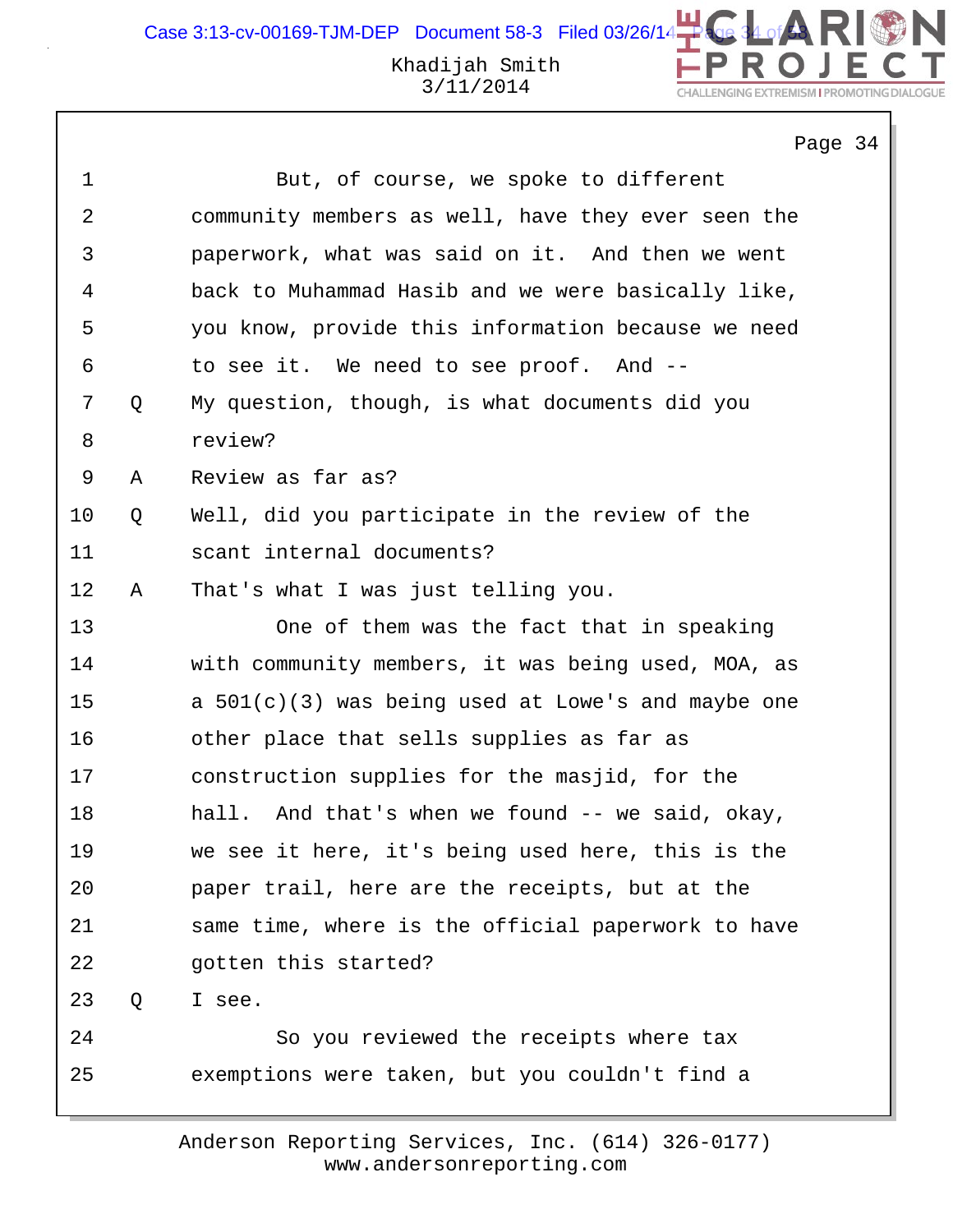Case 3:13-cv-00169-TJM-DEP Document 58-3 Filed 03/26/14 $\begin{array}{|l|} \hline \end{array}$ 



Page 35

## Khadijah Smith 3/11/2014

|             |   |                                                      | Page |
|-------------|---|------------------------------------------------------|------|
| $\mathbf 1$ |   | $501(c)(3)$ approval letter?                         |      |
| 2           | Α | No.                                                  |      |
| 3           | Q | Is that correct?                                     |      |
| 4           | Α | No. It wasn't in the government system, and it       |      |
| 5           |   | wasn't -- he didn't -- he wasn't providing it to     |      |
| 6           |   | us.                                                  |      |
| 7           | Q | So when you say, no, you're actually agreeing with   |      |
| 8           |   | me, what I said; right?                              |      |
| 9           |   | You reviewed receipts where exemptions were          |      |
| 10          |   | taken and used, but you could not find the           |      |
| 11          |   | $501(c)(3)$ approval letter; is that correct?        |      |
| 12          | A | No, we could not find the approval letter.           |      |
| 13          |   | The only thing you can find was the fact             |      |
| 14          |   | that Lowe's and the other construction place that    |      |
| 15          |   | sells construction supplies had a $501(c)(3)$ number |      |
| 16          |   | for MOA.                                             |      |
| 17          | Q | There are references to interviews that were         |      |
| 18          |   | conducted.                                           |      |
| 19          |   | Did you participate in the interviews in             |      |
| 20          |   | the investigation?                                   |      |
| 21          | Α | Yes.                                                 |      |
| 22          | Q | What interviews did you participate in?              |      |
| 23          | Α | Speaking with some of the elders of the community,   |      |
| 24          |   | because, really, that's the only people that know    |      |
| 25          |   | the history as far as that $501(c)(3)$ coming about, |      |
|             |   |                                                      |      |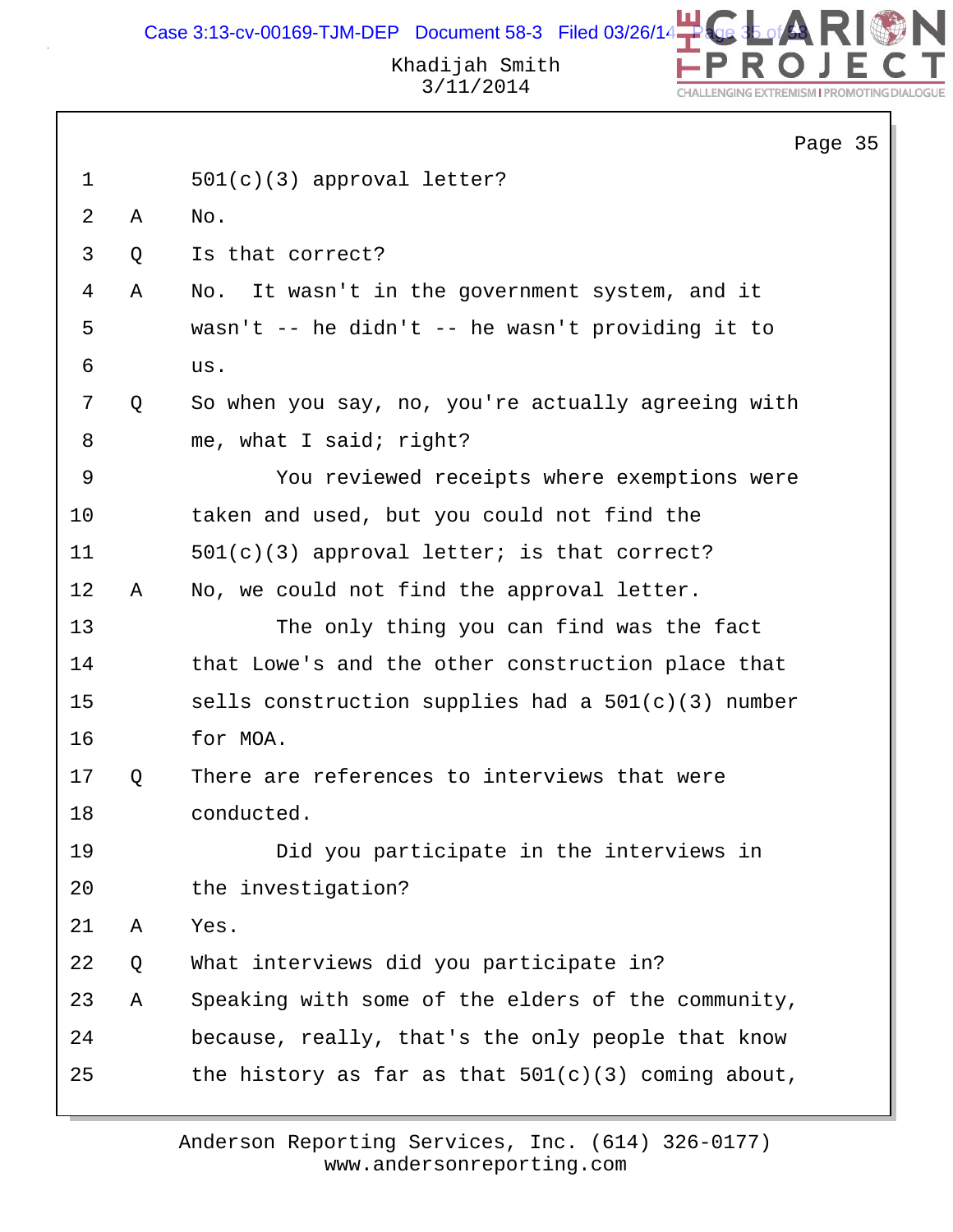Case 3:13-cv-00169-TJM-DEP Document 58-3 Filed 03/26/14 $\begin{array}{c} \Box \Box \ \Box \ \end{array}$ 

# Khadijah Smith 3/11/2014

Page 36

CHALLENGING EXTREMISM I PROMOTING DIAL

DN

| 1  |   | but like I said, it was very closed. People        |
|----|---|----------------------------------------------------|
| 2  |   | really never saw the paperwork. It was left in     |
| 3  |   | his hands. And people would say, well, whenever    |
| 4  |   | we asked him, he would say, "Oh, yeah, we have it. |
| 5  |   | Here's the number. This is the number." He would   |
| 6  |   | rattle off the number and give it to people to go  |
| 7  |   | buy the supplies for, like, the church or the      |
| 8  |   | masjid or things of that nature.                   |
| 9  | Q | What elders did you review -- did you interview?   |
| 10 | Α | It wasn't -- well, I won't say -- it says          |
| 11 |   | interview here, but it was more like casual        |
| 12 |   | conversation, asking -- I asked Atiq Shahid was    |
| 13 |   | one of them that I can for sure know and remember. |
| 14 |   | I certainly had a conversation with Atiq Shahid    |
| 15 |   | about that.                                        |
| 16 | Q | The -- the letter says, "We interviewed more than  |
| 17 |   | 50 members, including elders, who had a strong     |
| 18 |   | memory of the organization's history over the      |
| 19 |   | decades."                                          |
| 20 |   | Were you part of the team that was the "we"        |
| 21 |   | doing the interviewing?                            |
| 22 | Α | I didn't interview everyone, but I did<br>Um-hum.  |
| 23 |   | sit in on conversations with different people, but |
| 24 |   | I can't recall everyone's names and who it was.    |
| 25 | Q | Were the interviews transcribed by notes of any    |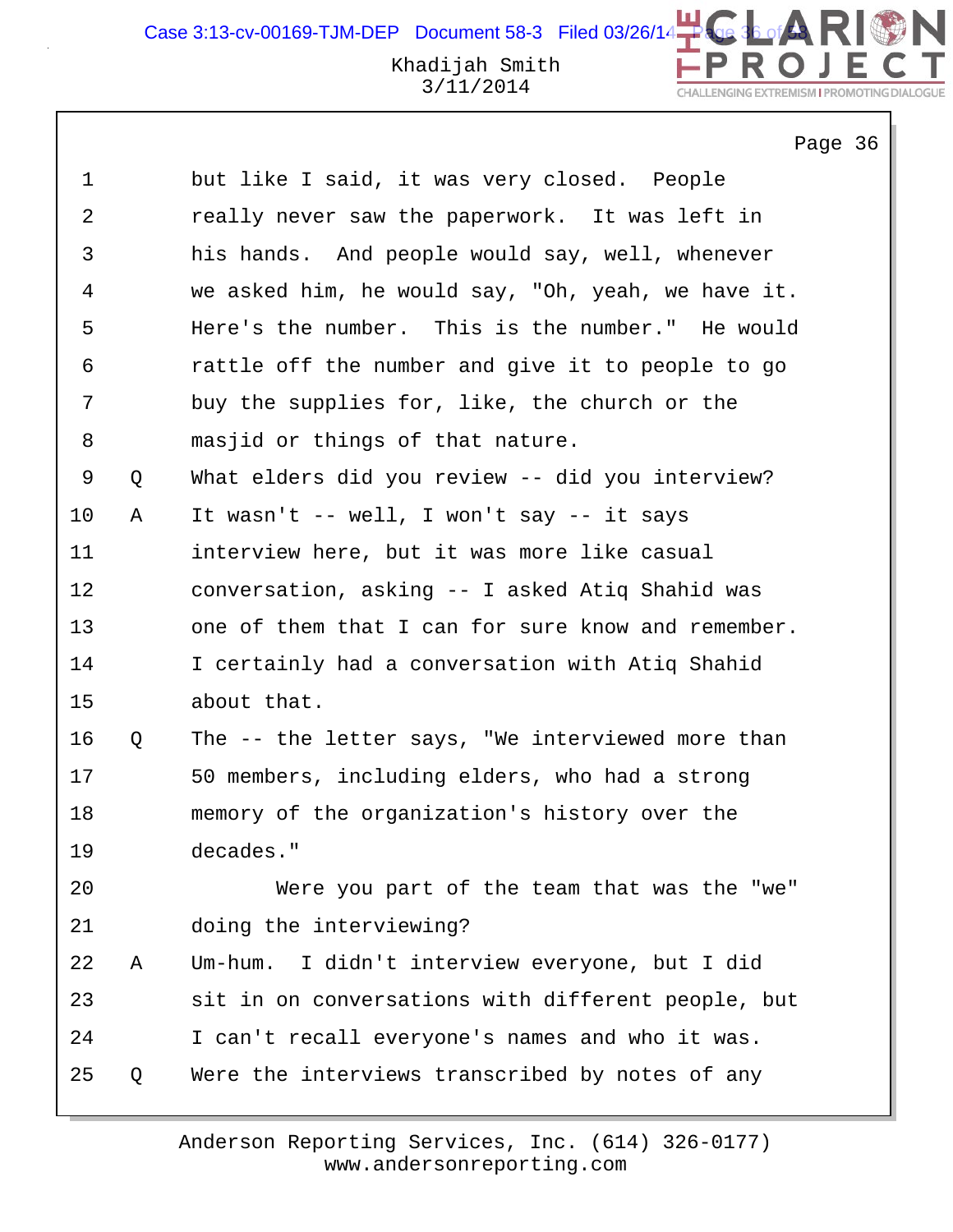

N

CHALLENGING EXTREMISM I PROMOTING DIALOGUE

|             |   |                                                   | Page 37 |  |
|-------------|---|---------------------------------------------------|---------|--|
| $\mathbf 1$ |   | kind?                                             |         |  |
| 2           | Α | In regards to $501(c)(3)?$                        |         |  |
| 3           | Q | Well, in regard to the investigation?             |         |  |
| 4           | Α | What our lawyer has and -- I can't say note for   |         |  |
| 5           |   | note. Maybe a writing here, a writing there.      |         |  |
| 6           | Q | Did you keep notes of the interviews that you     |         |  |
| 7           |   | participated in?                                  |         |  |
| 8           | Α | No. I had a few -- I can't even say where it is.  |         |  |
| 9           |   | I had a few things that I had written down,       |         |  |
| 10          |   | questions to go back and ask him: Hey, you know,  |         |  |
| 11          |   | you're saying this, but this is what people are   |         |  |
| 12          |   | saying.                                           |         |  |
| 13          |   | So it wasn't even a lengthy interview,            |         |  |
| 14          |   | because by keep going back to him saying it's     |         |  |
| 15          |   | still not coming and where's that paperwork that  |         |  |
| 16          |   | we need, he finally just confessed, that he said, |         |  |
| 17          |   | "Well, actually, it's not in MOA's name. I was    |         |  |
| 18          |   | supposed to change the paperwork over. I never    |         |  |
| 19          |   | changed the paperwork over."                      |         |  |
| 20          |   | And then when he provided the paperwork was       |         |  |
| 21          |   | when we discovered the whole issue with the       |         |  |
| 22          |   | signatures.                                       |         |  |
| 23          | Q | And the "he" you're talking about is              |         |  |
| 24          |   | Mr. Abdul-Haqq?                                   |         |  |
| 25          | Α | Yes.                                              |         |  |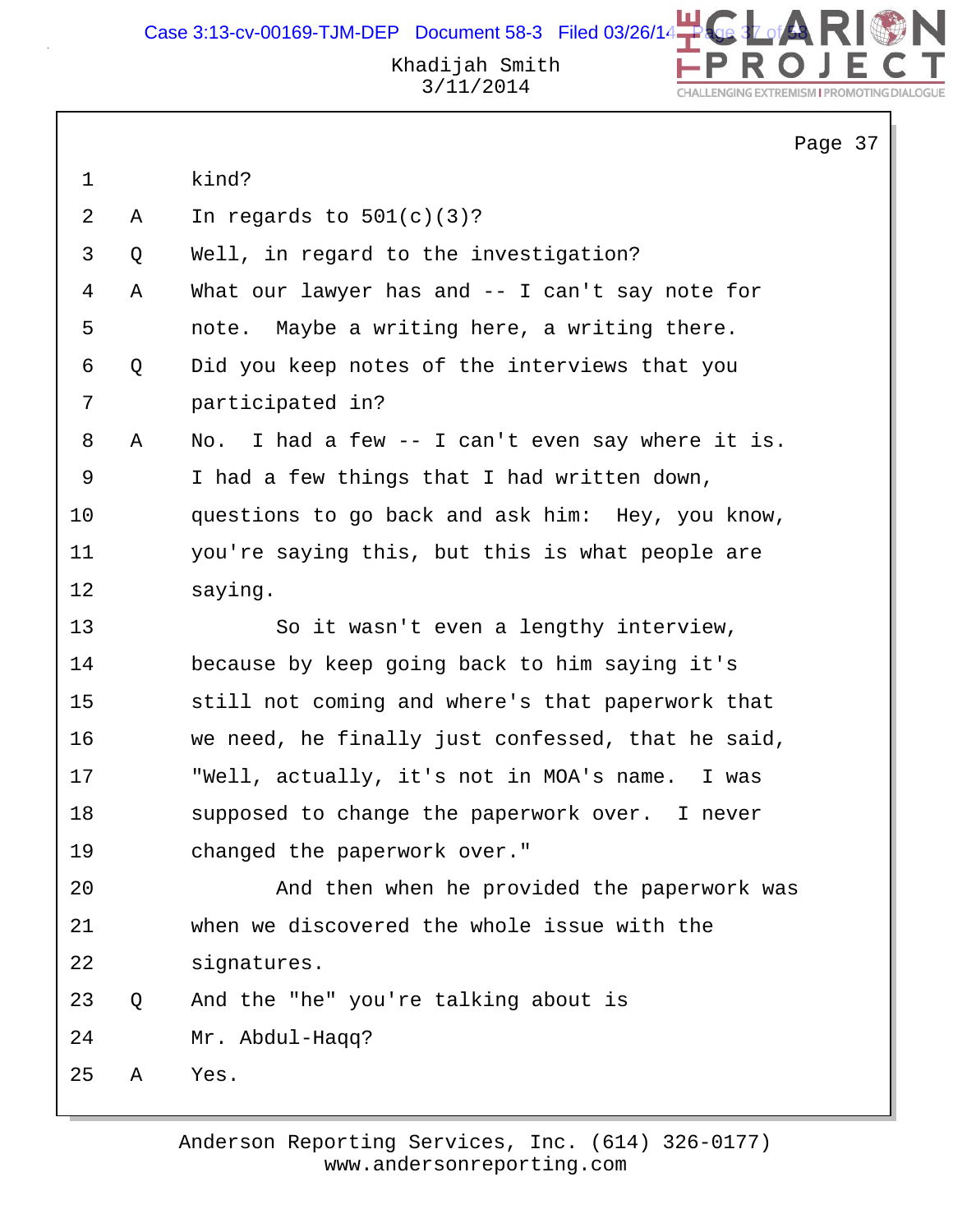Case  $3:13$ -cv-00169-TJM-DEP Document 58-3 Filed 03/26/14



ALL ENGING EXTREMISM LPPOMOTING DIA

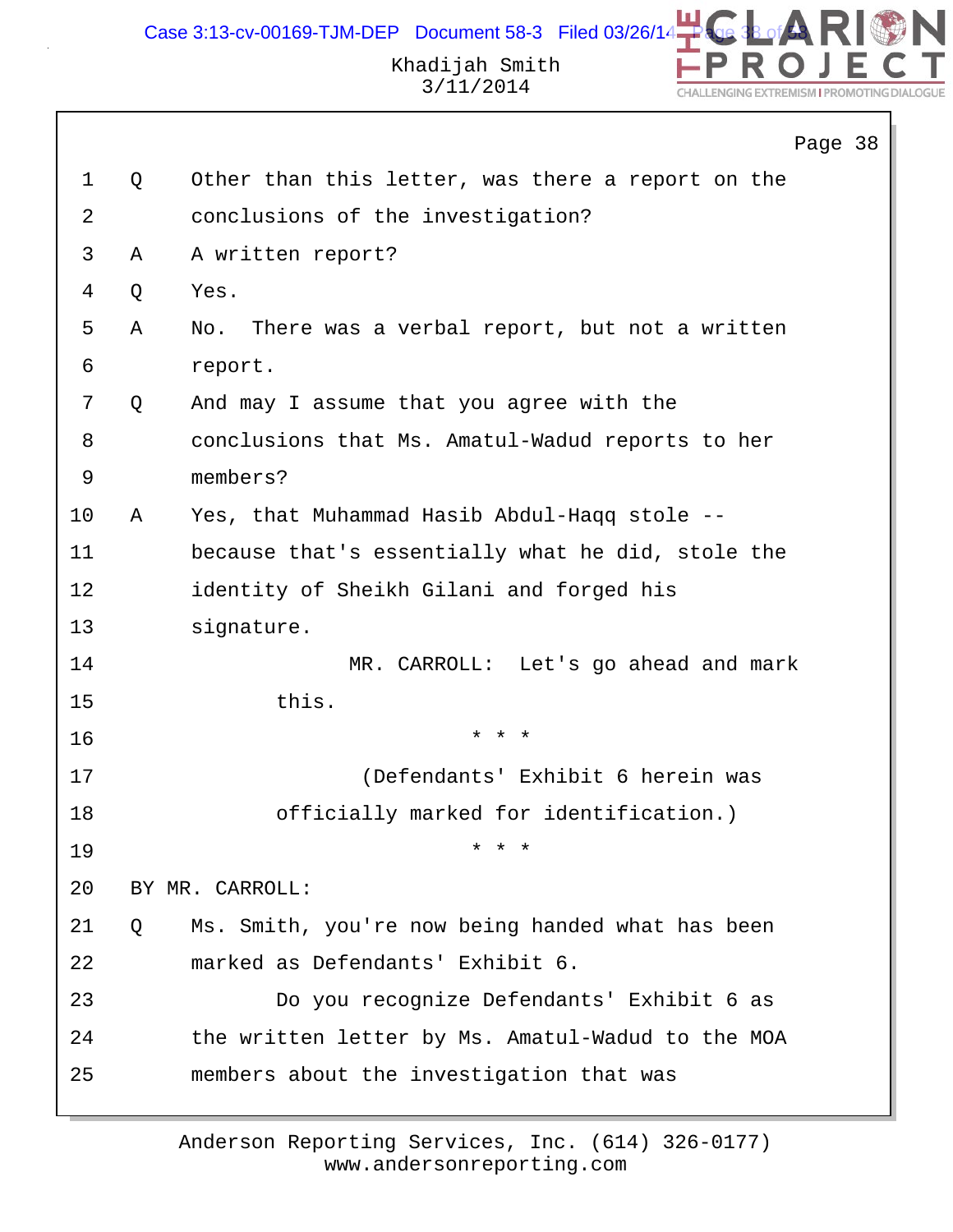

Khadijah Smith 3/11/2014

|             |   |                                                  | Page 39 |  |
|-------------|---|--------------------------------------------------|---------|--|
| $\mathbf 1$ |   | conducted?                                       |         |  |
| 2           | Α | Yes.                                             |         |  |
| 3           | Q | And do you recall that it was published in the   |         |  |
| 4           |   | Islamic Post?                                    |         |  |
| 5           | Α | Yes.                                             |         |  |
| 6           | Q | And if I suggested to you that it was published  |         |  |
| 7           |   | February 13th -- I'm sorry, February 2013, would |         |  |
| 8           |   | that be consistent with your recollection?       |         |  |
| 9           |   | In fact, I'm handing you the original.           |         |  |
| 10          | Α | Yes.                                             |         |  |
| 11          | Q | Islamic Post, February, Volume 1, 2013.          |         |  |
| 12          | Α | Yes.                                             |         |  |
| 13          | Q | And you can see that the letter is right there.  |         |  |
| 14          |   | Do you have any information that Martin          |         |  |
| 15          |   | Mawyer, Christian Action Network, and Patti      |         |  |
| 16          |   | Pierucci lacked a reasonable basis for believing |         |  |
| 17          |   | that there was terrorism involved in the history |         |  |
| 18          |   | of MOA?                                          |         |  |
| 19          | Α | Yes. Yes.                                        |         |  |
| 20          | Q | I'm sorry?                                       |         |  |
| 21          | Α | Yes.                                             |         |  |
| 22          | Q | What information do you have that they lacked a  |         |  |
| 23          |   | reasonable basis?                                |         |  |
| 24          | Α | Well, their book. Their book is full of lies.    |         |  |
| 25          |   | Their book is full of proven, proven lies. And,  |         |  |
|             |   |                                                  |         |  |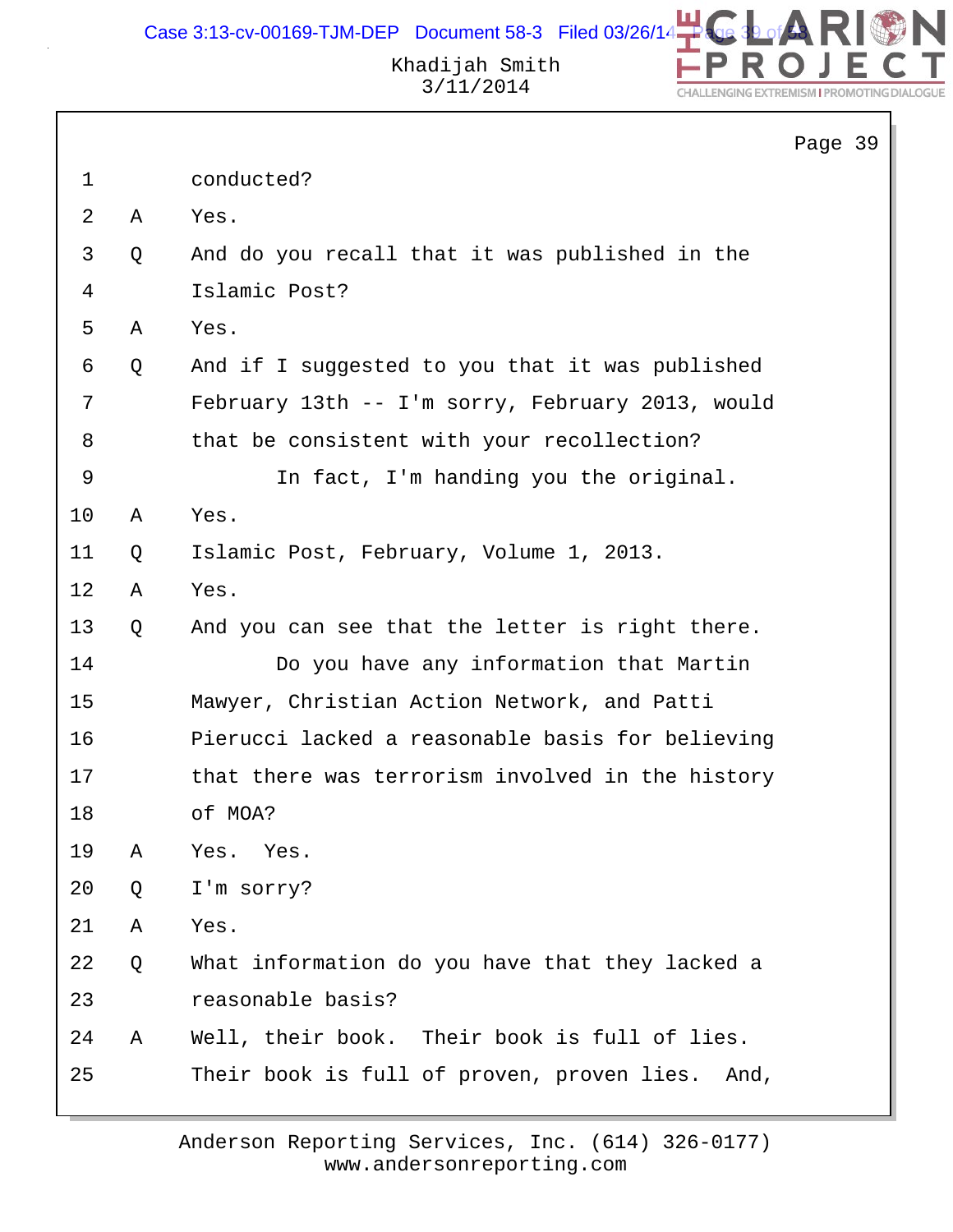Case 3:13-cv-00169-TJM-DEP Document 58-3 Filed 03/26/14 Khadijah Smith 3/11/2014 **NI ENGING EYTPEMICM LPPOMOTING D** 

Page 40 1 yeah, they lacked a reasonable basis. 2 And if they wanted the truth, if they 3 really wanted the truth, why didn't they come, why 4 didn't they request an interview, as many have 5 done and have not been denied. 6 Q Have -- you never invited Martin Mawyer to 7 Islamberg for -- to set him straight; correct? 8 A He never came to get the truth. 9 Q You never invited him to set him straight; is that 10 correct? 11 A We don't invite anyone to come get the truth. We 12 invite them to come and see how our community is. 13 Over the years, we have invited people to 14 come and partake in the community, but if someone 15 just blatantly outright writes untruths about you, 16 we say, hey, I mean, you never even came. He 17 never came. He never even made one phone call to 18 ask, "I'm getting this story or I saw this report. 19 Would you -- can I get you on record saying 20 anything? Is there any validity to it?" He just 21 basically went with hearsay and wrote his book. 22 Q And he wasn't the first, and Christian Action 23 Network wasn't the first, and Patti Pierucci 24 wasn't the first to believe publicly in writing 25 and otherwise that the Muslims of America was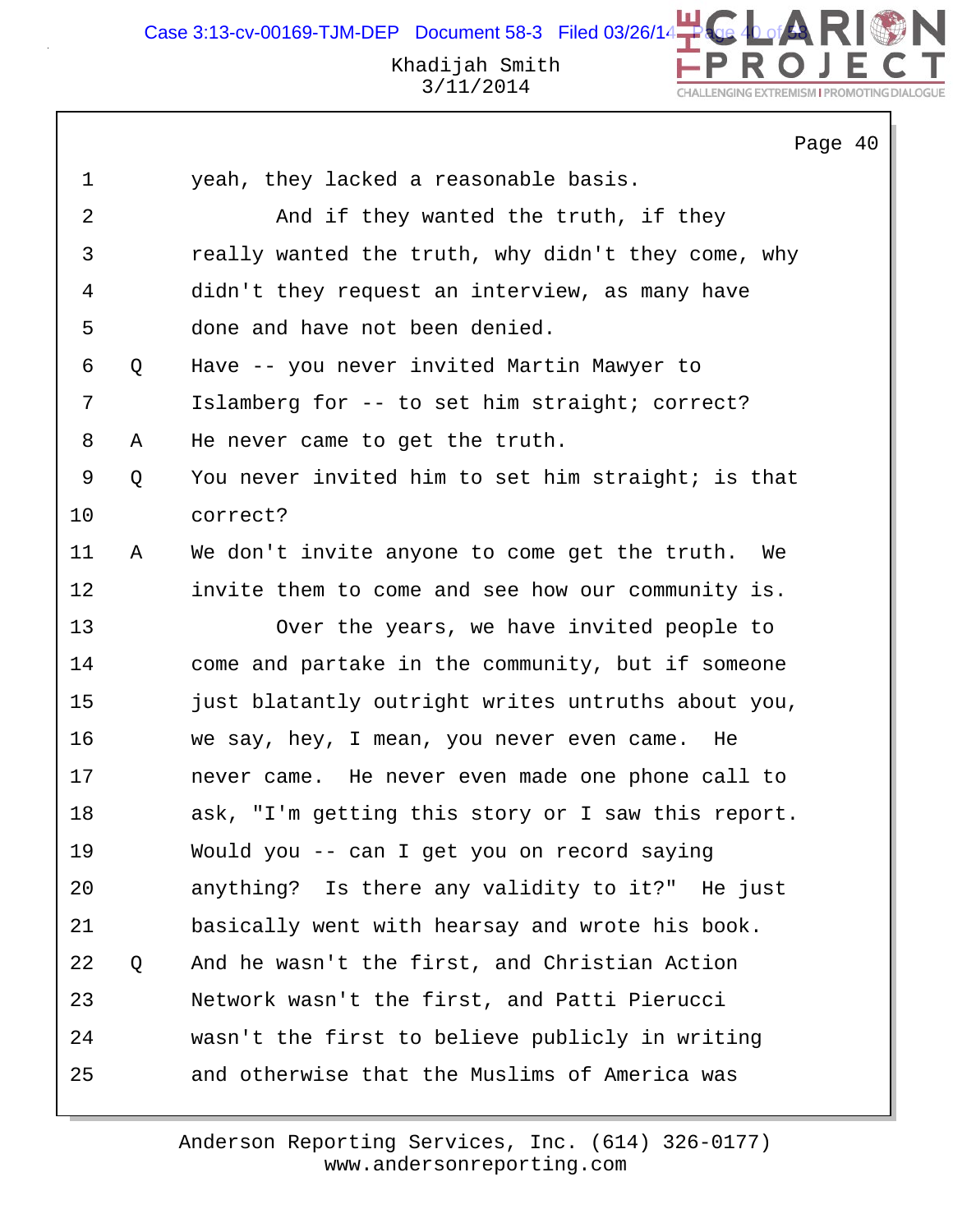3/11/2014

#### CHALLENGING EXTREMISM I PROMOTING DIAL

Page 41

DN

| $\mathbf 1$    |   | associated with terrorism; correct?                |
|----------------|---|----------------------------------------------------|
| $\overline{2}$ | Α | Oh, God. Martin Mawyer spanned back so many years  |
| $\mathsf{3}$   |   | about how he's always been writing something, I'm  |
| 4              |   | not sure or can recall. Maybe some years ago, I    |
| 5              |   | saw something, but to my knowledge of what I know, |
| 6              |   | he was the first to make reference to terror, that |
| 7              |   | we were a terrorist organization. And that's not   |
| 8              |   | proven.                                            |
| 9              |   | You're talking about people who are                |
| 10             |   | doctors, lawyers, engineers, and you're calling    |
| 11             |   | them terrorists without any proof.                 |
| 12             |   | In a church -- in your own church, if              |
| 13             |   | someone -- if a member of your church goes and     |
| 14             |   | they do something or whatever, you're not going to |
| 15             |   | say the entire church, or the Pope himself. Are    |
| 16             |   | you going to blame it on the Pope? Oh, the Pope,   |
| 17             |   | because he's the Pope and he's the spiritual       |
| 18             |   | leader of these people, he runs a terrorist        |
| 19             |   | organization? No. But he chose not to come seek    |
| 20             |   | the truth, so yes, that is $-$ that's a big        |
| 21             |   | problem. He came not to seek the truth.            |
| 22             | Q | Did you ever hear of Paul Williams?                |
| 23             | Α | Yes, I heard of Paul Williams after Martin Mawyer. |
| 24             | Q | But before Martin Mawyer, Paul Williams was        |
| 25             |   | reporting that the village of Islamberg and other  |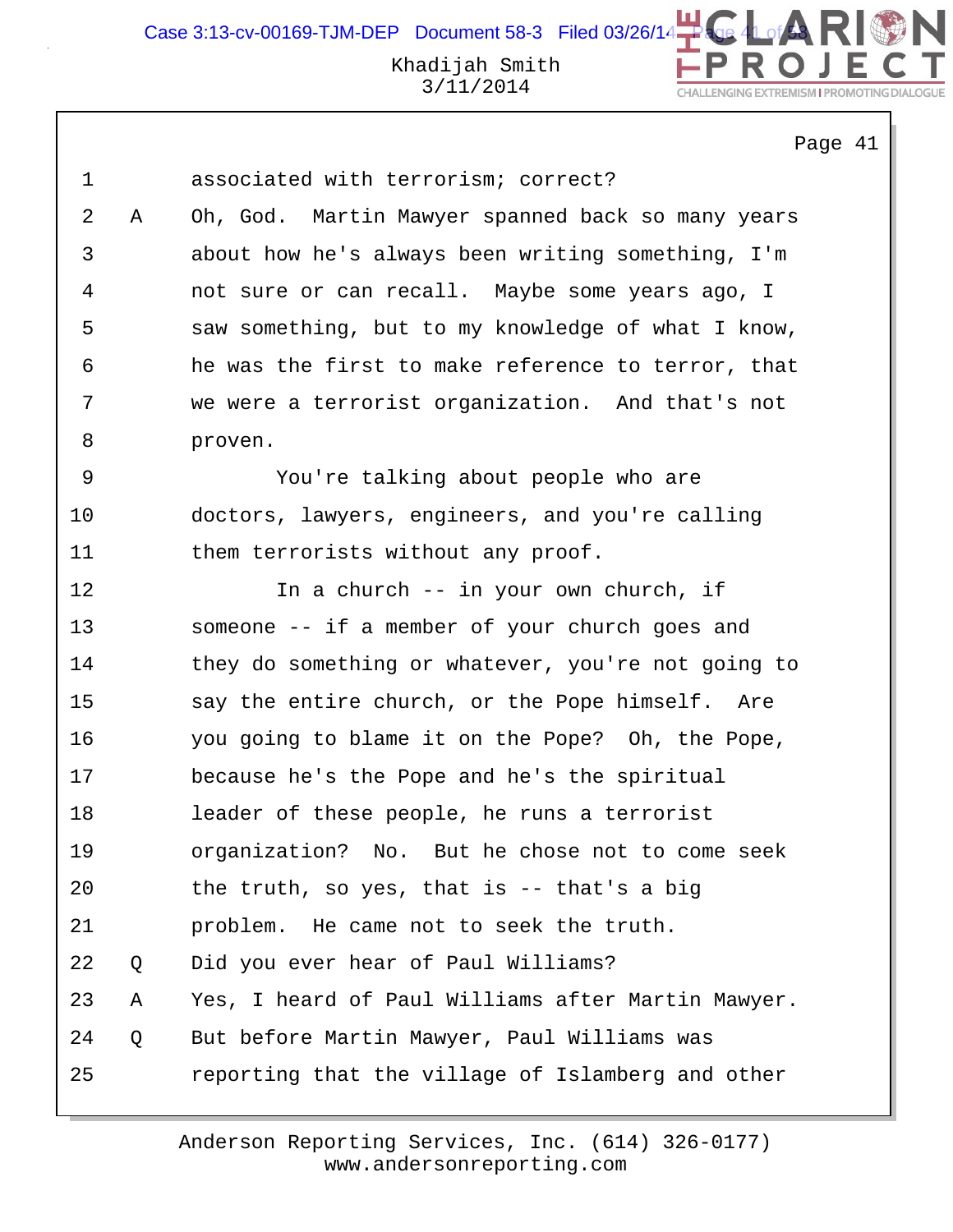

# Khadijah Smith 3/11/2014

|             |   | Page 42                                            |
|-------------|---|----------------------------------------------------|
| $\mathbf 1$ |   | communities were training people for jihadist      |
| 2           |   | activities?                                        |
| 3           | Α | First, can you refresh my memory who Paul Williams |
| 4           |   | is?                                                |
| 5           | Q | He's an author.                                    |
| 6           | Α | Out of where?                                      |
| 7           |   | I'm not sure if he's out of Pennsylvania?          |
| 8           | Q | Pennsylvania.                                      |
| 9           | Α | Yes.                                               |
| 10          |   | And Arabiya, when they went to do an               |
| 11          |   | interview with us, know what they did? They        |
| 12          |   | actually went around to verify were these things   |
| 13          |   | factual. They spoke to Paul. They spoke to the     |
| 14          |   | local police department. They spoke to our         |
| 15          |   | neighbors. They actually were interviewed. We      |
| 16          |   | granted -- we didn't even know. When they got      |
| 17          |   | there, they said, well, we're going to let you     |
| 18          |   | guys know, you know, nice to meet you, and         |
| 19          |   | whatever, after all the greetings and everything,  |
| 20          |   | but we actually went around to verify these        |
| 21          |   | things.                                            |
| 22          |   | They heard the very same things. They              |
| 23          |   | heard what Martin Mawyer, Paul, and all of them    |
| 24          |   | were saying. They heard this. I don't know about   |
| 25          |   | Martin back then, but Paul for sure.               |
|             |   |                                                    |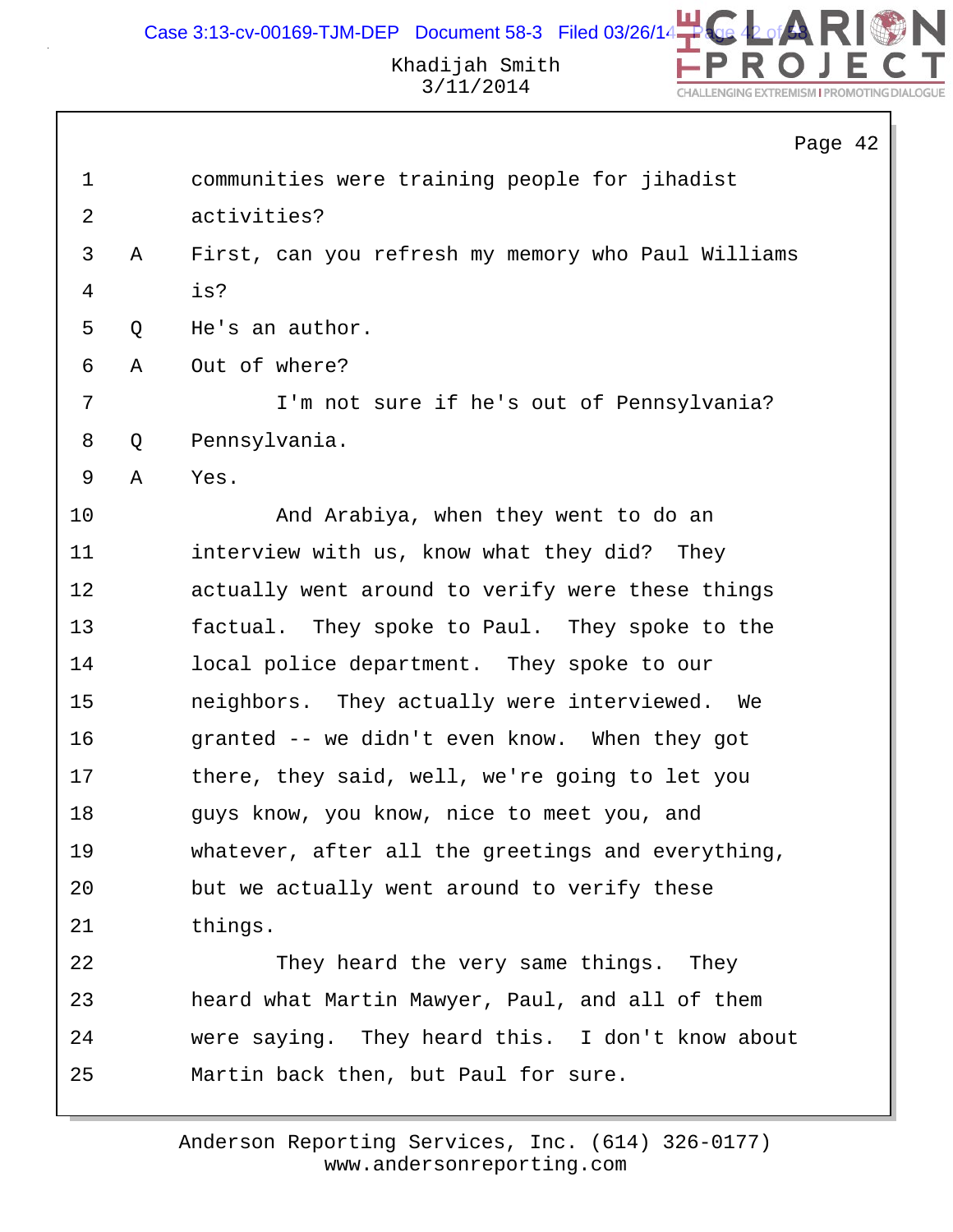```
Page 43
```

| 1  |   | But what they did, they went and verified          |
|----|---|----------------------------------------------------|
| 2  |   | the facts or verified the things that they said    |
| 3  |   | that they heard before writing anything, before    |
| 4  |   | writing it or before presenting it and doing a     |
| 5  |   | film.                                              |
| 6  |   | But that's not sensationalized. That's             |
| 7  |   | not -- you know, that's not going to sell books.   |
| 8  | Q | Your basis for believing that Patti Pierucci and   |
| 9  |   | Martin Mawyer lacked a reasonable basis for the    |
| 10 |   | things they said is that you believe there are     |
| 11 |   | things in the book that are untrue; is that        |
| 12 |   | correct?                                           |
| 13 |   | Is that $--$                                       |
| 14 | Α | Yes, it is.                                        |
| 15 | Q | Is that the bottom line?                           |
| 16 | Α | Yes, it is.                                        |
| 17 | Q | Do you have any information that those things that |
| 18 |   | you are saying are in the book are untrue, that    |
| 19 |   | the truthful information was presented to them     |
| 20 |   | before the publication of the book?                |
| 21 | Α | Who presented the truthful information?            |
| 22 | Q | I'm sorry?                                         |
| 23 | Α | Who presented the truthful information?            |
| 24 | Q | That's what I'm asking you.                        |
| 25 |   | Do you have any information that anybody           |
|    |   |                                                    |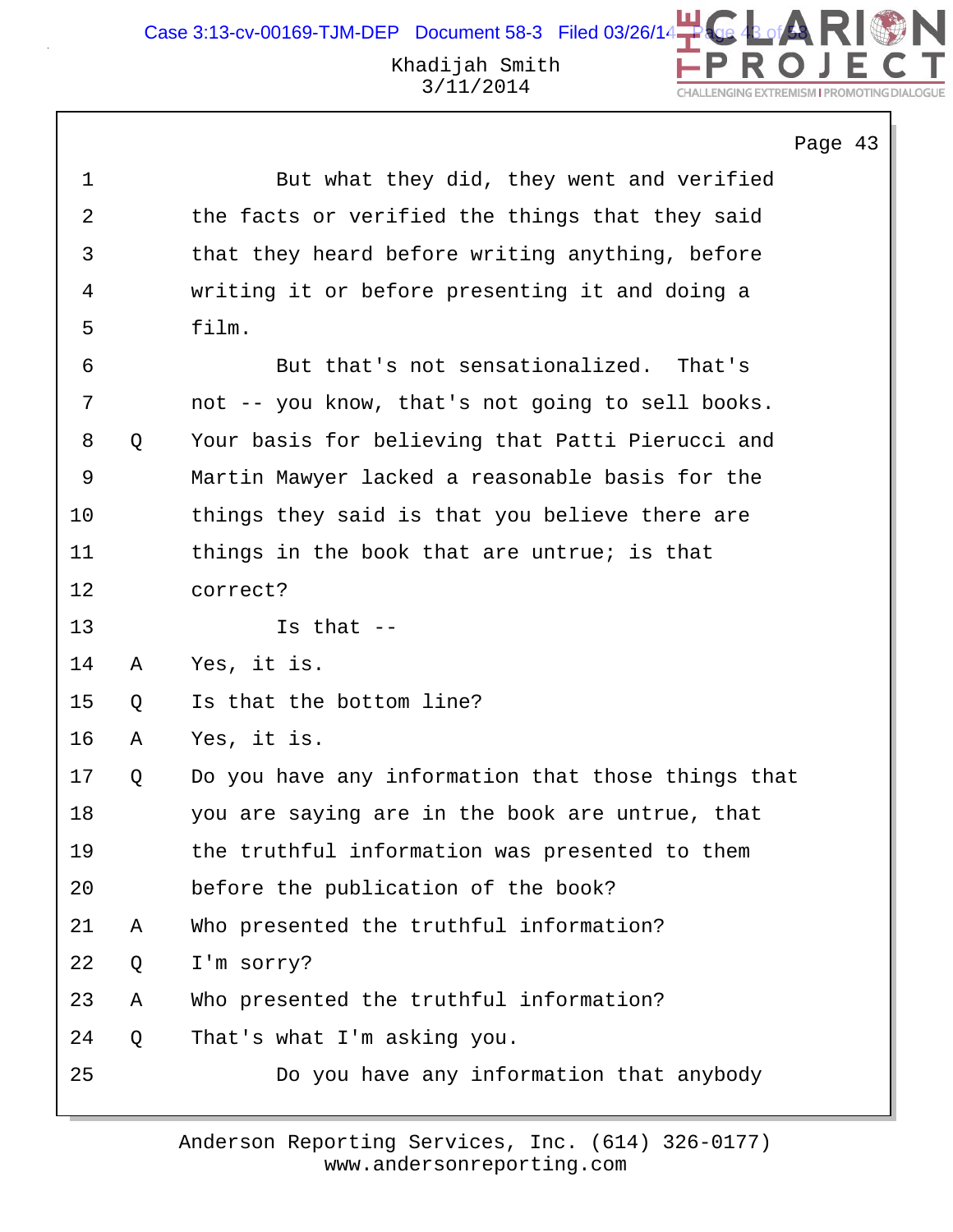Page 44

| 1  |   | presented them with the truthful information of    |
|----|---|----------------------------------------------------|
| 2  |   | the things in the book that you say are untrue?    |
| 3  | Α | Well, they reference the beltway sniper; right?    |
| 4  |   | They referenced the beltway sniper as a            |
| 5  |   | part of our community. That's not true.<br>And you |
| 6  |   | know it, and they know it. They know very well     |
| 7  |   | that's not true, proven by police, by              |
| 8  |   | investigators not true.                            |
| 9  |   | That first time we ever heard the reference        |
| 10 |   | was from their book. It's not in any police        |
| 11 |   | document. It's not in any other document. It       |
| 12 |   | came from their book. It came from his web site.   |
| 13 |   | It came from the things that he's been writing.    |
| 14 |   | Martin Mawyer does not want the truth.<br>Ιf       |
| 15 |   | Martin Mawyer wants the truth, why don't he simply |
| 16 |   | ask for it? Why don't he simply investigate it     |
| 17 |   | and find out for sure before he attempts to ruin   |
| 18 |   | people's lives?                                    |
| 19 | Q | And if there is documentation, for example, that   |
| 20 |   | the public reports of the beltway sniper going to  |
| 21 |   | Islamberg before Martin Mawyer published the book, |
| 22 |   | then your opinion would be incorrect about that    |
| 23 |   | proving that -- that he didn't have a reasonable   |
| 24 |   | basis?                                             |
| 25 | Α | Say that again, that question again?               |
|    |   |                                                    |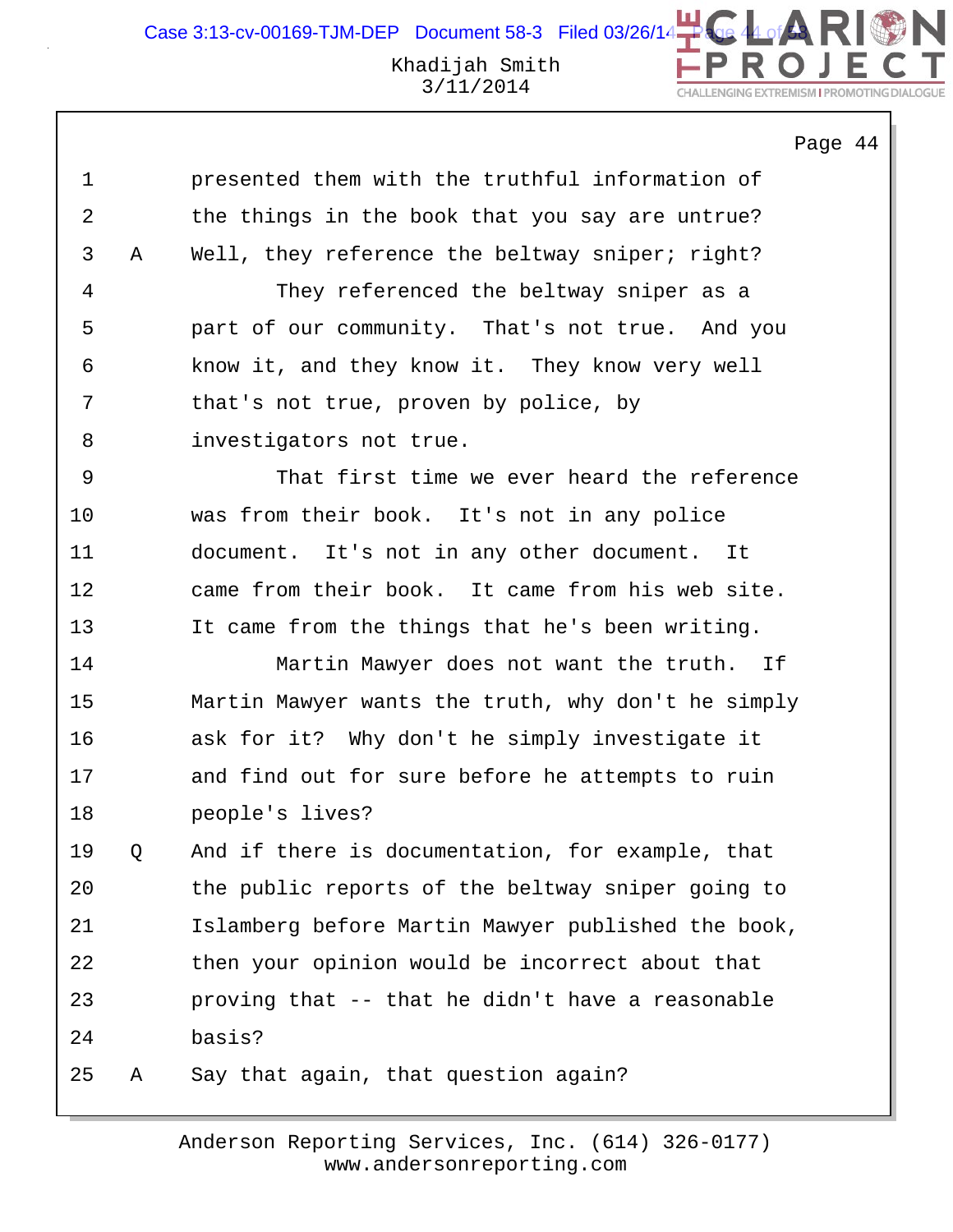# Khadijah Smith 3/11/2014

2N

CHALLENGING EXTREMISM I PROMOTING DIALOGUE

|                |   | Page 45                                            |
|----------------|---|----------------------------------------------------|
| $\mathbf{1}$   | Q | It was a long question.                            |
| $\overline{a}$ | Α | Yes, it is.                                        |
| 3              | Q | If there are public reports before the publication |
| 4              |   | of the book to the effect that the beltway sniper  |
| 5              |   | had gone to Islamberg, then your opinion about     |
| 6              |   | Martin Mawyer's not having a reasonable basis for  |
| 7              |   | that would be incorrect?                           |
| 8              | Α | No, it wouldn't. And I'm going to tell you why.    |
| 9              |   | A public report could be something that            |
| 10             |   | he's been doing. He could have possibly read it    |
| 11             |   | somewhere that someone said it, and he's printing  |
| 12             |   | it as factual.                                     |
| 13             |   | My thing is did he actually go and                 |
| 14             |   | investigate? Did he go to the police? Did he       |
| 15             |   | talk to the investigators of the incident and ask  |
| 16             |   | for the truth?                                     |
| 17             |   | He's not getting that information from the         |
| 18             |   | He's not getting that information from the<br>FBI. |
| 19             |   | police. He's getting it, perhaps -- who knows      |
| 20             |   | where he's getting it from. Was he's making it     |
| 21             |   | up, was he saw that someone else did it? That's    |
| 22             |   | like telling a child, Oh, mom, I did this because  |
| 23             |   | Harry did it. No.                                  |
| 24             | Q | In making your statement --                        |
| 25             | Α | It doesn't make it true. It doesn't make it        |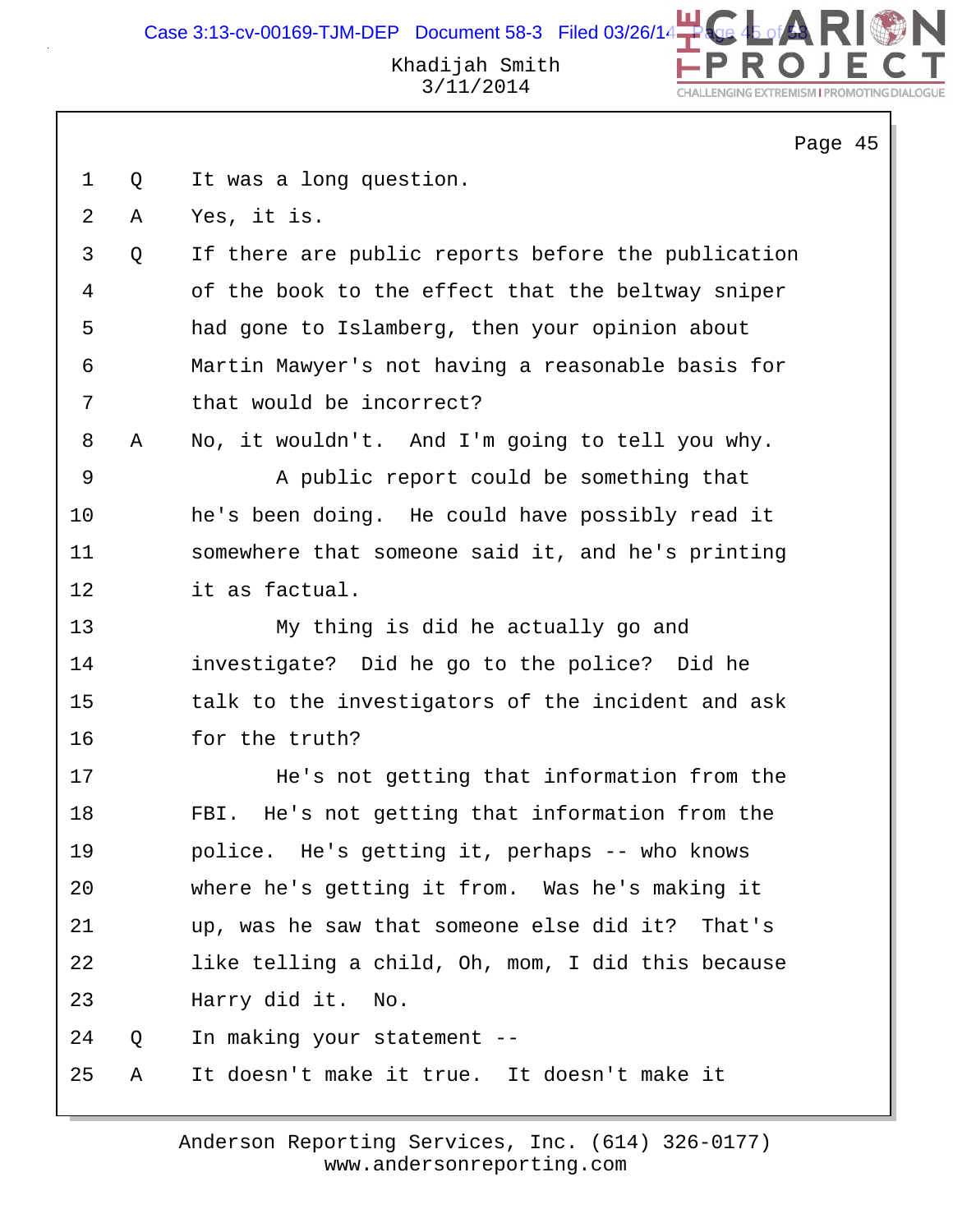Case 3:13-cv-00169-TJM-DEP Document 58-3 Filed 03/26/14

Khadijah Smith 3/11/2014

Page 46 1 factual. 2 So, no, I wouldn't say that. 3 Q In making your statements, have you checked the 4 footnotes in the book on that issue? 5 A I've checked -- beltway sniper is only one issue. 6 But he's very clever because he can make 7 reference. You're just -- 8 First of all, anybody who have any sense 9 wouldn't believe that book, and that's the 10 majority of the people. If the FBI, who has sense 11 believed that book, they would have been 12 investigating. 13 They, themselves, come to Islamberg and 14 have been coming there for years, since I've been 15 living there. And in over 20 years, they haven't 16 found anything, but all of a sudden, Martin Mawyer 17 says it's a terror training camp? They walked 18 every inch of the land. 19 Q So your statement is -- 20 A Ali, your informant; right? You say you have this 21 informant. If he informs and he said, oh, this 22 happened, this happened, this happened, blah, 23 blah, blah, where's the proof of that, number 1? 24 Number 2, if this happened, blah, blah, 25 blah, why didn't Martin Mawyer call and say, Hey,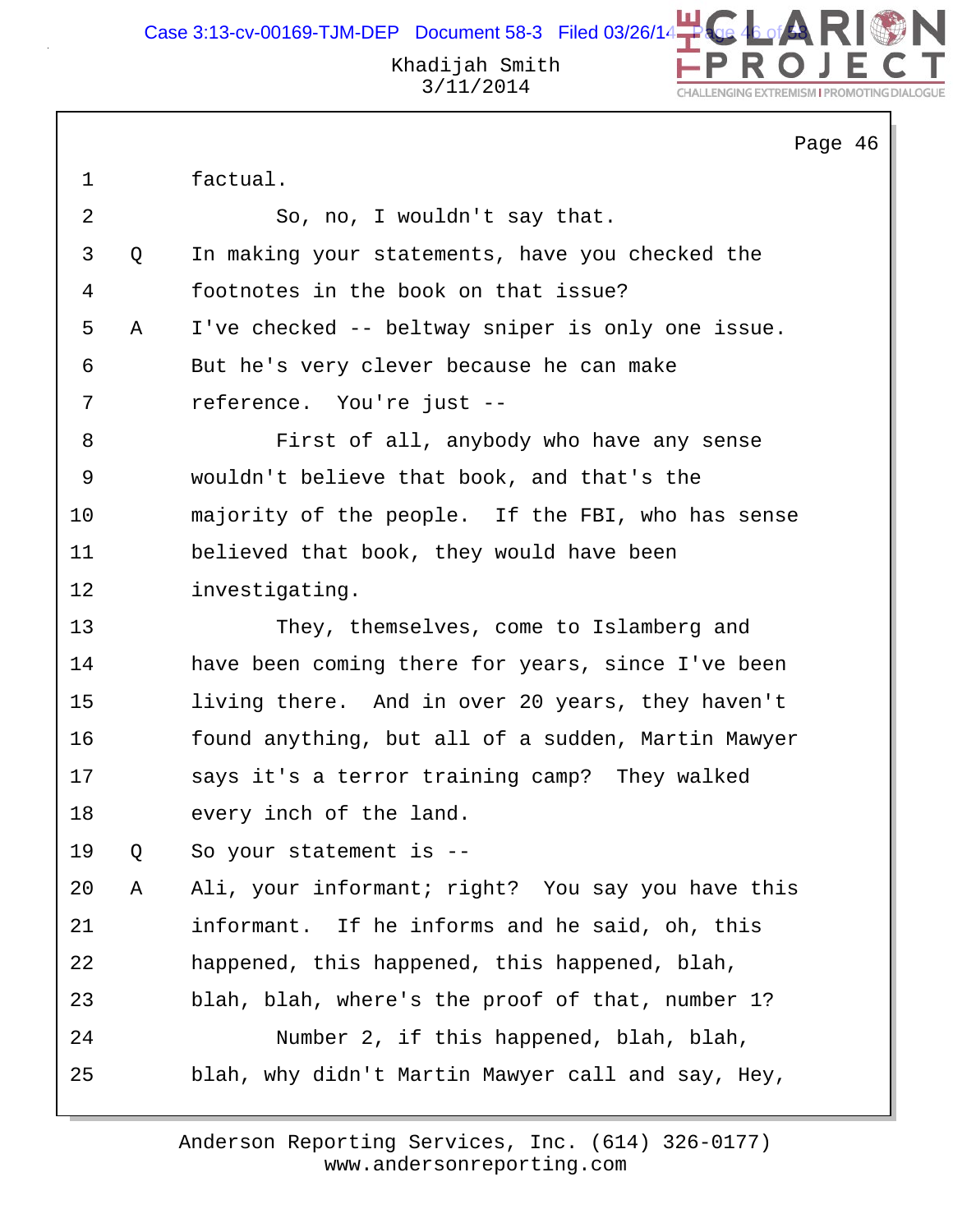Case 3:13-cv-00169-TJM-DEP Document 58-3 Filed 03/26/14

#### Khadijah Smith 3/11/2014

Page 47 1 you got a docket number from Ali? He could have. 2 Ali harasses us still. He could have gotten a 3 number. He could have said, Hey, I've gotten this 4 information from this supposed member of your -- 5 or ex-member of your community. He's saying "A", 6 "B", "C", and "D". Can we talk? Can we come up? 7 Q What do you mean Ali harasses your community 8 still? 9 A I'm just saying he is. He's harassing us. We 10 have to live every day with what he has done. 11 Every day see his ex-wife and live every 12 day with her and see how she has changed so much. 13 She's no longer the beautiful, innocent girl that 14 she was, but people -- like I said, it doesn't 15 sell books. It's not sensationalized. 16 Q Does Mr. Aziz contact your community? 17 A No. I'm talking about every day we have to 18 live -- we have to live in fear. Why? Because he 19 went and he spoke to you all. And Martin Mawyer, 20 he did whatever he wanted to do. And now people 21 are retaliating. People are coming to our 22 villages. 23 No one ever had to live in that manner 24 before, but when the book was written, if you 25 wanted to verify the truth, you should have done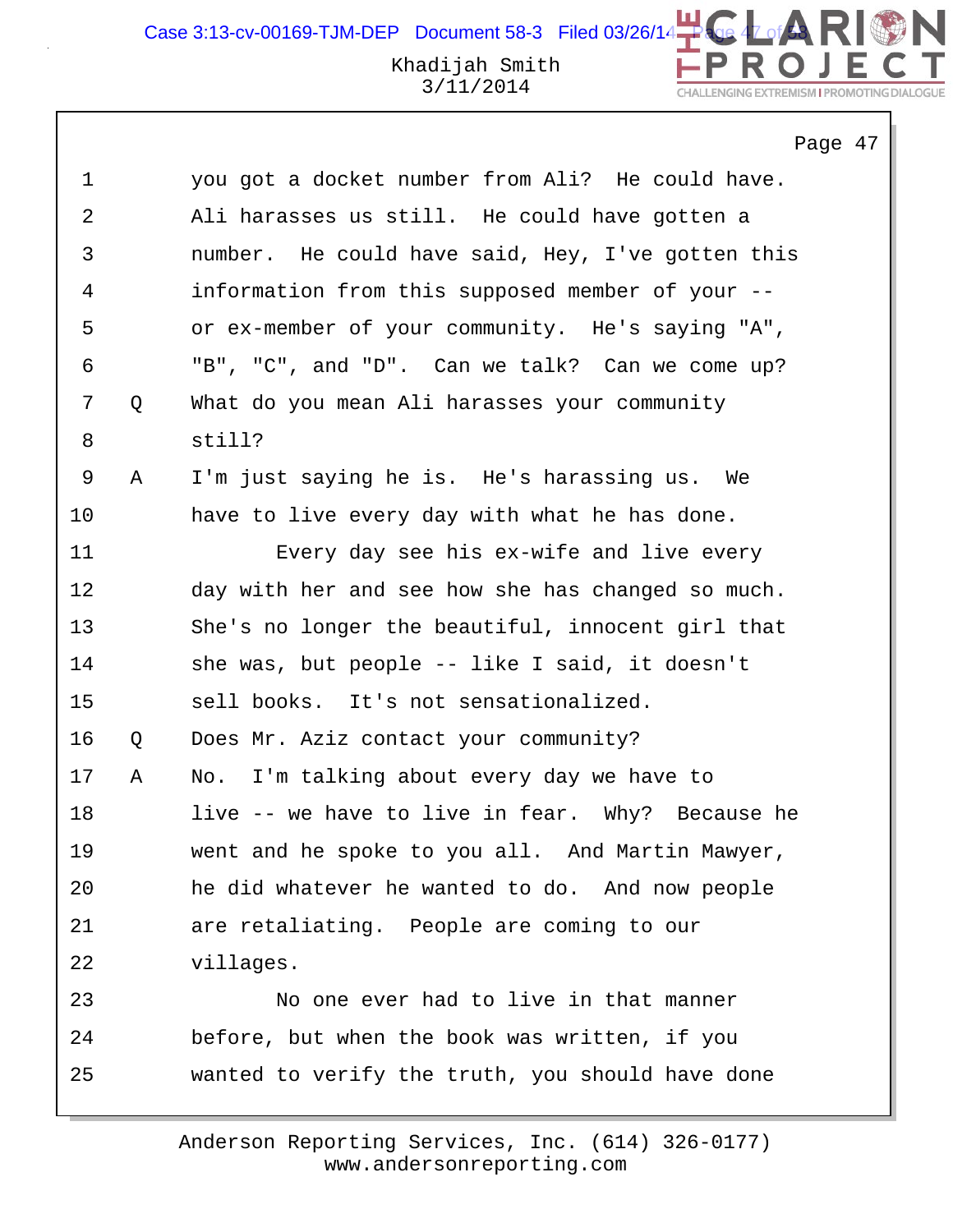Page 48

| 1  |   | so, because you're affecting children. He's        |
|----|---|----------------------------------------------------|
| 2  |   | affecting children. He's affecting ladies. He's    |
| 3  |   | affecting innocent men, women, and children        |
| 4  |   | without care, without regard, and that's not       |
| 5  |   | Christian-like at all.                             |
| 6  |   | So he should have found out the truth              |
| 7  |   | before he printed his book. We could have gave     |
| 8  |   | him a lot to put in his book, the truth.           |
| 9  | Q | Are you aware that there is a 2006 report funded   |
| 10 |   | by a grant from the United States Justice          |
| 11 |   | Department and -- and prepared with the            |
| 12 |   | participation of the United States Justice         |
| 13 |   | Department individuals that identifies Islamberg   |
| 14 |   | as a -- as a source of potential terror activity?  |
| 15 | Α | Say that again.                                    |
| 16 | Q | Are you aware that there is a report prepared from |
| 17 |   | a grant by the United States Justice Department by |
| 18 |   | an independent contractor that identifies          |
| 19 |   | Islamberg as a potential source for terrorist      |
| 20 |   | activity?                                          |
| 21 | Α | No. I know of --                                   |
| 22 | Q | Are you aware of the --                            |
| 23 | Α | Let me finish.                                     |
| 24 |   | There's a report. And that, actually, like         |
| 25 |   | you said, it has a footnote on it or addendum to   |
|    |   |                                                    |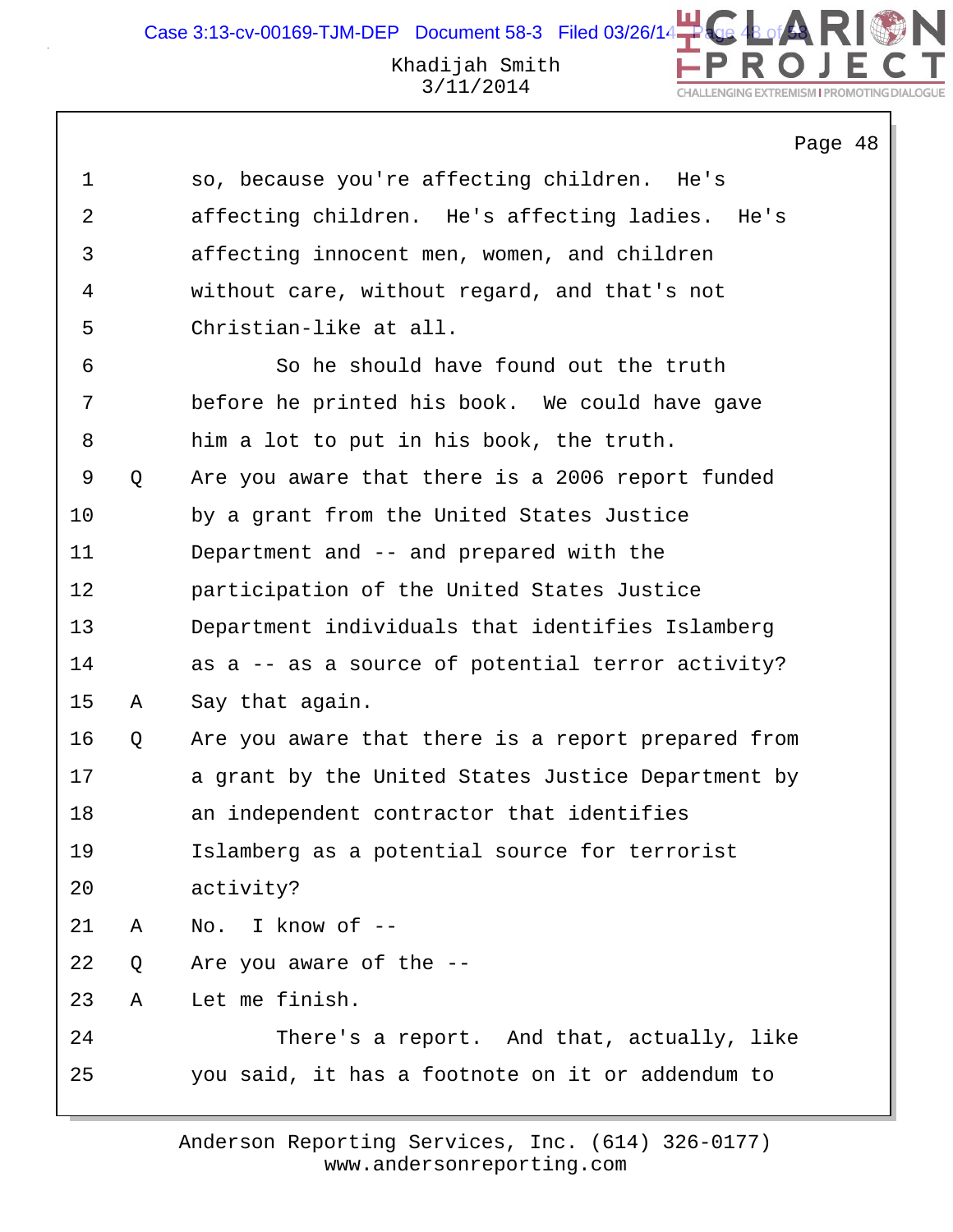Page 49

1 it that it did not come from the FBI, but people 2 use it and say that, but it's just someone saying.

3 That if -- why don't you ask -- why don't 4 Martin Mawyer ask himself this question: If 5 there's any validity to these things, why have no 6 one been arrested?

7 And if we're a terror organization, why 8 haven't we been arrested? Why didn't he just do 9 something as simple as go to our electric company, 10 NYSEG, Hey, do you know these people up there? 11 Did you ever see anything?

12 We have the NYSEG workers come in every 13 day, all day, whenever they feel like it, reading 14 the meters. Our phone company; people who may -- 15 people who have foundations done and excavation 16 done and houses built, people come in all day 17 long. No one -- and these people know us. Our 18 neighbors know us. No one can verify this story, 19 but yet, it keeps being said over and over again. 20 Q Are you aware that the FBI issued a report in 2002 21 reporting on the Albany office of the FBI saying 22 that there were -- they documented 10 murders, one 23 disappearance, three fire bombings, and one 24 attempted fire bombing, two explosive bombings, 25 and one attempted bombing?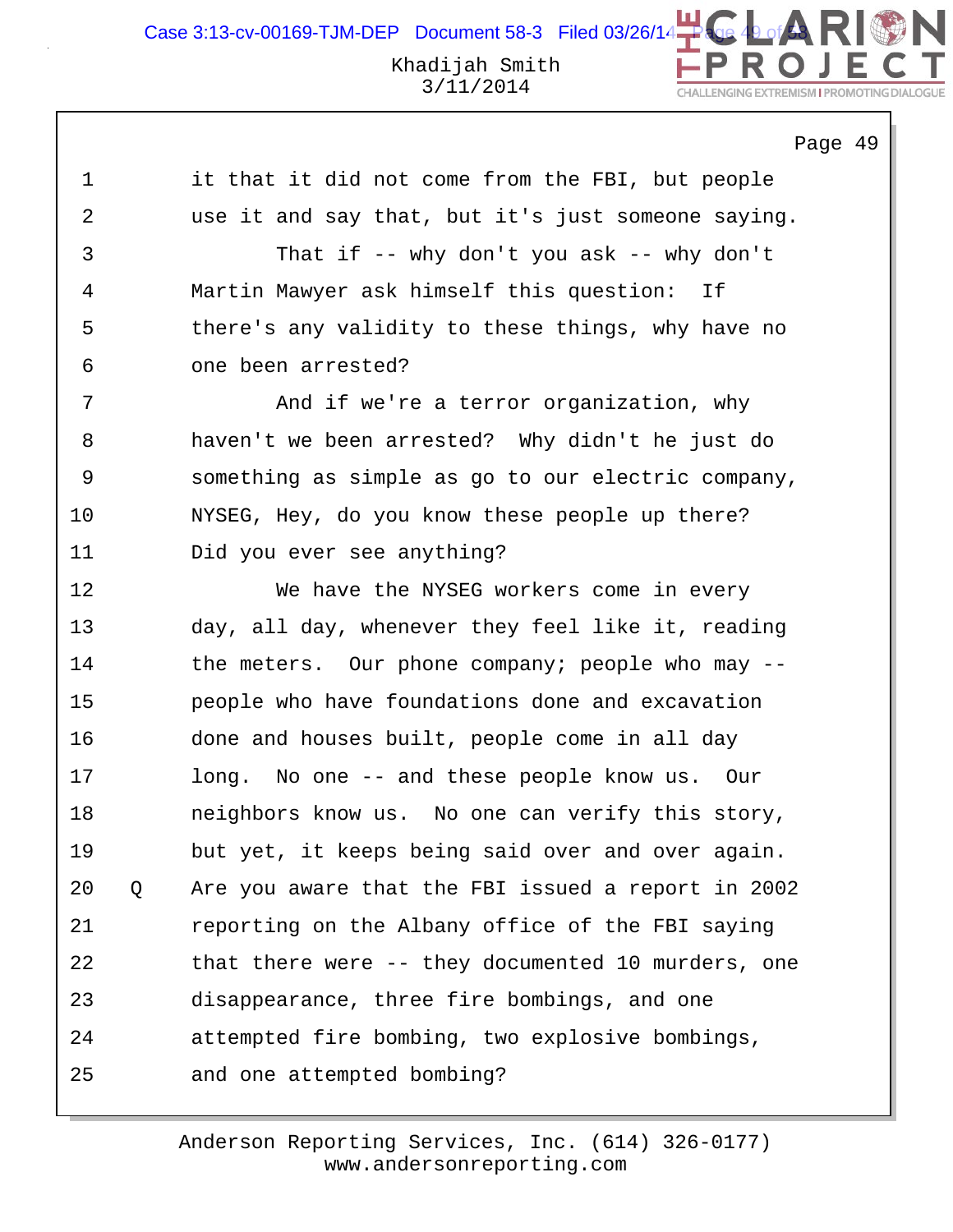Case 3:13-cv-00169-TJM-DEP Document 58-3 Filed 03/26/14 $\begin{array}{|l|} \hline \textbf{B} & \textbf{B} \end{array}$ 



Khadijah Smith 3/11/2014

|                |   |                                                    | Page 50 |  |
|----------------|---|----------------------------------------------------|---------|--|
| $\mathbf 1$    |   | That's an FBI report.                              |         |  |
| $\overline{2}$ | Α | For who? For who?                                  |         |  |
| 3              | Q | MOA. Based upon information uncovered by Albany    |         |  |
| 4              |   | Division.                                          |         |  |
| 5              | Α | So if that's the truth, where's the arrests?       |         |  |
| 6              | Q | Hum?                                               |         |  |
| 7              | Α | Where are the arrests? If that's a fact, where     |         |  |
| 8              |   | are the arrests?                                   |         |  |
| 9              | Q | I think that -- isn't that the question Martin     |         |  |
| 10             |   | Mawyer was asking?                                 |         |  |
| 11             | Α | Yeah. Why don't you ask, where are the arrests?    |         |  |
| 12             |   | Why haven't they arrested? If that's the truth     |         |  |
| 13             |   | and it's factual, and your report is so factual,   |         |  |
| 14             |   | why is there no arrests? Why hasn't anyone -- you  |         |  |
| 15             |   | think if someone is doing a fire bombing or        |         |  |
| 16             |   | they're committing murder, they haven't been       |         |  |
| 17             |   | arrested? But at the same time, that's on an       |         |  |
| 18             |   | individual. Would you do the same thing to the     |         |  |
| 19             |   | Pope? Hey, Pope, such and such, such and such,     |         |  |
| 20             |   | such and such of your community, of your church,   |         |  |
| 21             |   | did "A", "B", "C", and "D". So that makes the      |         |  |
| 22             |   | entire church a terrorist organization?<br>No.     |         |  |
| 23             |   | That's the thing: Martin Mawyer, Patti             |         |  |
| 24             |   | Pierucci and the rest of them, Clarion Project,    |         |  |
| 25             |   | they play on words, because if it is a fact and if |         |  |
|                |   |                                                    |         |  |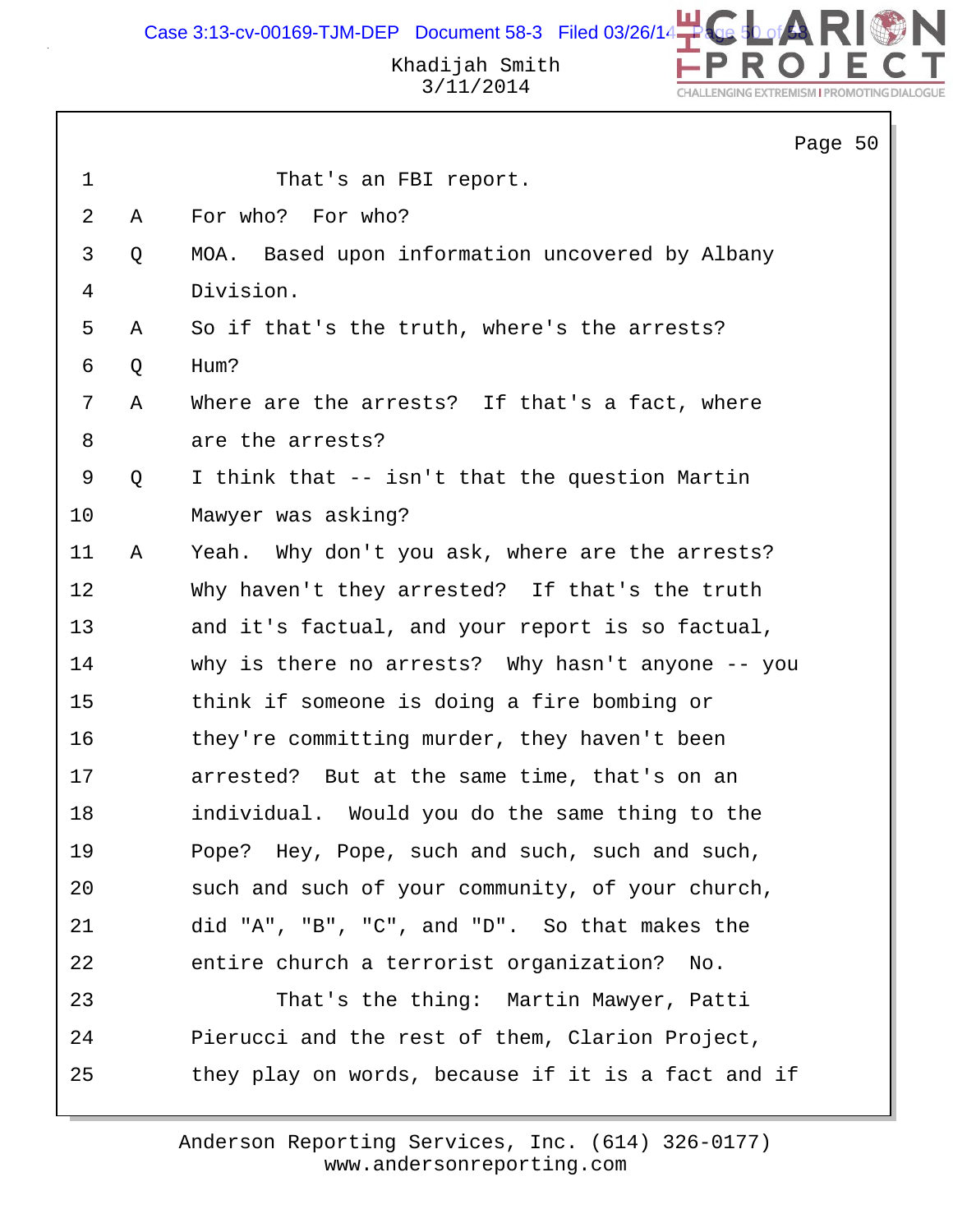N Case 3:13-cv-00169-TJM-DEP Document 58-3 Filed 03/26/14 $\begin{array}{|l|} \hline \end{array}$ Khadijah Smith 3/11/2014

CHALLENGING EXTREMISM I PROMOTING DIAL

|             |   | Page 51                                           |
|-------------|---|---------------------------------------------------|
| $\mathbf 1$ |   | it is true, prove it. Why hasn't it happened?     |
| 2           |   | Why haven't there been any arrests?               |
| 3           |   | Why haven't people went to jail for murder?       |
| 4           |   | Murder is an offense. Murder is horrible.         |
| 5           |   | Killing someone is horrible. Why are people       |
| 6           |   | allowed to get away with murder, supposedly, in   |
| 7           |   | Islamberg? It never happened.                     |
| 8           | Q | Have you understood the questions I've asked you  |
| 9           |   | here today?                                       |
| 10          | A | Yes, I have.                                      |
| 11          | Q | I've been fair with you here, haven't I?          |
| 12          | Α | No.                                               |
| 13          | Q | In what way have I not been fair?                 |
| 14          | Α | Because your questions are baseless, and you know |
| 15          |   | that they're baseless.                            |
| 16          | Q | What question $-$ -                               |
| 17          | Α | All of your -- most of your questions are         |
| 18          |   | baseless.                                         |
| 19          | Q | What question did I ask you was unfair?           |
| 20          | Α | The one -- the report. You're reading me a        |
| 21          |   | report, but you're not showing me the report.     |
| 22          |   | That's number 1.                                  |
| 23          |   | You're making an accusation and you're            |
| 24          |   | leaving it as that. I'm telling you it's not      |
| 25          |   | true, and you say, Oh, well --                    |
|             |   |                                                   |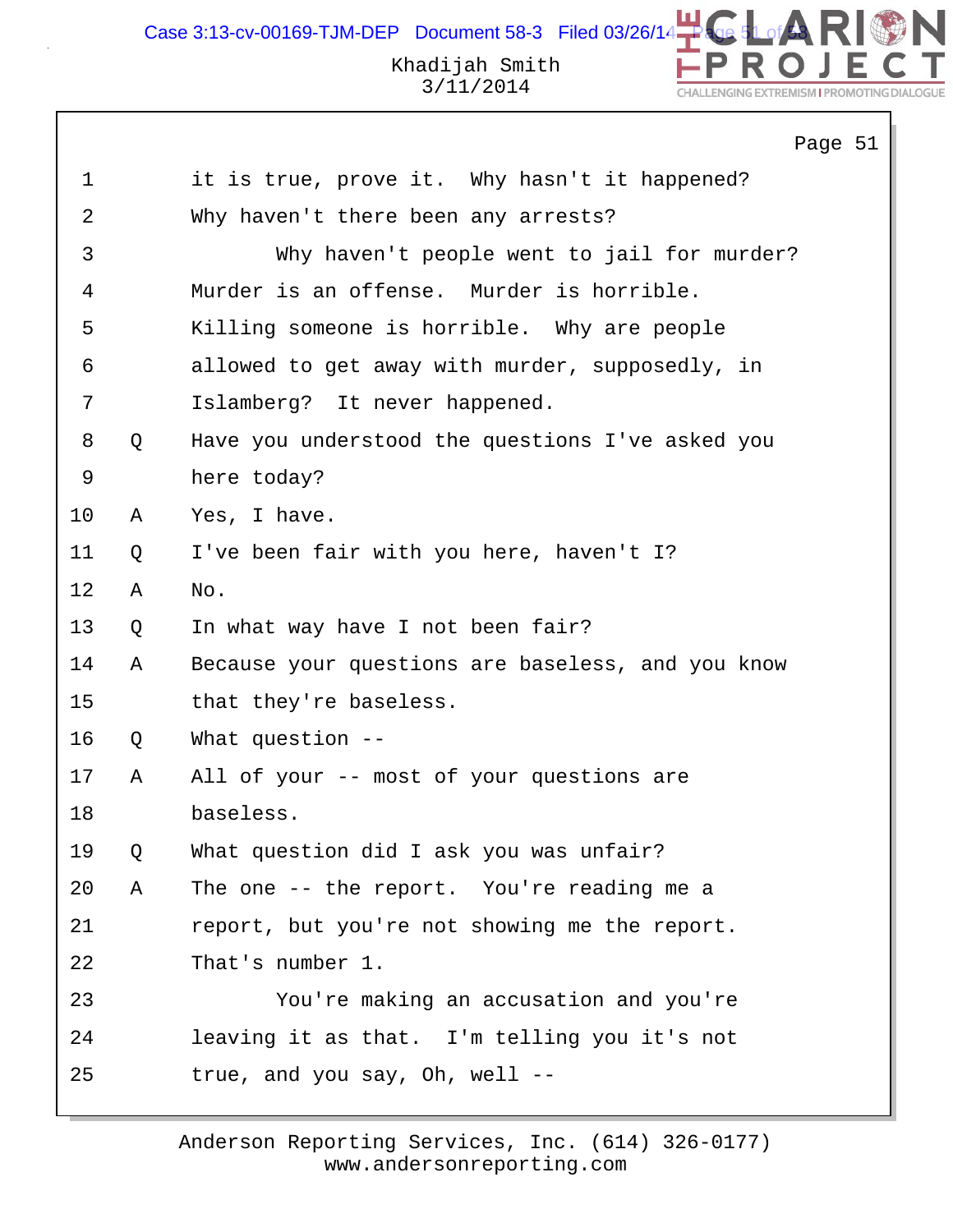# Khadijah Smith 3/11/2014

DN

CHALLENGING EXTREMISM I PROMOTING DIALOGUE

|              |   | Page 52                                             |
|--------------|---|-----------------------------------------------------|
| $\mathbf{1}$ | Q | I delivered a copy of that to your counsel.         |
| 2            |   | Although, it's been on the internet recently.<br>It |
| 3            |   | just came out.                                      |
| 4            | Α | This says Fugra, which we have nothing to do with.  |
| 5            |   | And that's probably why there's been no arrests.    |
| 6            | Q | Keep on going.                                      |
| 7            |   | * * *                                               |
| 8            |   | (Pause for review of documents.)                    |
| 9            |   | * * *                                               |
| 10           |   | MR. CARROLL: In any event, I'm                      |
| 11           |   | through with my questions for Ms. Smith.            |
| 12           |   | MS. AMATUL-WADUD: I'll give her a                   |
| 13           |   | second to look at the document.                     |
| 14           |   | THE WITNESS: It says -- it keeps                    |
| 15           |   | saying Fuqra, Jumaat ul-Fuqra in Sweeny,            |
| 16           |   | Texas.                                              |
| 17           |   | You should pull the reports from the                |
| 18           |   | police department down there that says all          |
| 19           |   | of this is baseless.                                |
| 20           |   | This doesn't reference Islamberg. It                |
| 21           |   | referenced Jamaat ul-Fuqra, Sweeny, Texas.          |
| 22           |   | It says Houston knows. I still don't see a          |
| 23           |   | reference to Islamberg. But even in                 |
| 24           |   | Houston, it was not a fact and it's been            |
| 25           |   | proven.                                             |
|              |   |                                                     |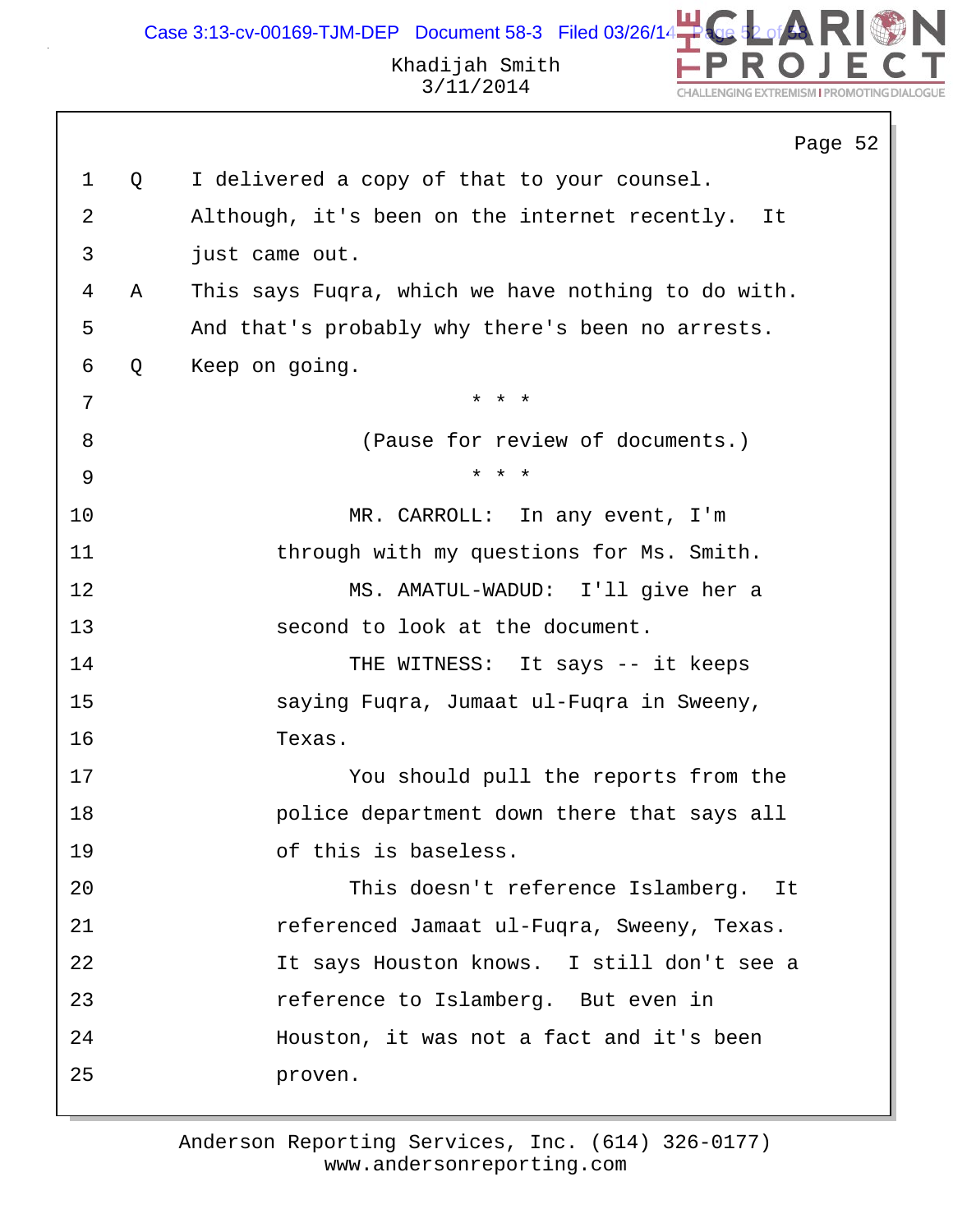Case 3:13-cv-00169-TJM-DEP Document 58-3 Filed 03/26/14

#### Khadijah Smith 3/11/2014

CHALLENGING EXTREMISM I PROMOTING DIA

Page 53 1 MR. CARROLL: Actually, it says 2 Albany Division. 3 THE WITNESS: It says, Albany 4 division, Houston. Right here. 5 It says, "Houston knows based upon 6 information uncovered by Albany Division." 7 That's what I'm saying. 8 MR. CARROLL: That's Albany, New 9 York. 10 THE WITNESS: I know. Albany, New 11 York, is referencing Sweeny, not Islamberg. 12 But even for Sweeny, it's not true. 13 MR. CARROLL: We're not going to 14 argue about this. You wanted to see the 15 document. I've given you the document. 16 THE WITNESS: Sweeny. 17 This is -- 18 MR. CARROLL: We're off the record. 19 (Discussion off the record.) 20 MS. AMATUL-WADUD: I have no 21 questions. 22 MR. CARROLL: You want to advise the 23 witness with respect to reading and 24 signing? 25 MS. AMATUL-WADUD: Yes. She'll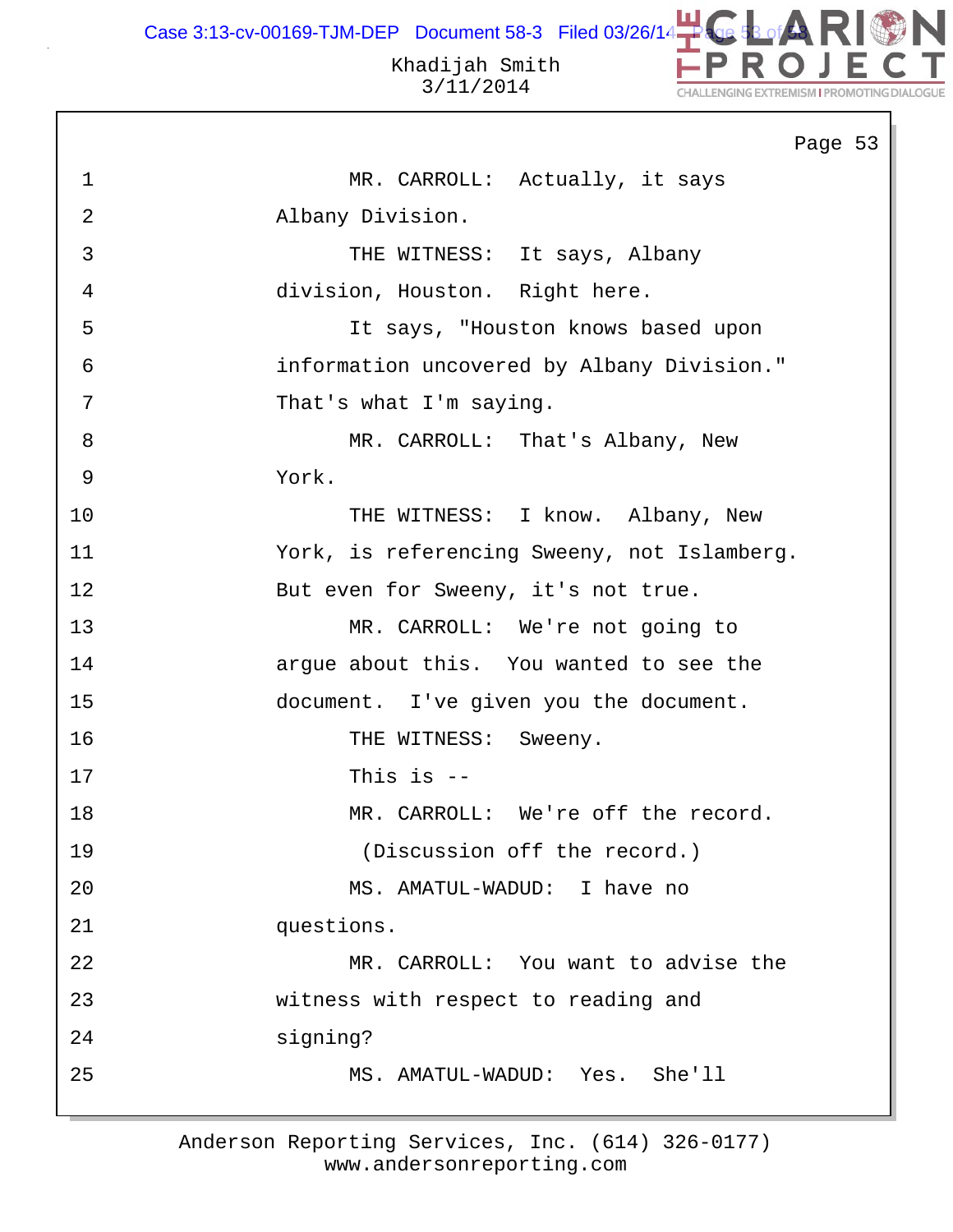Case 3:13-cv-00169-TJM-DEP Document 58-3 Filed 03/26/14 $\begin{array}{|l|} \hline \end{array}$ 

Khadijah Smith 3/11/2014

DN

٦

CHALLENGING EXTREMISM I PROMOTING DIALOGUE

|                |                                          | Page 54 |
|----------------|------------------------------------------|---------|
| $\mathbf{1}$   | review and sign. She won't waive.        |         |
| $\overline{2}$ | MR. CARROLL: I have this for you.        |         |
| $\mathfrak{Z}$ | MS. AMATUL-WADUD: What's this?           |         |
| $\overline{4}$ | MR. CARROLL: It's additional             |         |
| 5              | documents. I mentioned on the phone with |         |
| 6              | the Court I would be bringing you some   |         |
| 7              | additional documents.                    |         |
| $8\,$          | MS. AMATUL-WADUD: Thank you.             |         |
| $\mathsf 9$    | * * *                                    |         |
| 10             | (Whereupon, it is duly noted the         |         |
| 11             | witness' signature is reserved.          |         |
| 12             | Thereafter, the proceedings              |         |
| 13             | concluded at 3:36 p.m.)                  |         |
| 14             | * * *                                    |         |
| 15             |                                          |         |
| 16             |                                          |         |
| 17             |                                          |         |
| 18             |                                          |         |
| 19             |                                          |         |
| 20             |                                          |         |
| 21             |                                          |         |
| 22             |                                          |         |
| 23             |                                          |         |
| 24             |                                          |         |
| 25             |                                          |         |
|                |                                          |         |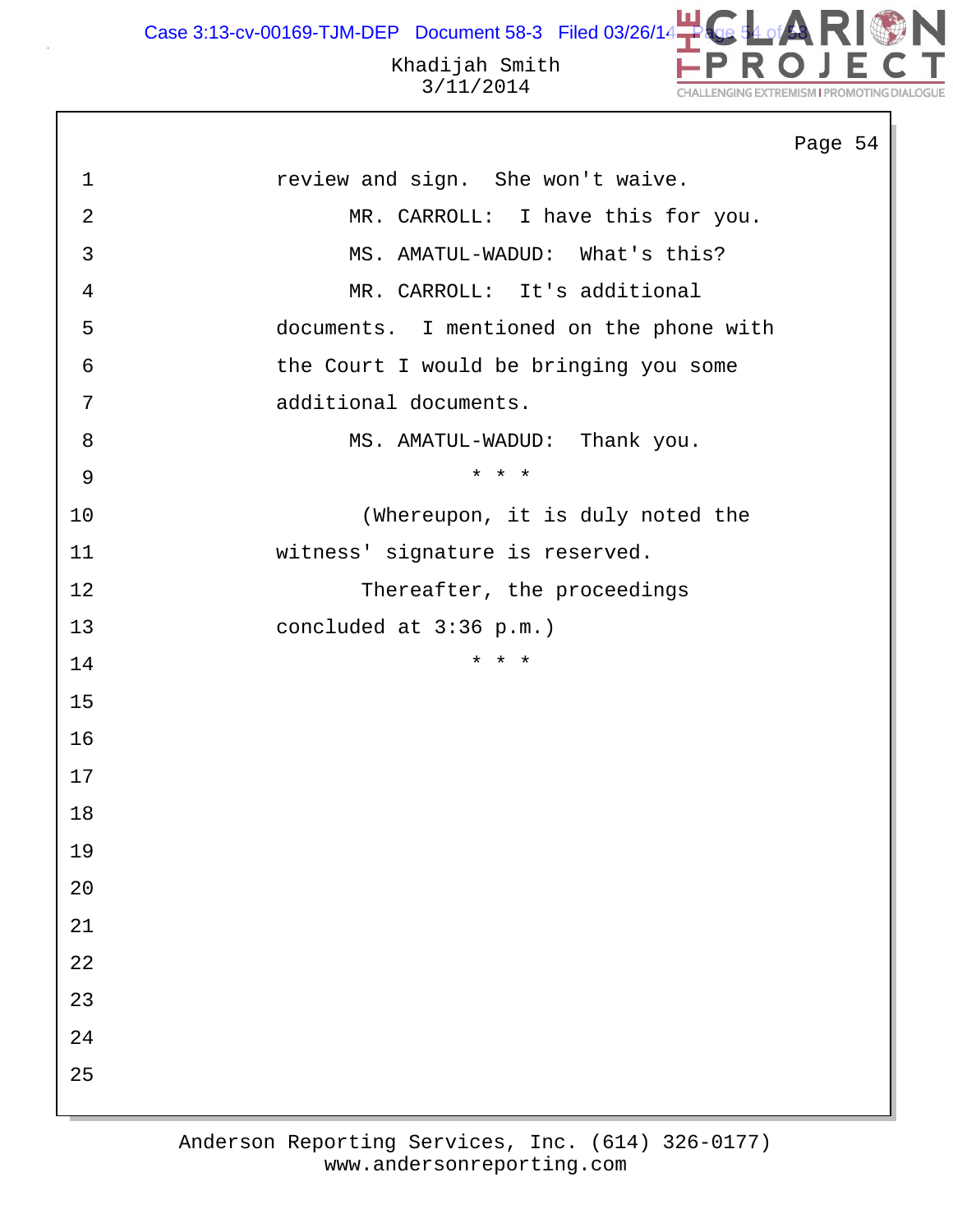

|                |                        |                         | Page 55   |  |
|----------------|------------------------|-------------------------|-----------|--|
| $\mathbf{1}$   |                        | INDEX                   |           |  |
| $\overline{2}$ | TO TESTIMONY           |                         |           |  |
| 3              | WITNESS                | EXAMINATION BY          | PAGE      |  |
| 4              | KHADIJAH SMITH         | Mr. Carroll             | 5         |  |
| 5              |                        |                         |           |  |
| 6              | TO EXHIBITS (Attached) |                         |           |  |
| 7              | MARKED FOR ID          | DESCRIPTION             | PAGE      |  |
| 8              | Defendant's 6          | Written letter by       |           |  |
| 9              |                        | Ms. Amatul-Wadud to the |           |  |
| 10             |                        | MOA membership re:      |           |  |
| 11             |                        | investigation           | 38        |  |
| 12             |                        |                         |           |  |
| 13             |                        |                         |           |  |
| 14             | INFORMATION/REQUESTS   |                         |           |  |
| 15             | Documents              |                         | Page      |  |
| 16             | (No requests)          |                         |           |  |
| 17             |                        |                         |           |  |
| 18             |                        |                         |           |  |
| 19             | Marked Questions       |                         | Page/Line |  |
| 20             | (No marked questions)  |                         |           |  |
| 21             |                        |                         |           |  |
| 22             |                        |                         |           |  |
| 23             |                        |                         |           |  |
| 24             |                        |                         |           |  |
| 25             |                        |                         |           |  |
|                |                        |                         |           |  |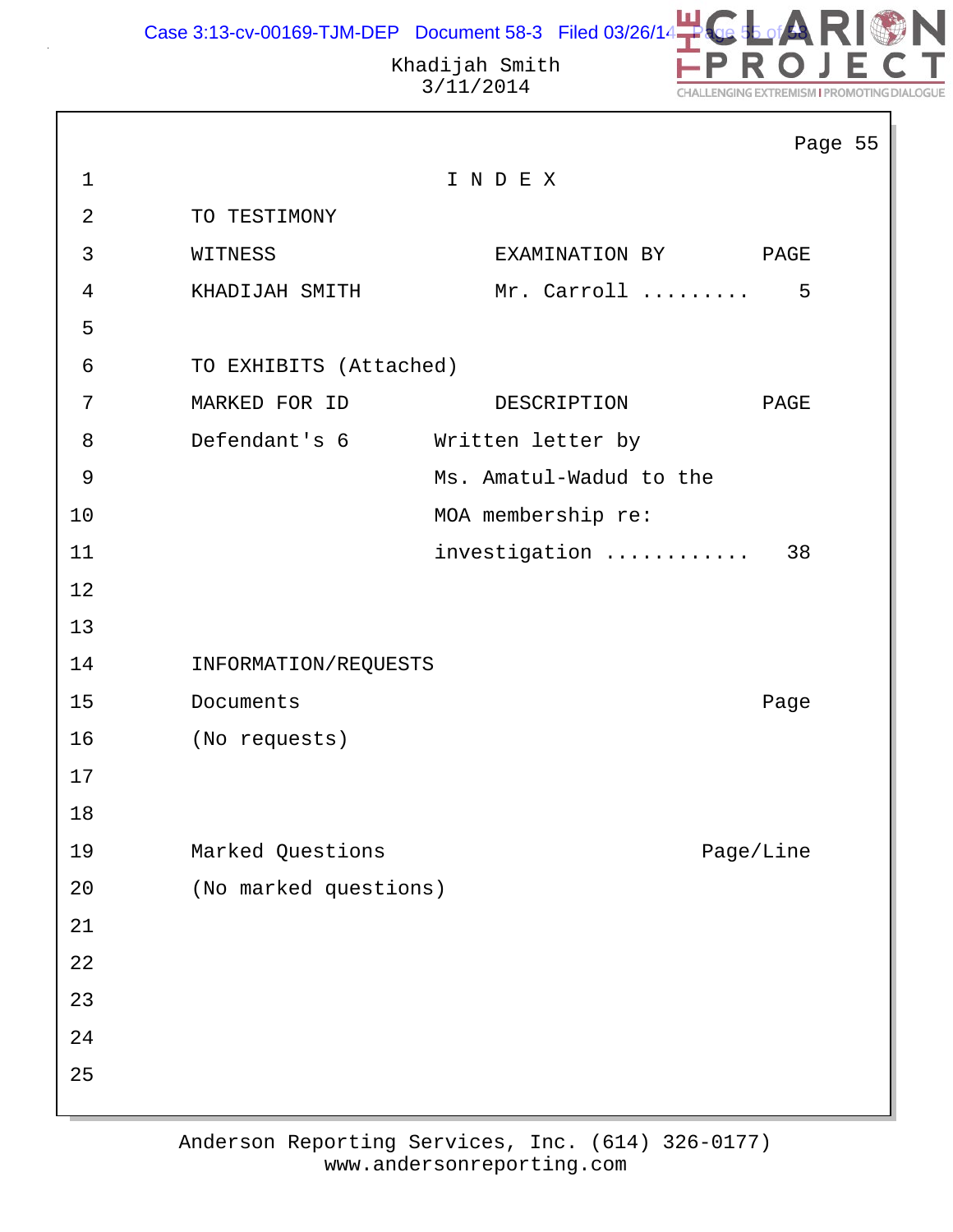

|                |                                                    | Page 56                                    |
|----------------|----------------------------------------------------|--------------------------------------------|
| $\mathbf 1$    | CERTIFICATION                                      |                                            |
| $\overline{2}$ | STATE OF NEW YORK                                  |                                            |
| 3              | COUNTY OF                                          |                                            |
| 4              |                                                    |                                            |
| 5              |                                                    | I, KHADIJAH SMITH, have read the foregoing |
| 6              | record of my testimony taken at the time and place |                                            |
| 7              | noted in the heading hereof, and I do hereby       |                                            |
| 8              | acknowledge it to be a true and correct transcript |                                            |
| 9              | of the same.                                       |                                            |
| 10             |                                                    |                                            |
| 11             |                                                    |                                            |
| 12             | KHADIJAH SMITH                                     |                                            |
| 13             |                                                    |                                            |
| 14             |                                                    |                                            |
| 15             | Sworn to, before me, this_____________ day         |                                            |
| 16             | $of$ 70 $\ldots$ 70 $\ldots$                       |                                            |
| 17             |                                                    |                                            |
| 18             |                                                    |                                            |
| 19             | Notary Public, State of New York.                  |                                            |
| 20             | Registration No.: ______________________________.  |                                            |
| 21             |                                                    |                                            |
| 22             | My commission expires _______________________.     |                                            |
| 23             |                                                    |                                            |
| 24             |                                                    |                                            |
| 25             |                                                    |                                            |
|                |                                                    |                                            |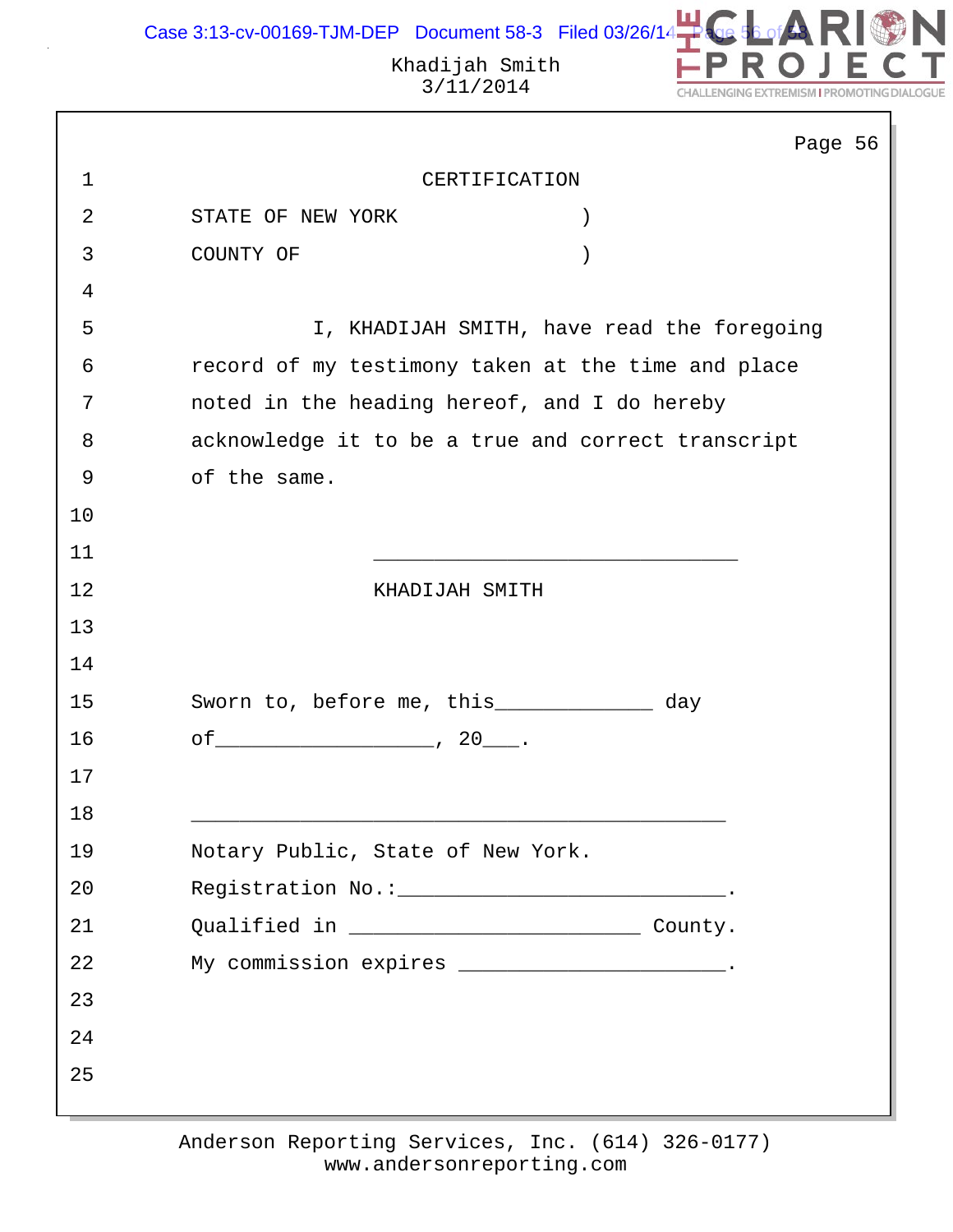

 $7$ 

|                | Page 5                                              |
|----------------|-----------------------------------------------------|
| $\mathbf 1$    |                                                     |
| $\overline{2}$ | CERTIFICATION                                       |
| $\mathbf{3}$   |                                                     |
| $\overline{4}$ |                                                     |
| 5              | I, BRENDA J. O'CONNOR-MARELLO, a                    |
| 6              | Certified Shorthand Reporter and Notary Public in   |
| 7              | and for the State of New York, do hereby certify    |
| 8              | that the foregoing record taken by me at the time   |
| 9              | and place noted in the heading hereof is a true and |
| 10             | accurate transcript of the same, to the best of my  |
| 11             | knowledge and belief.                               |
| 12             |                                                     |
| 13             |                                                     |
| 14             |                                                     |
| 15             |                                                     |
| 16             |                                                     |
| 17             | BRENDA J. O'CONNOR-MARELLO, CSR                     |
| 18             | License $No.: 001088-1$                             |
| 19             |                                                     |
| $20$           |                                                     |
| 21             |                                                     |
| 22             |                                                     |
| 23             |                                                     |
| 24             |                                                     |
| 25             |                                                     |
|                |                                                     |